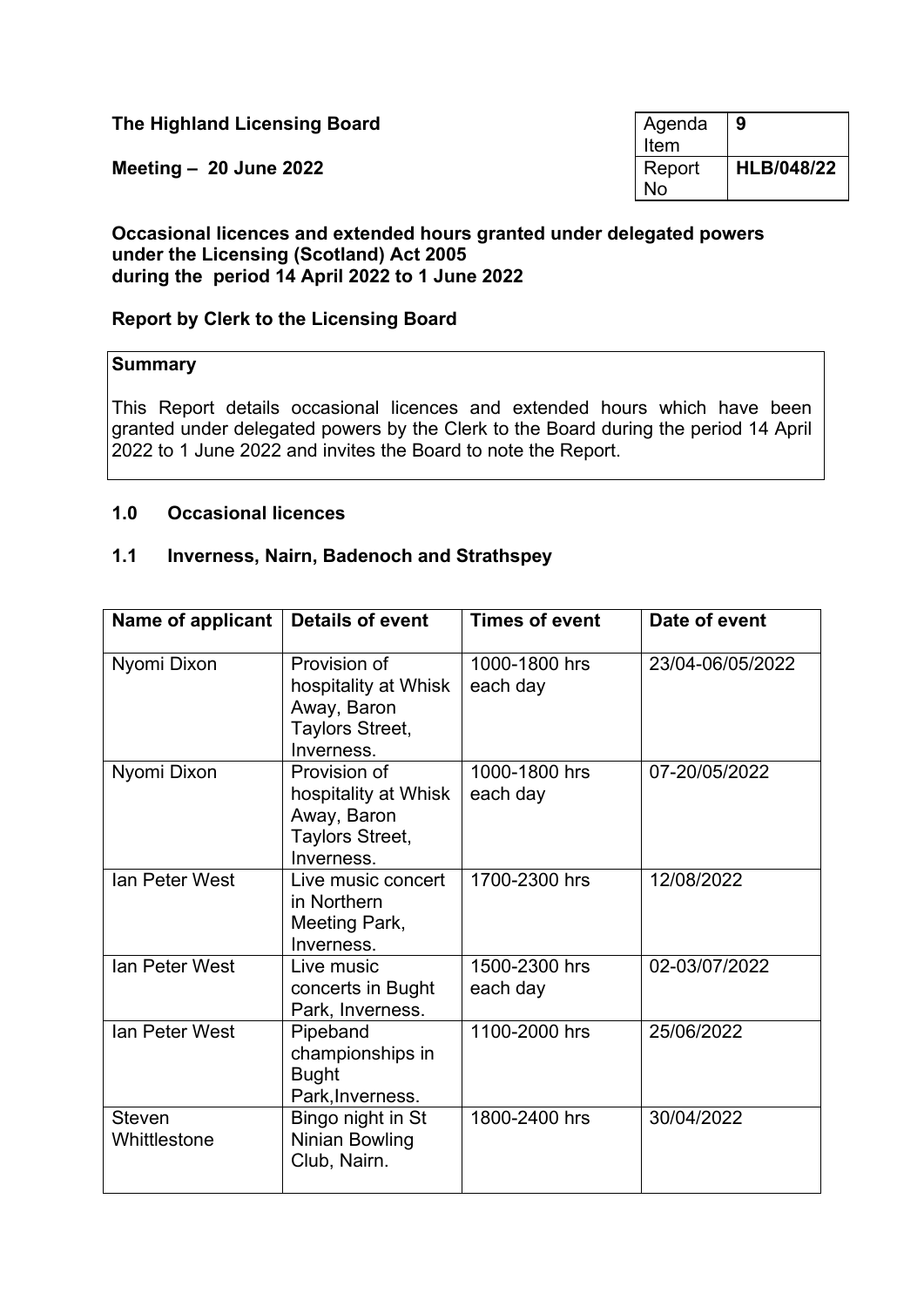| Glenmoriston<br>Mullenium Hall per<br><b>Robert Unglass</b>  | Ceilidh dance in<br>Glenmoriston<br>Millenium Hall.                                                                 | 1900-2300 hrs             | 04/06/2022       |
|--------------------------------------------------------------|---------------------------------------------------------------------------------------------------------------------|---------------------------|------------------|
| <b>YMCA Community</b><br>Hall per Naomi<br><b>Miles</b>      | Film event in<br><b>YMCA Community</b><br>Hall, Grantown on<br>Spey.                                                | 1430-2200 hrs             | 21/05/2022       |
| <b>Barry Fettes</b>                                          | Truck show in<br>Heathfield Park,<br>Grantown on Spey.                                                              | 1300-2100 hrs             | 14/05/2022       |
| Alan Gristwood                                               | Wedding in Boat of<br><b>Garten Community</b><br>Hall.                                                              | 1400-2400 hrs             | 21/05/2022       |
| Kingussie<br><b>Camanachd Club</b><br>peer John<br>Robertson | Shinty match at the<br>Dell pitch,<br>Kingussie.                                                                    | 1330-1630 hrs             | 23/07/2022       |
| Alan Gristwood                                               | Mini documentary<br>viewing then live<br>music in Boat of<br><b>Garten Community</b><br>Hall.                       | 1900-2230 hrs             | 06/05/2022       |
| Christina<br>MacDonald                                       | Sale of alcohol in<br>Jimmy Badgers,<br>Church Street,<br>Inverness pending<br>confirmation of<br>premises licence. | 1100-2400 hrs<br>each day | 29/04-12/05/2022 |
| Christina<br>MacDonald                                       | Sale of alcohol in<br>Jimmy Badgers,<br>Church Street,<br>Inverness pending<br>confirmation of<br>premises licence. | 1100-2400 hrs<br>each day | 13-26/05/2022    |
| <b>Jill Brown</b>                                            | <b>Stall at Grantown</b><br>farmers market.                                                                         | 1000-1630 hrs             | 12/06/2022       |
| <b>Karl Engel</b>                                            | Serving alcohol to<br>BandB guests in 21<br>County Houses,<br>Lochend.                                              | 1600-2200 hrs<br>each day | 29/04-12/05/2022 |
| <b>Karl Engel</b>                                            | Serving alcohol to<br>BandB guests in 21<br>County Houses,<br>Lochend.                                              | 1600-2200 hrs<br>each day | 13-26/05/2022    |
| Charlotte<br>Kennerley                                       | Funeral tea in<br>Strathdearn Village<br>Hall, Tomatin.                                                             | 1500-2000 hrs             | 22/04/2022       |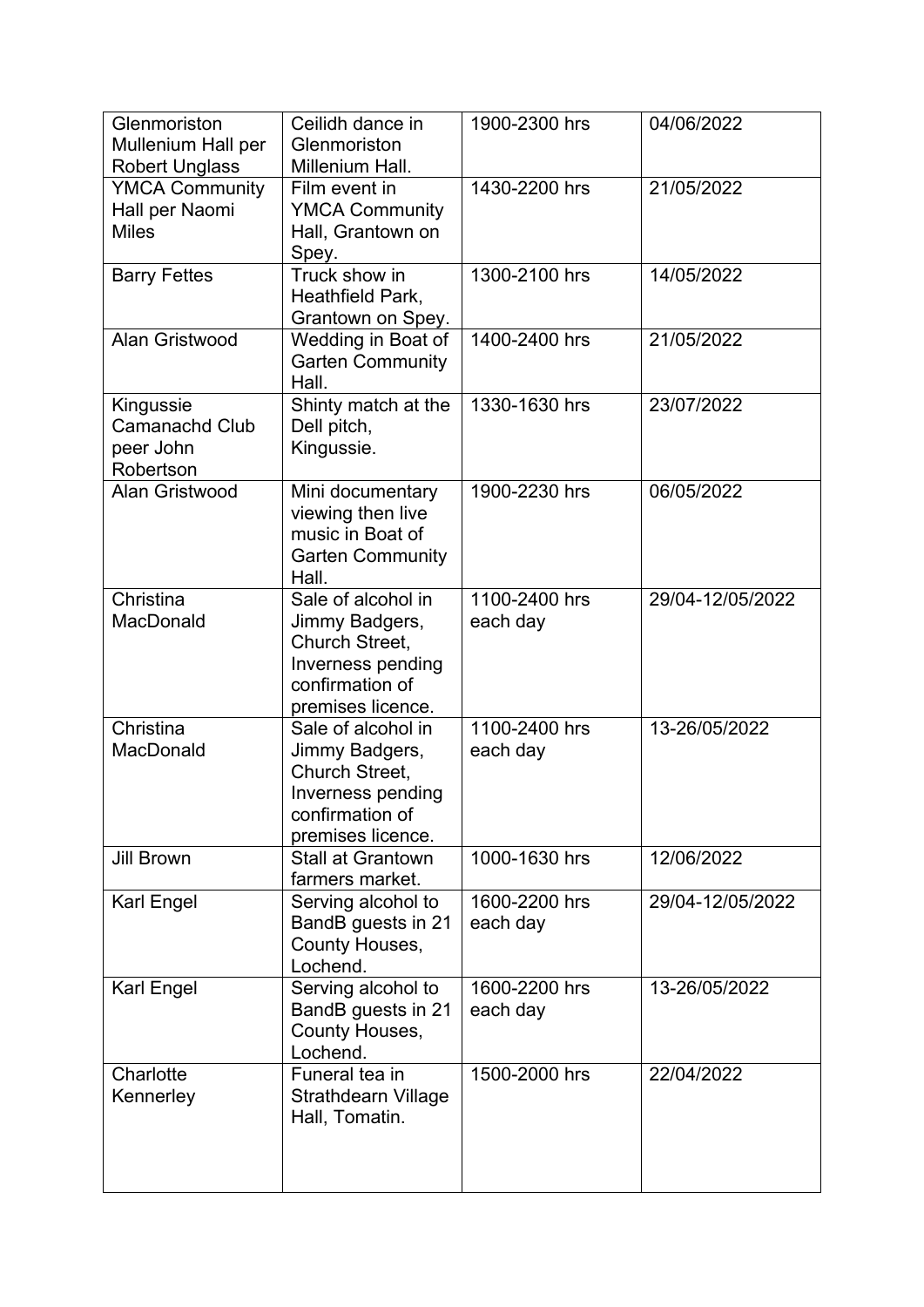| Charlotte<br>Kennerley  | Catering for<br>regiment gathering<br>in a marquee within<br>the grounds of<br>Cameron Barracks,<br>Perth Road,<br>Inverness. | 11 June: 1200-<br>2200 hrs<br>12 June: 1200-<br>1500 hrs | 11-12/06/2022    |
|-------------------------|-------------------------------------------------------------------------------------------------------------------------------|----------------------------------------------------------|------------------|
| <b>Marian Bruce</b>     | Dance, concert,<br>ceilidh and<br>cocktails in<br>Nethybridge Village<br>Hall.                                                | 1800-2200 hrs                                            | 13/05/2022       |
| Jennifer Durno          | Wedding in<br>Kinchyle<br>Farmhouses,<br>Nairn.                                                                               | 1900-2400 hrs                                            | 11/06/2022       |
| <b>Gordon Quinn</b>     | <b>Stall in Village</b><br>Green, Aviemore.                                                                                   | 1100-1600 hrs                                            | 08/05/2022       |
| Robbie Girvan           | On site restaurant<br>catering for park<br>quests, tourists and<br>locals at Lochness<br><b>Highland Resort.</b>              | 1100-2300 hrs<br>each day                                | 29/04-13/05/2022 |
| <b>Rosylnn Fraser</b>   | Service of food and<br>drink outside<br>Beaufort Hotel,<br>Inverness.                                                         | 1200-2200 hrs<br>each day                                | 30/04-13/05/2022 |
| Rosylnn Fraser          | Service of food and<br>drink outside<br>Beaufort Hotel,<br>Inverness.                                                         | 1200-2200 hrs<br>each day                                | 14-27/05/2022    |
| <b>Rosylnn Fraser</b>   | Service of food and<br>drink outside<br>Beaufort Hotel,<br>Inverness.                                                         | 1200-2200 hrs<br>each day                                | 28/05-10/06/2022 |
| Rosylnn Fraser          | Service of food and<br>drink outside<br>Beaufort Hotel,<br>Inverness.                                                         | 1200-2200 hrs<br>each day                                | 11-14/06/2022    |
| <b>Michelle Russell</b> | Gin tasting in<br>Velocity Café,<br>Crown Avenue,<br>Inverness                                                                | 1830-2230 hrs                                            | 21/05/2022       |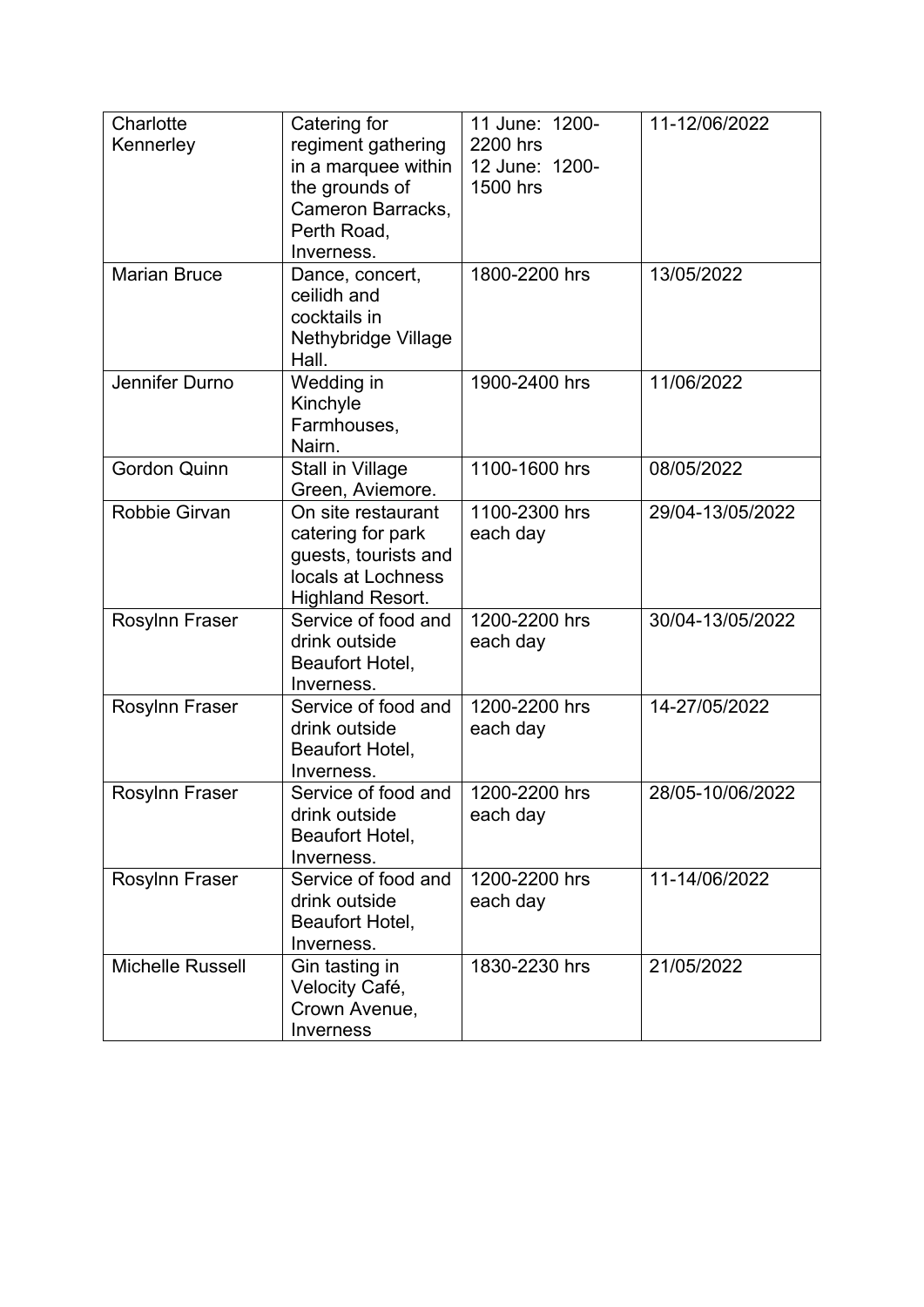| <b>Robert Masson</b>                                         | Sale of draught<br>and canned beers<br>to competitors,<br>staff and<br>volunteers taking<br>part in the Loch<br>Ness Challenge in<br>a field at Dores. | On sales: 1500-<br>2300 hrs<br>Off sales: 1500-<br>2200 hrs each day    | 21-22/05/2022 |
|--------------------------------------------------------------|--------------------------------------------------------------------------------------------------------------------------------------------------------|-------------------------------------------------------------------------|---------------|
| Alexandra<br>Tomovici                                        | Sale of alcohol<br>partaking of table<br>meals in The Dark<br>Kitchen, Baron<br>Taylors Street,<br>Inverness.                                          | 1200-2300 hrs<br>each day                                               | 01-14/06/2022 |
| <b>Kirsty Butler</b>                                         | Sale of alcohol to<br>passengers aboard<br>Lord of the<br><b>Highlands (Cruise</b><br>Ship).                                                           | 1100-2400 hrs<br>each day                                               | 02-15/05/2022 |
| <b>Briony Jones</b>                                          | Live music concert<br>in Boat of Garten<br>Community Hall.                                                                                             | 1900-2115 hrs                                                           | 03/06/2022    |
| Alan Gristwood                                               | Panel discussion<br>on land<br>management in<br><b>Boat of Garten</b><br>Community Hall.                                                               | 1700-2230 hrs                                                           | 12/05/2022    |
| David Gladwin                                                | Running event in a<br>Dores field.                                                                                                                     | 1200-1800 hrs                                                           | 08/05/2022    |
| <b>Steven</b><br>Whittlestone                                | <b>Bowling</b><br>competitions and<br>Bingo in St Ninian<br>Bowling Club,<br>Nairn.                                                                    | Saturday, 7 May:<br>1130-2400 hrs<br>Saturday, 14 May:<br>1800-2400 hrs | 07-14/05/2022 |
| <b>Inverness British</b><br><b>Legion Club</b>               | Reggae music<br>night in Inverness<br>British Legion, 17<br>King Street.                                                                               | 1930-0100 hrs                                                           | 21/05/2022    |
| Jacqueline Black                                             | Sale of alcohol to<br>the public at Moy<br>Country Fair.                                                                                               | 1000-1800 hrs<br>each day                                               | 05-06/08/2022 |
| Jacqueline Black                                             | Sale of alcohol<br>from a tent in<br><b>Aviemore Village</b><br>Green.                                                                                 | 1000-1700 hrs                                                           | 28/05/2022    |
| The Highland<br><b>Support Refugees</b><br>per Brian Burrows | Quiz night in Fort<br><b>Augustus Village</b><br>Hall.                                                                                                 | 1900-2230 hrs                                                           | 03/06/2022    |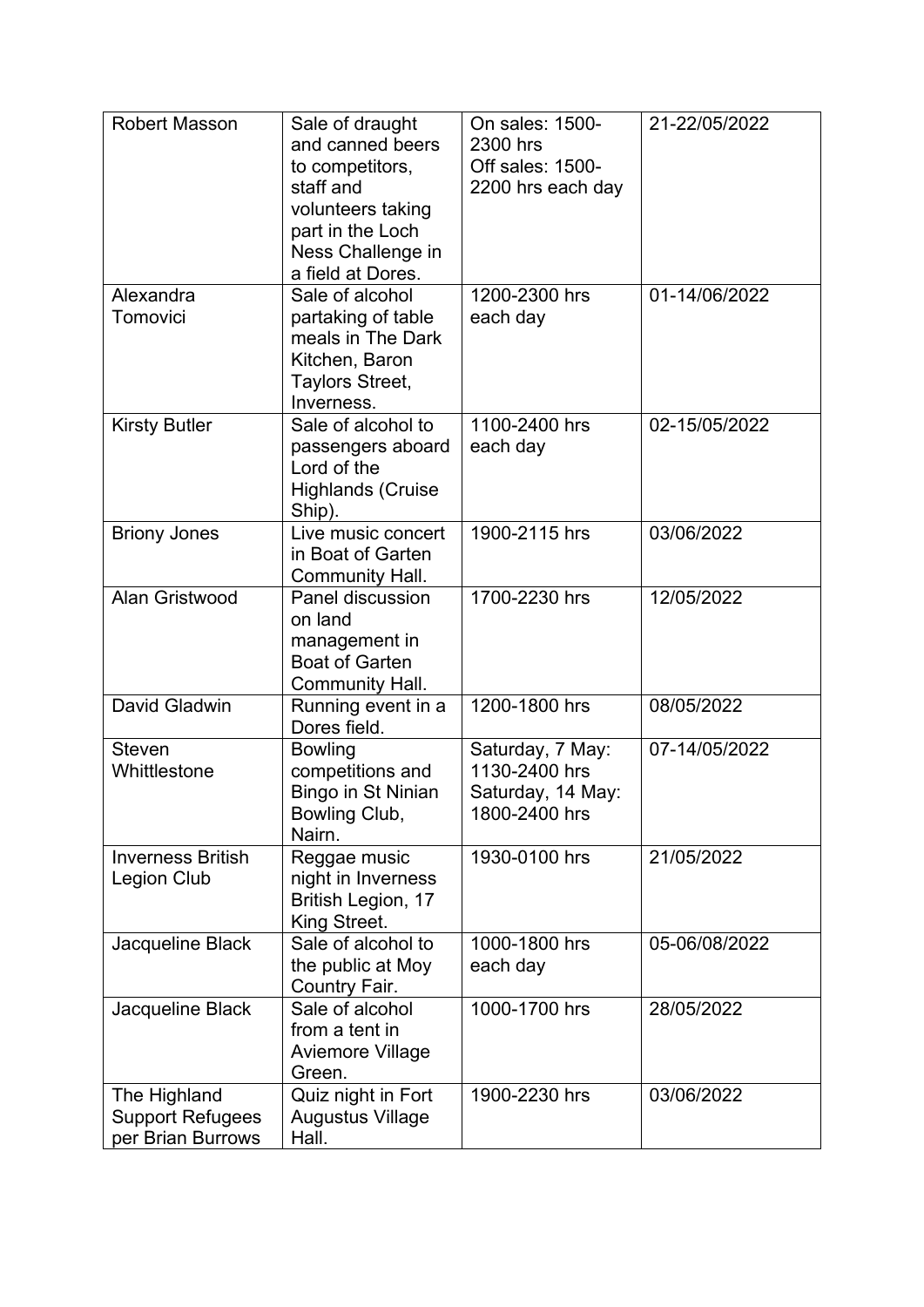| <b>Karl Falconer</b>                                             | Private camping for<br>Belgium tourist<br>touring NC500 at<br>Invercannich Farm,<br>Cannich. | 1400-2400 hrs<br>each day                               | 03-05/08/2022 |
|------------------------------------------------------------------|----------------------------------------------------------------------------------------------|---------------------------------------------------------|---------------|
| <b>Inverness British</b><br><b>Legion Club</b>                   | <b>NHS fundraising</b><br>disco in Inverness<br>British Legion, 17<br>King Street.           | 1930-0100 hrs                                           | 28/05/2022    |
| <b>Craig Innes</b>                                               | European pipe<br>band competitions<br>in a gazebo within<br>Bught Park,<br>Inverness.        | 1000-2000 hrs                                           | 25/06/2022    |
| Dawn Baber                                                       | Wedding in<br>Balfreish House,<br>Cawdor.                                                    | 1430-0030 hrs                                           | 04/06/2022    |
| <b>Andrew Eager</b>                                              | Professional<br>Boxing event in<br><b>Inverness Leisure</b><br>Centre.                       | 1800-2345 hrs                                           | 28/05/2022    |
| <b>Jill Brown</b>                                                | <b>Stall at Grantown</b><br>Farmers Market.                                                  | 1000-1600 hrs                                           | 03/07/2022    |
| <b>Jill Brown</b>                                                | <b>Stall at Grantown</b><br><b>Farmers Market.</b>                                           | 1000-1600 hrs                                           | 07/08/2022    |
| <b>Jill Brown</b>                                                | <b>Stall at Grantown</b><br>show, Heathfield<br>Show Ground.                                 | 100-1800 hrs                                            | 11/08/2022    |
| <b>Jill Brown</b>                                                | <b>Stall at Nairn</b><br>Show, Davidson<br>Drive.                                            | 1000-1800 hrs                                           | 30/07/2022    |
| <b>Jill Brown</b>                                                | Stall at Moy Game<br>Fair, Tomatin.                                                          | 1000-1800 hrs<br>each day                               | 05-06/08/2022 |
| <b>Robert Girvan</b>                                             | Sale of alcohol to<br>guest and tourist at<br><b>Loch Ness</b><br><b>Highland Resort.</b>    | 1100-2300 hrs<br>each day                               | 13-27/05/2022 |
| Glenurquhart<br>Shinty Club per<br><b>Andrew George</b><br>Lloyd | Glenurquhart<br><b>Highland Games</b><br>with bar in Blairbeg<br>Hall,<br>Drumnadrochit.     | 1200-2345 hrs                                           | 27/08/2022    |
| Inverness shinty<br>Club per Arron<br><b>McMaster</b>            | <b>Mactavish Shinty</b><br><b>Cup Final in Bught</b><br>Park, Inverness.                     | 1230-1930 hrs                                           | 11/06/2022    |
| <b>Inverness British</b><br>Legion                               | <b>Platinum Jubilee</b><br>Celebrations in<br><b>Inverness British</b><br>Legion club.       | 3-4 June: 1200-<br>0100 hrs<br>5 June: 1200-2300<br>hrs | 03-05/06/2022 |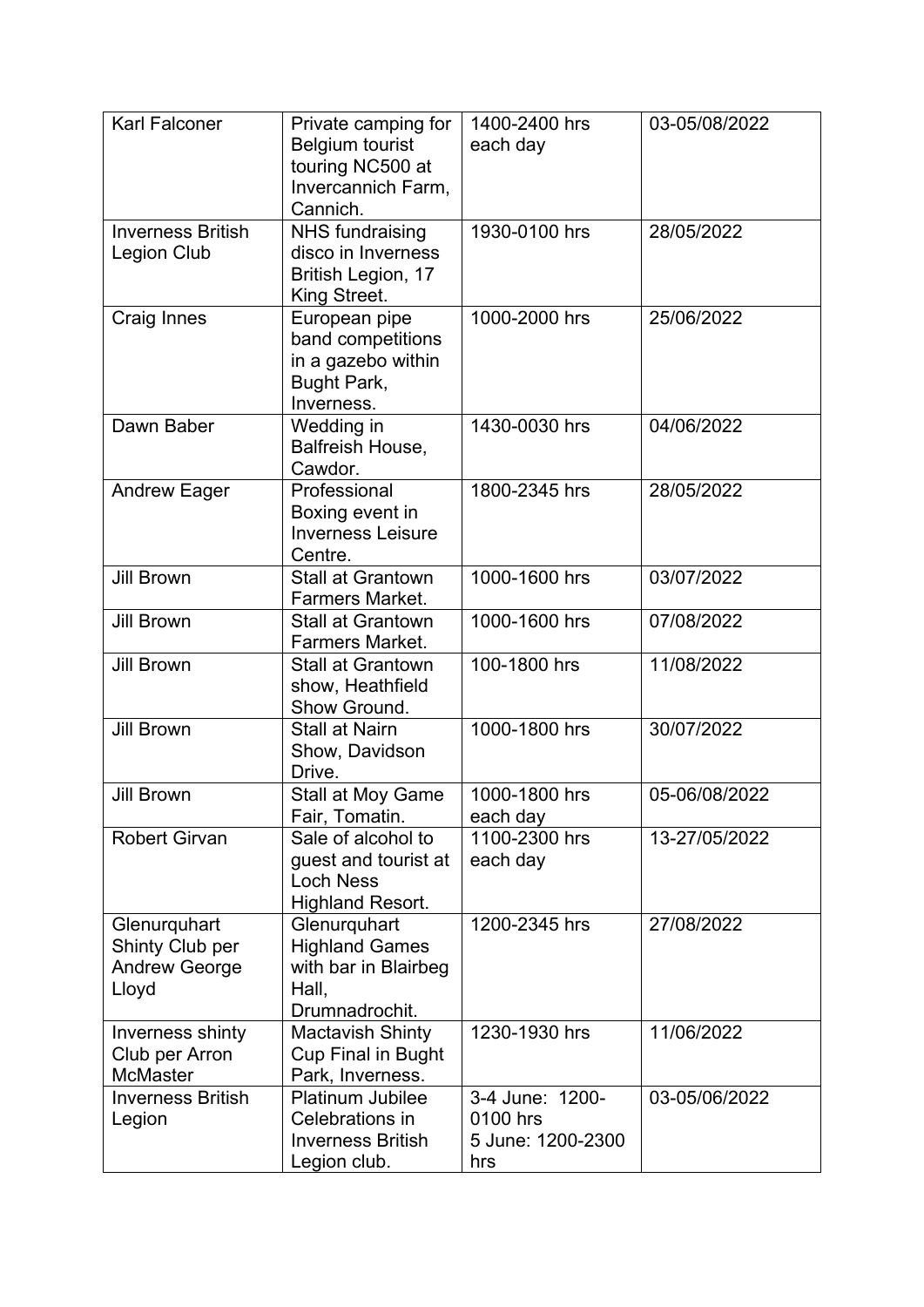| <b>Marian Bruce</b>                                        | Food festival for<br>Queens Jubilee in<br>a gazebo in the<br>grounds of<br>Rothiemurchus<br>Centre.       | 1000-1700 hrs                                                          | 03/06/2022       |
|------------------------------------------------------------|-----------------------------------------------------------------------------------------------------------|------------------------------------------------------------------------|------------------|
| <b>Grant Murray</b>                                        | <b>Farmers Market</b><br>and Craft Fair at<br><b>Grantown Farmers</b><br>Market.                          | 1000-1600 hrs                                                          | 12/06/2022       |
| <b>Adam Dwyer</b>                                          | Retail sale of gin at<br><b>Farmers Market</b><br>and Craft Fair at<br><b>Grantown Farmers</b><br>Market. | 1000-1645 hrs                                                          | 12/06/2022       |
| Nairn Tennis and<br>Sports Club per<br>Paul MacDonald      | A week long tennis<br>tournament in<br>Nairn Sports and<br>Tennis Club.                                   | 1800-2300 hrs<br>each day                                              | 10-16/07/2022    |
| <b>Michael Crook</b>                                       | Wedding in Struan,<br>Westhill, Inverness.                                                                | 1800-2345 hrs                                                          | 04/06/2022       |
| <b>Kirsty Butler</b>                                       | Sale of alcohol to<br>passengers aboard<br>Lord of the<br><b>Highlands (Cruise</b><br>Ship).              | 1100-2400 hrs<br>each day                                              | 16-29/05/2022    |
| <b>Steven</b><br>Whittlestone                              | Bingo nights in St<br><b>Ninian Bowling</b><br>Club, Nairn.                                               | Saturday, 28<br>May: 1830-2400 hrs<br>Sunday, 5 June:<br>1230-2330 hrs | 28/05-05/06/2022 |
| Herber Bernardo<br>Diogo                                   | Wedding in a<br>marquee within the<br>grounds of<br>Belladrum Estate,<br>Kiltarlity.                      | 1300-0100 hrs                                                          | 28/05/2022       |
| <b>Beauly Holiday</b><br>Park                              | Small outside bar<br>in camping area for<br>'Beauly Buzz'.                                                | Friday, 20 May:<br>1700-2330 hrs<br>Saturday, 21 May:<br>1400-2330 hrs | 20-21/05/2022    |
| <b>Aird Community</b><br><b>Trust per Erik</b><br>Lundberg | Gala day in Kirkhill<br><b>Community Centre.</b>                                                          | 1130-1600 hrs                                                          | 27/08/2022       |
| <b>Adam Dwyer</b>                                          | Market at Gynack<br>Gardens,<br>Kingussie.                                                                | 1000-1640 hrs                                                          | 19/06/2022       |
| Jade Fletcher                                              | Stall in Bught Park<br>for Piping<br>Competitions.                                                        | 1000-2200 hrs                                                          | 25/06/2022       |
| <b>Grant Murray</b>                                        | <b>Stall at Moy Game</b><br>Fair, Tomatin.                                                                | 1000-1730 hrs                                                          | 05-06/08/2022    |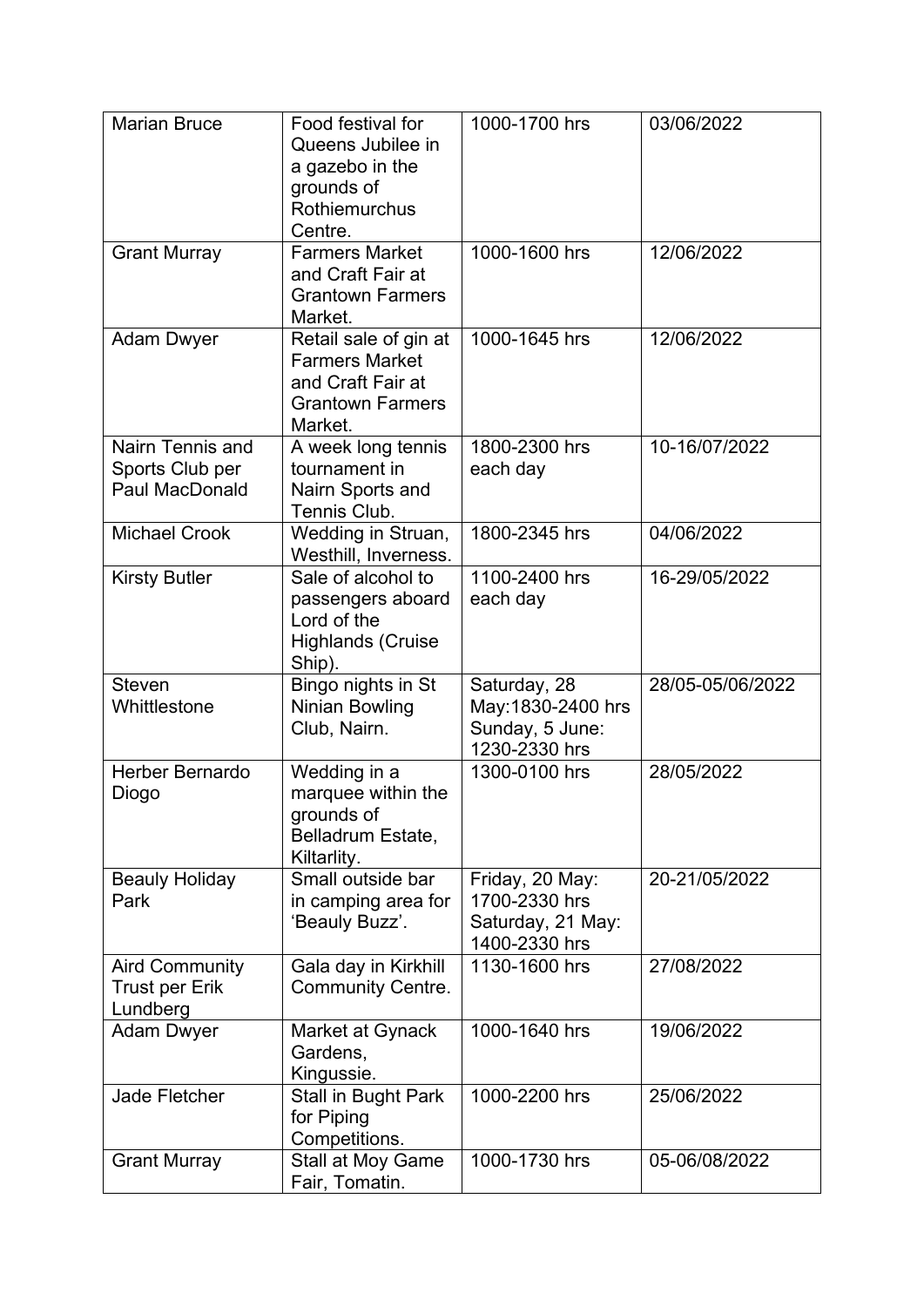| Craig Innes                                                      | Rothiemurchus<br><b>Food Festival in</b><br>the grounds of<br>Rothiemurchus<br>Centre. | 1000-1700 hrs                                                            | 03/06/2022       |
|------------------------------------------------------------------|----------------------------------------------------------------------------------------|--------------------------------------------------------------------------|------------------|
| Karl Engel                                                       | Serving of alcohol<br>to guests in BandB,<br>21 County House,<br>Lochend.              | 1600-2200 hrs<br>each day                                                | 27/05-10/06/2022 |
| Karl Engel                                                       | Serving of alcohol<br>to guests in BandB,<br>21 County House,<br>Lochend.              | 1600-2200 hrs<br>each day                                                | 11-24/06/2022    |
| Nyomi Dixon                                                      | On and off sales<br>from Whisk Away,<br>4 Baron Taylors<br>Street, Inverness.          | 1000-1730 hrs<br>each day                                                | 23/05-05/06/2022 |
| Nyomi Dixon                                                      | On and off sales<br>from Whisk Away,<br>4 Baron Taylors<br>Street, Inverness.          | 1000-1730 hrs<br>each day                                                | 06-19/06/2022    |
| Nyomi Dixon                                                      | On and off sales<br>from Whisk Away,<br>4 Baron Taylors<br>Street, Inverness.          | 1000-1730 hrs<br>each day                                                | 20/06-03/07/2022 |
| Nyomi Dixon                                                      | On and off sales<br>from Whisk Away,<br>4 Baron Taylors<br>Street, Inverness.          | 1000-1730 hrs<br>each day                                                | 04-17/07/2022    |
| <b>Inverness Tennis</b><br>and Squash Club<br>per Ailsa Polworth | Squash exhibition<br>match at Inverness<br>Tennis and Squash<br>Club, Bishops<br>Road. | 1600-2300 hrs                                                            | 18/06/2022       |
| <b>Briony Jones</b>                                              | Play, Live Music,<br>QandA session in<br><b>Boat of Garten</b><br>Community Hall.      | Friday, 17 June:<br>1800-2200 hrs<br>Saturday, 18 June:<br>1800-2400 hrs | 17-18/06/2022    |
| <b>North Uist Distillery</b><br>Ltd                              | Off sales at<br>European Piping<br>Competitions in<br>Bught Park,<br>Inverness.        | 1000-1900 hrs                                                            | 25/06/2022       |
| Sarah MacKay                                                     | UHI graduation<br>celebration in a<br>marquee in the<br>grounds of UHI<br>Inverness.   | 1500-1700 hrs                                                            | 11/06/2022       |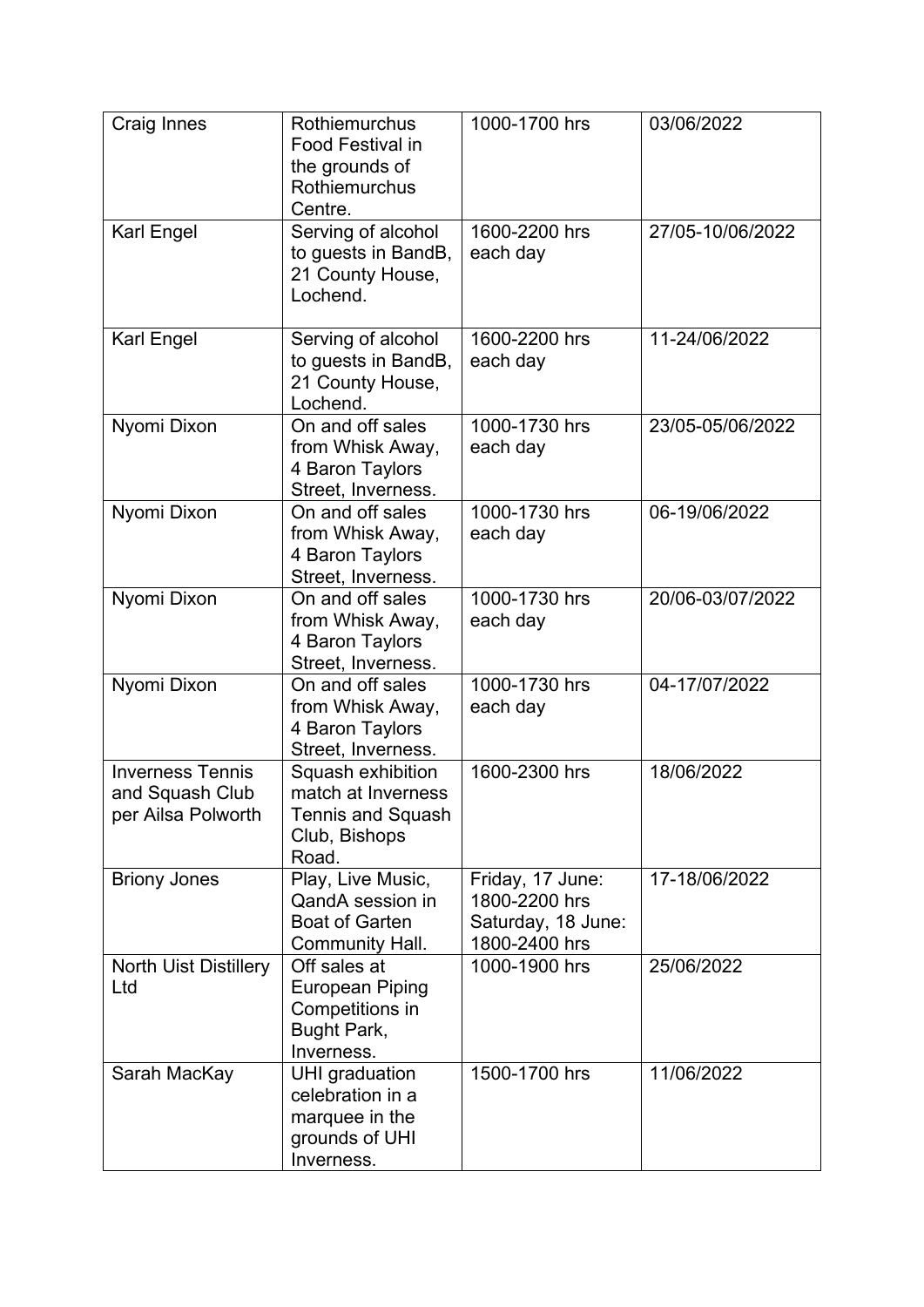| <b>Robert Girvan</b>   | Sale of alcohol to<br>guest and tourist at<br><b>Loch Ness</b><br><b>Highland Resort.</b>     | on sales: 1100-<br>2200 hrs<br>off sales: 1000-<br>2200 hrs each day | 27/05-10/06/2022 |
|------------------------|-----------------------------------------------------------------------------------------------|----------------------------------------------------------------------|------------------|
| Rosylnn Fraser         | Service of food and<br>drink outside<br>Beaufort Hotel,<br>Inverness.                         | 1200-2200 hrs<br>each day                                            | 25/06-08/07/2022 |
| Rosylnn Fraser         | Service of food and<br>drink outside<br>Beaufort Hotel,<br>Inverness.                         | 1200-2200 hrs<br>each day                                            | 09-22/07/2022    |
| Rosylnn Fraser         | Service of food and<br>drink outside<br>Beaufort Hotel,<br>Inverness.                         | 1200-2200 hrs<br>each day                                            | 23/07-05/08/2022 |
| Rosylnn Fraser         | Service of food and<br>drink outside<br>Beaufort Hotel,<br>Inverness.                         | 1200-2200 hrs<br>each day                                            | 06-19/08/2022    |
| Rosylnn Fraser         | Service of food and<br>drink outside<br>Beaufort Hotel,<br>Inverness.                         | 1200-2200 hrs<br>each day                                            | 20/08-02/09/2022 |
| David Brown            | Sale of alcohol to<br>the public partaking<br>of table meals at<br>Coyote café,<br>Inverness. | 1100-2200 hrs<br>each day                                            | 03-16/06/2022    |
| David Brown            | Sale of alcohol to<br>the public partaking<br>of table meals at<br>Coyote café,<br>Inverness. | 1100-2200 hrs<br>each day                                            | 17-30/06/2022    |
| David Brown            | Sale of alcohol to<br>the public partaking<br>of table meals at<br>Coyote café,<br>Inverness. | 1100-2200 hrs<br>each day                                            | 01-14/07/2022    |
| Invopco Ltd            | Wedding in the<br>grounds of Fort<br>George Barracks,<br>Ardersier.                           | 1700-2400 hrs                                                        | 18/06/2022       |
| Christian<br>MacDonald | <b>Jimmy Badgers</b>                                                                          | on sales: 1100-<br>2400 hrs<br>off sales: 1000-<br>2200 hrs each day | 27/05-09/06/2022 |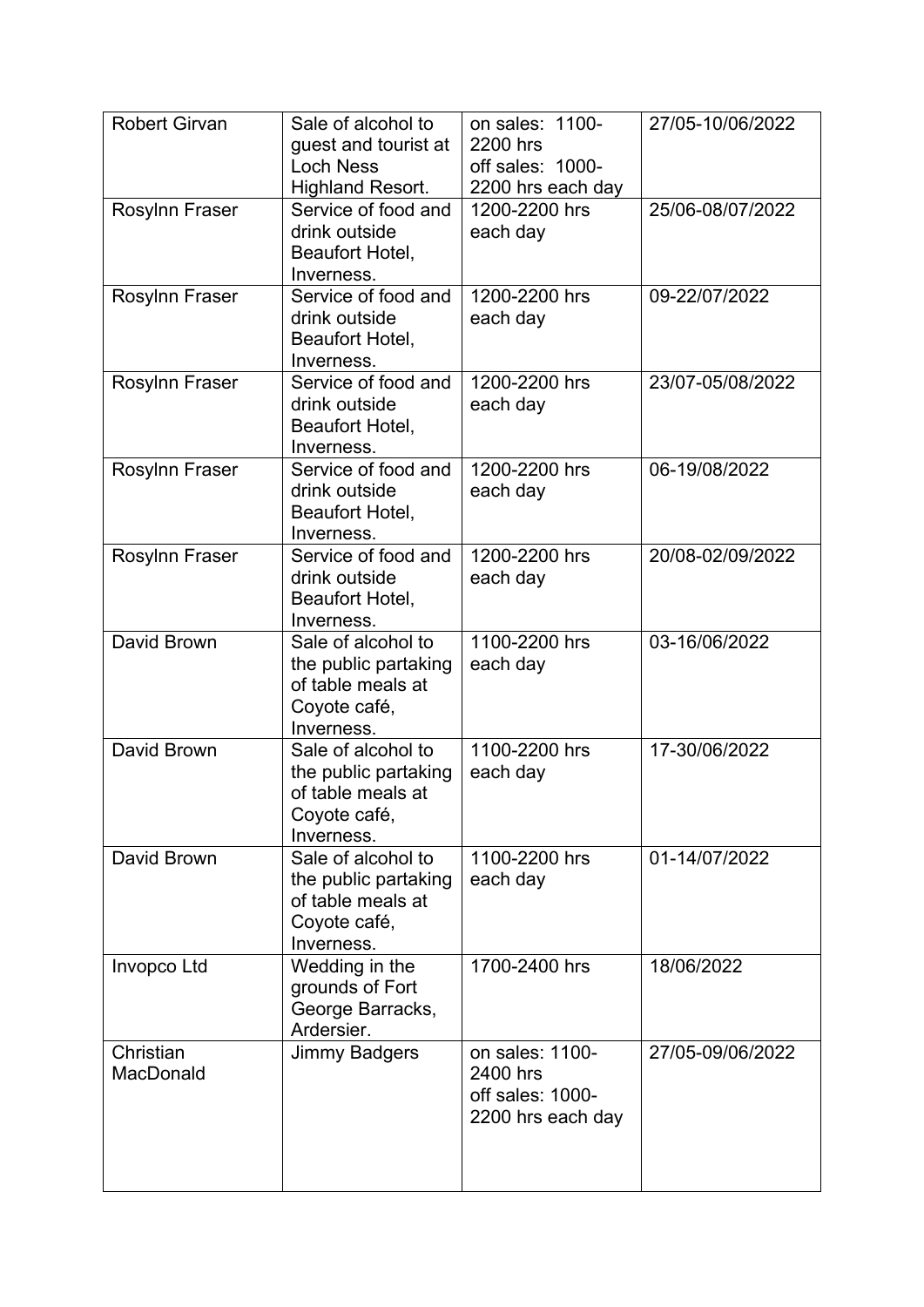| Christian<br>MacDonald                                    | <b>Jimmy Badgers</b>                                                                      | on sales: 1100-<br>2400 hrs<br>off sales: 1000-<br>2200 hrs each day | 10-23/06/2022    |
|-----------------------------------------------------------|-------------------------------------------------------------------------------------------|----------------------------------------------------------------------|------------------|
| <b>YMCA Community</b><br>Centre per Naomi<br><b>Miles</b> | Film event in<br><b>YMCA Community</b><br>Centre, Grantown.                               | 1400-1900 hrs                                                        | 18/06/2022       |
| <b>Nairnshire Farming</b><br>Society per Paul<br>Wilson   | Beer tent in the<br>grounds of<br>Davidson Park,<br><b>Nairn for Nairn</b><br>Show.       | 1200-0100 hrs                                                        | 30/07/2022       |
| Kenneth McHugh                                            | Wedding in<br>Strathdearn<br>Community Hall,<br>Tomatin.                                  | 1400-2330 hrs                                                        | 30/07/2022       |
| Chris Finnigan                                            | Wedding in a tent<br>within the grounds<br>of Polmaily House<br>Hotel,<br>Drumnadrochit.  | 1300-0100 hrs                                                        | 18/06/2022       |
| <b>Briony Jones</b>                                       | Wedding in Boat of<br><b>Garten Community</b><br>Hall.                                    | 1600-0100 hrs                                                        | 25/06/2022       |
| Chris Finnigan                                            | Wedding in the<br>grounds of<br>Aultmore House,<br>Nethy Bridge.                          | 1600-0100 hrs                                                        | 17/06/2022       |
| Lisa Allan                                                | Sale of alcohol to<br>the public at<br>Cheese and<br>Tomatin, Stephen<br>Brae, Inverness. | on sales: 1200-<br>2400 hrs<br>off sales: 1200-<br>2200 hrs each day | 08-21/06/2022    |
| Lisa Allan                                                | Sale of alcohol to<br>the public at<br>Cheese and<br>Tomatin, Stephen<br>Brae, Inverness. | on sales: 1200-<br>2400 hrs<br>off sales: 1200-<br>2200 hrs each day | 22/06-05/07/2022 |
| Lisa Allan                                                | Sale of alcohol to<br>the public at<br>Cheese and<br>Tomatin, Stephen<br>Brae, Inverness. | on sales: 1200-<br>2400 hrs<br>off sales: 1200-<br>2200 hrs each day | 06-19/07/2022    |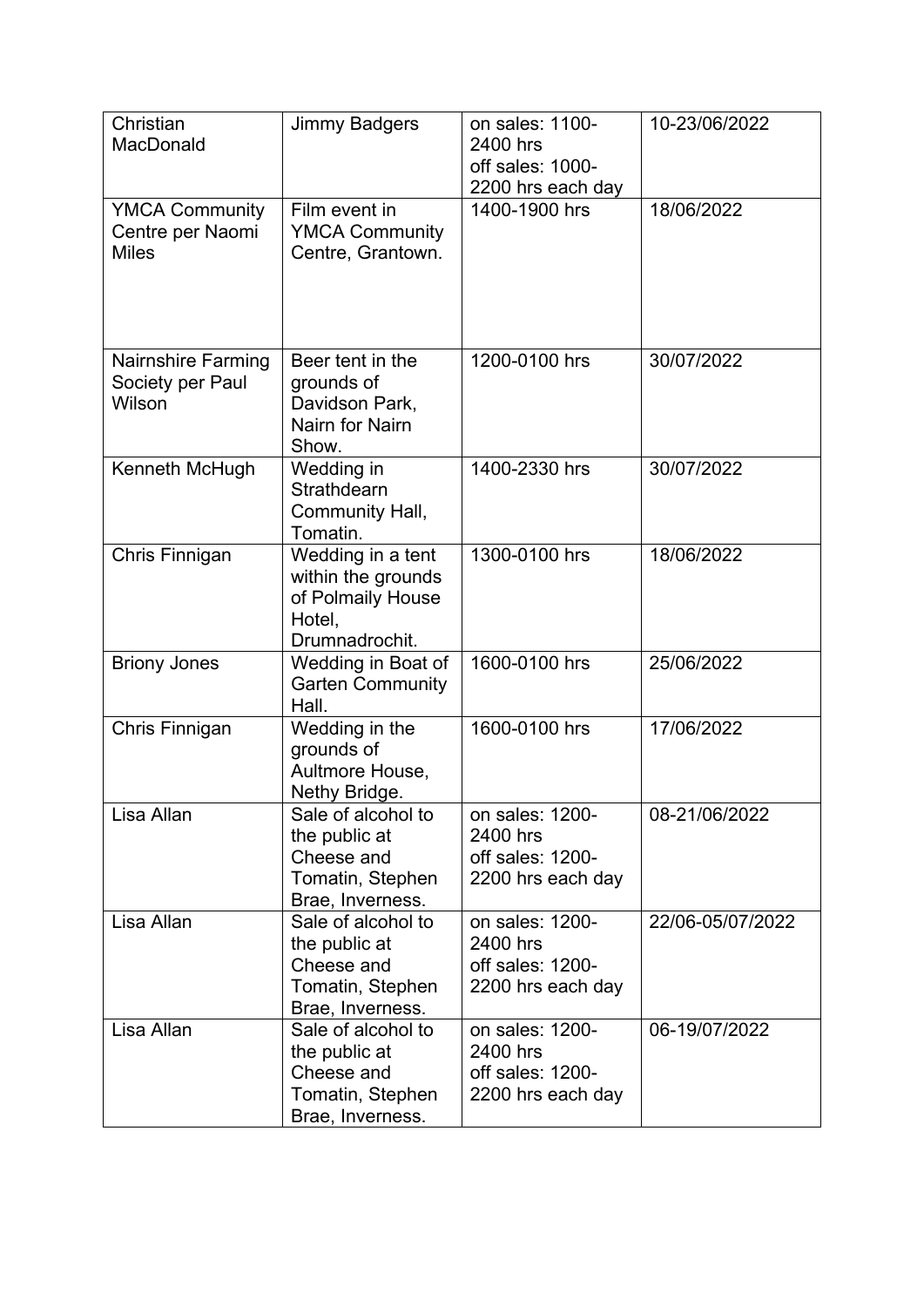| Lisa Allan                | Sale of alcohol to<br>the public at<br>Cheese and<br>Tomatin, Stephen<br>Brae, Inverness. | on sales: 1200-<br>2400 hrs<br>off sales: 1200-<br>2200 hrs each day | 20/07-02/08/2022 |
|---------------------------|-------------------------------------------------------------------------------------------|----------------------------------------------------------------------|------------------|
| The Highlanders<br>Museum | Private dinner in<br><b>Highlanders</b><br>Museum, Fort<br>George.                        | 1600-2300 hrs                                                        | 09/06/2022       |
| Robbie Girvan             | Sale of alcohol to<br>guest and tourist at<br><b>Loch Ness</b><br><b>Highland Resort.</b> | on sales: 1100-<br>2200 hrs<br>off sales: 1000-<br>2200 hrs each day | 10-24/06/2022    |
| <b>Adam Dwyer</b>         | Sale of gin at<br><b>Piping Competition</b><br>Bught Park,<br>Inverness.                  | 1000-1845 hrs                                                        | 25/06/2022       |
| <b>Adam Dwyer</b>         | Sales if gin at the<br>Village Green,<br>Drumnadrochit.                                   | 1000-1700 hrs                                                        | 25/06/2022       |
| <b>Adam Dwyer</b>         | Sale of gin in<br><b>Eastgate Shopping</b><br>Centre, Inverness.                          | 1000-1730 hrs<br>each day                                            | 01-14/07/2022    |
| <b>Adam Dwyer</b>         | Sale of gin in<br><b>Eastgate Shopping</b><br>Centre, Inverness.                          | 1000-1730 hrs<br>each day                                            | 15-28/07/2022    |
| <b>Adam Dwyer</b>         | Sale of gin in<br>Eastgate Shopping<br>Centre, Inverness.                                 | 1000-1730 hrs<br>each day                                            | 29/07-11/08/2022 |
| <b>Alreis Fairburn</b>    | Hospitality in<br>Ozzy's, Nairn.                                                          | on sales: 1200-<br>2330 hrs<br>off sales: 1200-<br>2200 hrs each day | 20/06-03/07/2022 |
| <b>Alreis Fairburn</b>    | Hospitality in<br>Ozzy's, Nairn.                                                          | on sales: 1200-<br>2330 hrs<br>off sales: 1200-<br>2200 hrs each day | 04-17/07/2022    |
| <b>Jennifer Pearce</b>    | Music festival in<br>the grounds of<br><b>Croy Primary</b><br>School.                     | 1200-2200 hrs                                                        | 18/06/2022       |
| <b>Robert Masson</b>      | Supplying beer to<br>customers via<br>internet from<br>Chlumas,<br>Scaniport.             | 1000-2200 hrs<br>each day                                            | 17-30/06/2022    |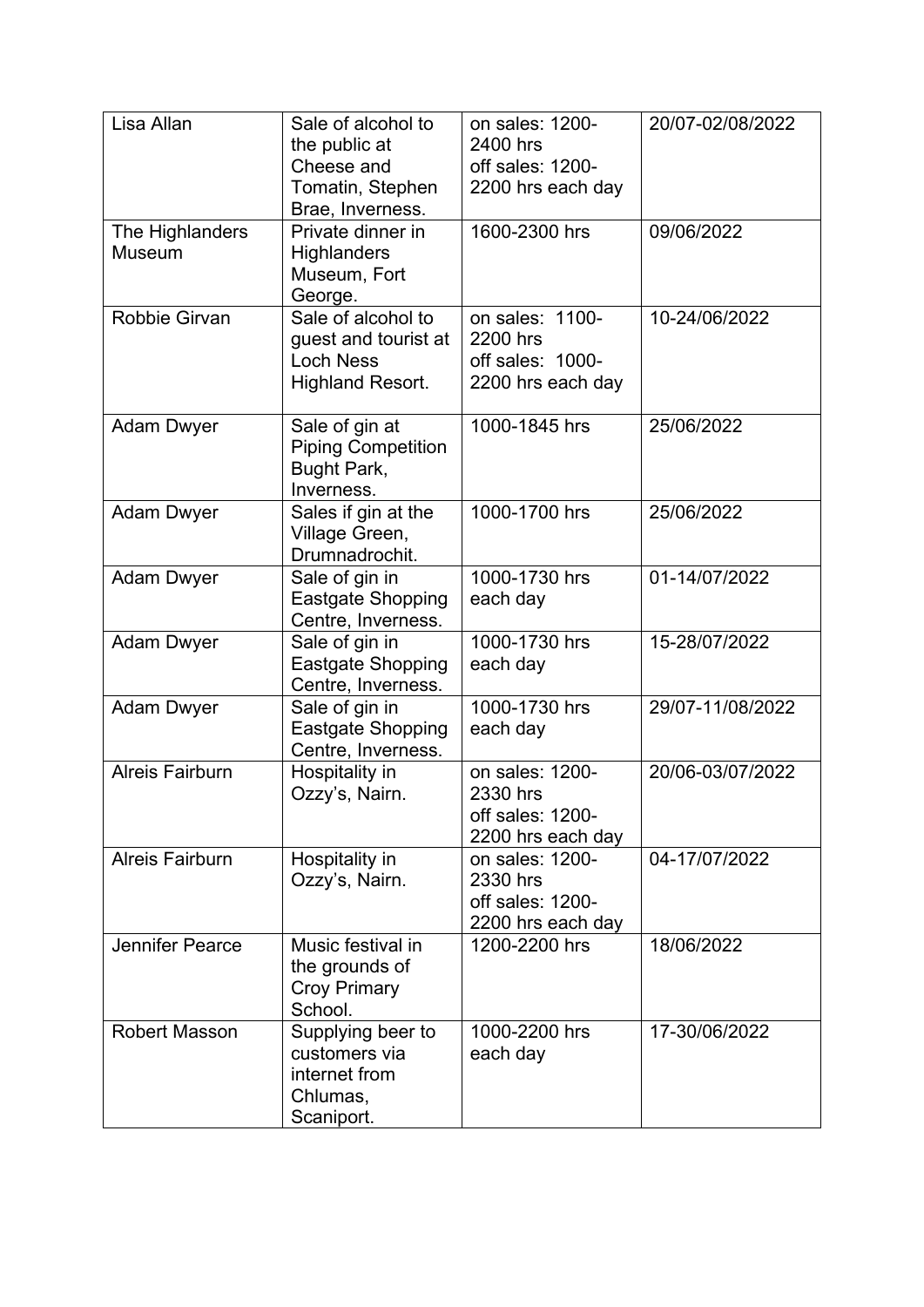| <b>Robert Masson</b> | Supplying beer to<br>customers via<br>internet from<br>Chlumas,<br>Scaniport. | 1000-2200 hrs<br>each day | 01-14/07/2022    |
|----------------------|-------------------------------------------------------------------------------|---------------------------|------------------|
| <b>Robert Masson</b> | Supplying beer to<br>customers via<br>internet from<br>Chlumas,<br>Scaniport. | 1000-2200 hrs<br>each day | 15-28/07/2022    |
| <b>Robert Masson</b> | Supplying beer to<br>customers via<br>internet from<br>Chlumas,<br>Scaniport. | 1000-2200 hrs<br>each day | 29/07-11/08/2022 |
| <b>Roger Sealey</b>  | Marquee in Nairn<br>Showground.                                               | 1000-1700 hrs             | 30/07/2022       |
| <b>Roger Sealey</b>  | <b>Stall at Moy Game</b><br>Fair, Tomatin.                                    | 1000-1700 hrs<br>each day | 05-06/08/2022    |

# **1.2 Skye and Lochaber**

| Name of applicant                | <b>Details of event</b>                                                  | <b>Times of event</b>            | Date of event             |
|----------------------------------|--------------------------------------------------------------------------|----------------------------------|---------------------------|
| Paul and Allison<br>Rouse        | External area,<br>Rosedale Hotel,<br>Portree                             | 1100 hrs to 2200<br>hrs each day | 14/05/2022-<br>27/05/2022 |
| <b>Paul and Allison</b><br>Rouse | External area,<br>Rosedale Hotel,<br>Portree                             | 1100 hrs to 2200<br>hrs each day | 28/05/2022-<br>10/06/2022 |
| Paul and Allison<br>Rouse        | External area,<br>Rosedale Hotel,<br>Portree                             | 1100 hrs to 2200<br>hrs each day | 11/06/2022-<br>24/06/2022 |
| Paul and Allison<br>Rouse        | External area,<br>Rosedale Hotel,<br>Portree                             | 1100 hrs to 2200<br>hrs each day | 25/06/2022-<br>08/07/2022 |
| <b>Roderick S Gilles</b>         | Wedding<br>Dornie Village Hall                                           | 1400 hrs to 0100<br>hrs          | 06/05/2022                |
| Jonathan Supper                  | Drama, music<br>exhibitions, films<br><b>Skye Bridge</b><br>Studio, Kyle | 1900 hrs to 2130<br>hrs each day | 05/05/2022-<br>17/05/2022 |
| Elgol Gala                       | Gala Day and<br>Ceilidh<br>Elgol Village Hall                            | 1200 hrs to 0100<br>hrs          | 25/06/2022                |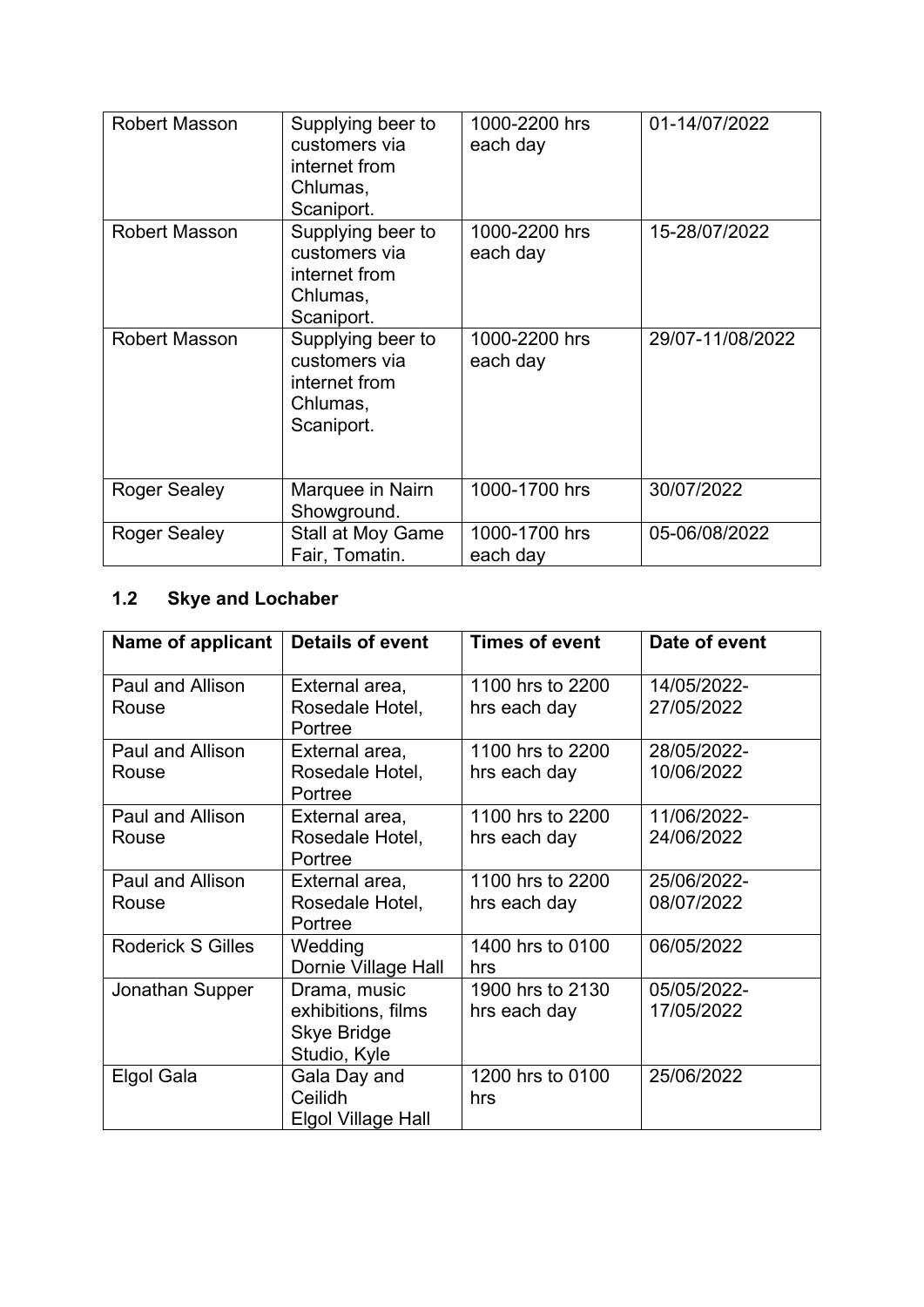| Cameron Joy                                  | <b>Skye Live Music</b><br>Festival, Am Meall<br>(The Lump),<br>Portree | 12/05/2022 - 1800<br>hrs to 2300 hrs<br>13/05/2022 - 1600<br>hrs to 0200 hrs<br>14/05/2022 - 1400<br>hrs to 0200 hrs | 12/05/2022-<br>15/05/2022 |
|----------------------------------------------|------------------------------------------------------------------------|----------------------------------------------------------------------------------------------------------------------|---------------------------|
| Waternish<br><b>Community Hall</b><br>(SCIO) | Ceilidh<br>Waternish<br><b>Community Hall</b>                          | 1930 hrs to 2359<br>hrs                                                                                              | 05/08/2022                |
| John R Gordon                                | Additional outdoor<br>seating<br>An Talla Mor-<br>1820, Portree        | 1100 hrs to 2200<br>hrs each day                                                                                     | 30/05/2022-<br>12/06/2022 |
| John R Gordon                                | Additional outdoor<br>seating<br>An Talla Mor-<br>1820, Portree        | 1100 hrs to 2200<br>hrs each day                                                                                     | 13/06/2022-<br>26/06/2022 |
| John R Gordon                                | Additional outdoor<br>seating<br>An Talla Mor-<br>1820, Portree        | 1100 hrs to 2200<br>hrs each day                                                                                     | 27/06/2022-<br>10/07/2022 |
| John R Gordon                                | Additional outdoor<br>seating<br>An Talla Mor-<br>1820, Portree        | 1100 hrs to 2200<br>hrs each day                                                                                     | 11/07/2022-<br>24/07/2022 |
| John R Gordon                                | Additional outdoor<br>seating<br>An Talla Mor-<br>1820, Portree        | 1100 hrs to 2200<br>hrs each day                                                                                     | 25/07/2022-<br>07/08/2022 |
| John R Gordon                                | Additional outdoor<br>seating<br>An Talla Mor-<br>1820, Portree        | 1100 hrs to 2200<br>hrs each day                                                                                     | 08/08/2022-<br>21/08/2022 |
| John R Gordon                                | Additional outdoor<br>seating<br>An Talla Mor-<br>1820, Portree        | 1100 hrs to 2200<br>hrs each day                                                                                     | 22/08/2022-<br>04/09/2022 |
| John R Gordon                                | Additional outdoor<br>seating<br>An Talla Mor-<br>1820, Portree        | 1100 hrs to 2200<br>hrs each day                                                                                     | 05/09/2022-<br>18/09/2022 |
| John R Gordon                                | Additional outdoor<br>seating<br>An Talla Mor-<br>1820, Portree        | 1100 hrs to 2200<br>hrs each day                                                                                     | 19/09/2022-<br>02/10/2022 |
| John R Gordon                                | <b>Additional outdoor</b><br>seating<br>An Talla Mor-<br>1820, Portree | 1100 hrs to 2200<br>hrs each day                                                                                     | 03/10/2022-<br>16/10/2022 |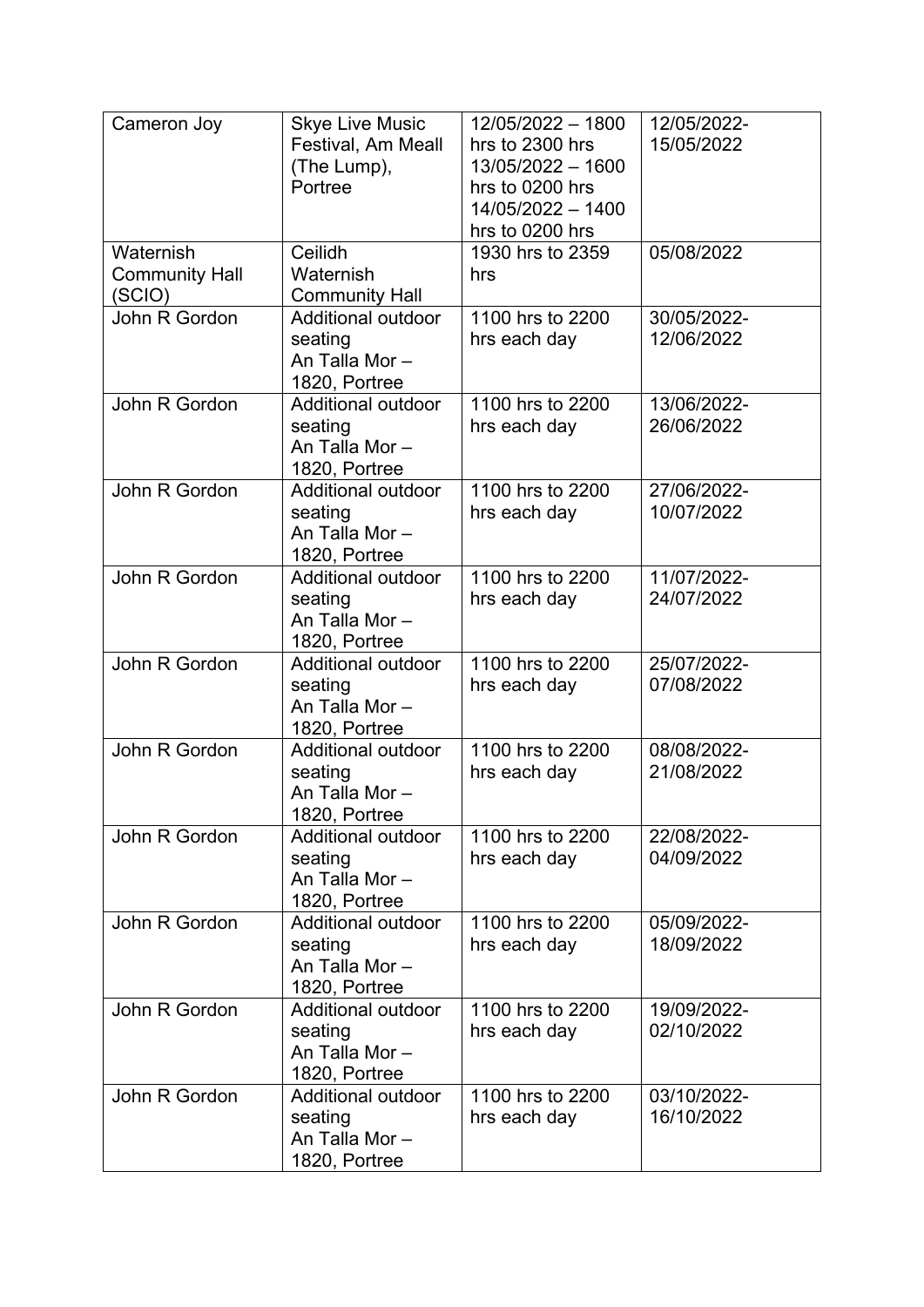| John R Gordon                      | <b>Additional outdoor</b><br>seating                                                      | 1100 hrs to 2200<br>hrs each day                      | 17/10/2022-<br>30/10/2022 |
|------------------------------------|-------------------------------------------------------------------------------------------|-------------------------------------------------------|---------------------------|
|                                    | An Talla Mor-<br>1820, Portree                                                            |                                                       |                           |
| Fiona Cruickshank                  | Wedding<br>Marquee at 4<br>Glasphein, Staffin                                             | 21700 hrs to 0030<br>hrs                              | 21/05/2022                |
| <b>Roderick S Gillies</b>          | Wedding<br>Dornie Village Hall                                                            | 1400 hrs to 0030<br>hrs                               | 28/05/2022                |
| Raasay<br>Community<br>Association | Ceilidh<br>Raasay<br><b>Community Hall</b>                                                | 1700 hrs to 0100<br>hrs                               | 03/06/2022                |
| <b>Roderick S Gillies</b>          | Wedding<br>Dornie Village Hall                                                            | 1400 hrs to 0030<br>hrs                               | 04/06/2022                |
| <b>Thomas Wilson</b>               | Community<br>Gathering<br>King George V<br>Park, Portree                                  | 1300 hrs to 1900<br>hrs                               | 04/06/2022                |
| Isle of Skye Golf<br>Club          | Golf competition<br>Isle of Skye Golf<br>Club, Sconser                                    | 1100 hrs to 1900<br>hrs                               | 09/06/2022                |
| Jonathan Supper                    | Music and art<br>performances<br><b>Skye Bridge</b><br>Studios, Kyle of<br>Lochalsh       | 1820 hrs to 2145<br>hrs each day                      | 09/06/2022-<br>22/06/2022 |
| Jonathan Supper                    | Music and art<br>performances<br><b>Skye Bridge</b><br>Studios, Kyle of<br>Lochalsh       | 1830 hrs to 2145<br>hrs each day                      | 27/06/2022-<br>09/07/2022 |
| <b>Jane Churchill</b>              | On and Off Sales<br>of Isle of Eigg<br>Beer, Grounds of<br>Isle of Eigg<br><b>Brewery</b> | 1200 hrs to 2200<br>$hrs - On$ and Off<br>Sales daily | 19/05 to<br>01/06/2022    |
| <b>Jane Churchill</b>              | On and Off Sales<br>of Isle of Eigg<br>Beer, Grounds of<br>Isle of Eigg<br><b>Brewery</b> | 1200 hrs to 2200<br>$hrs - On$ and Off<br>Sales daily | 02/06 to<br>15/06/2022    |
| <b>Shanna Ball</b>                 | Online Sale of<br>Beer, Unit 1 Caol<br>Industrial Estate,<br>Caol, Fort William           | 1000 hrs to 2200<br>hrs daily                         | 13/05/ to<br>26/05/2022   |
| Shanna Ball                        | Online Sale of<br>Beer, Unit 1 Caol<br>Industrial Estate,<br>Caol, Fort William           | 1000 hrs to 2200<br>hrs daily                         | 27/05 to<br>09/06/2022    |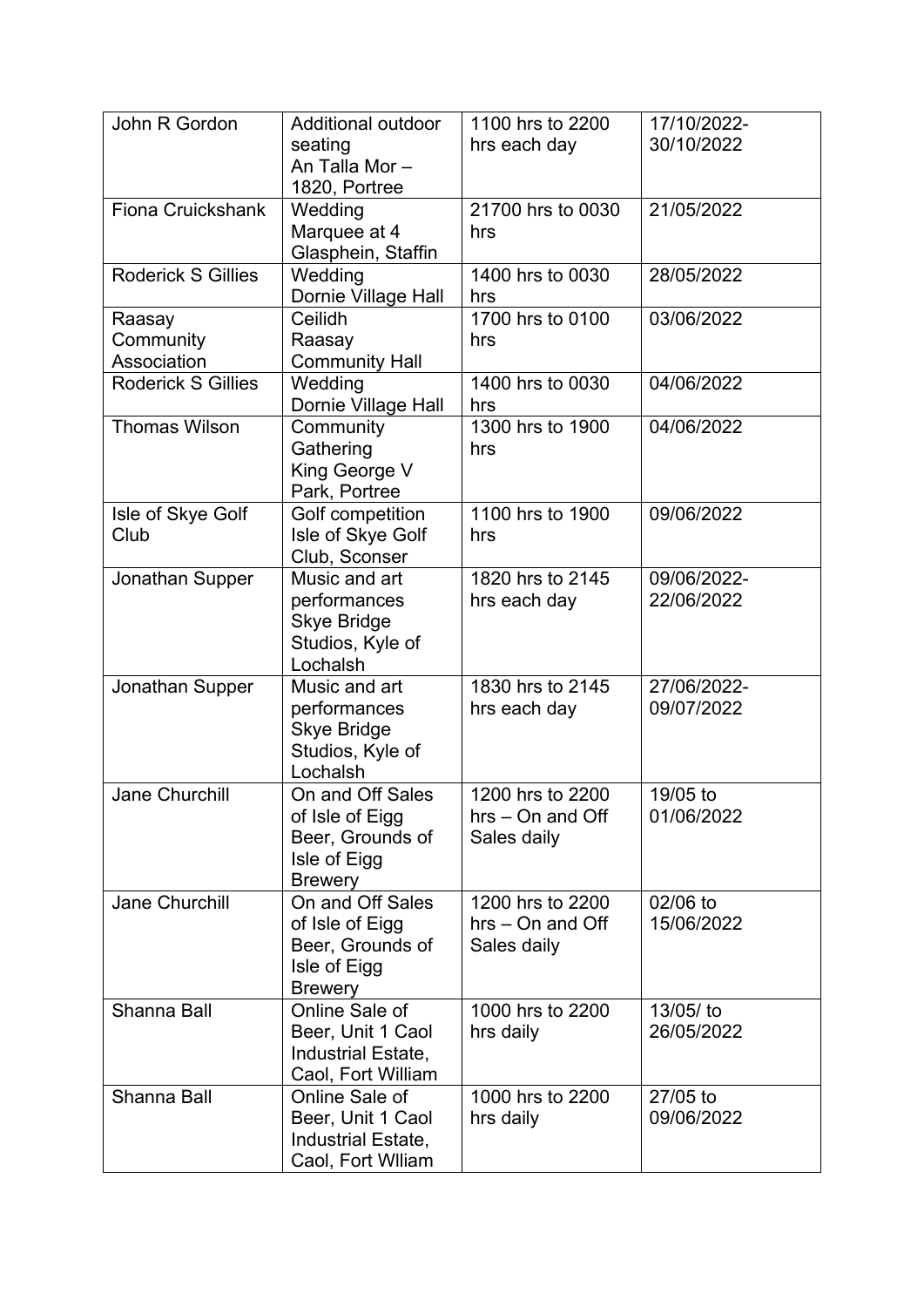| Jonathon<br>Donnachie                                        | <b>Beinn Bhreagh</b><br><b>Bistro/Diner</b><br>Provision of<br>Breakfast, Lunch<br>and Dinner; On<br>and Off Sales                          | 1100 hrs to 0100<br>hrs - On Sales<br>Daily<br>1100 hrs to 2200<br>hrs - Off Sales<br>Daily                                               | 15/04/ to<br>18/04/2022 |
|--------------------------------------------------------------|---------------------------------------------------------------------------------------------------------------------------------------------|-------------------------------------------------------------------------------------------------------------------------------------------|-------------------------|
| <b>Fergus Stokes</b>                                         | Marquee, Grounds<br>of Old Manse,<br>Ardgour - Sale of<br>Refreshments/Hot<br><b>Food and Snacks</b>                                        |                                                                                                                                           | 11/04 to<br>24/04/2022  |
| Nevis Range<br>Development Co<br>plc per Amykate<br>Hanlin   | <b>Stretch Tent</b><br>Adajcent to<br><b>Pinemarten Coffee</b><br>Shop, Nevis Range<br>- Serving of food<br>and snacks; On<br>and Off Sales | 1100 hrs to 2300<br>hrs - On Sales<br>1100 hrs to 2200<br>hrs - Off Sales                                                                 | 29/04/ to<br>12/05/2022 |
| <b>Tempest Brewery</b><br>Co. Ltd., per<br>Annika Meiklejohn | On and Off Sales -<br><b>Scottish Enduro</b><br>Bike Race Event,<br><b>Nevis Range</b>                                                      | 1100 hrs to 2000<br>hrs each day - On<br>and Off Sales                                                                                    | 23/04/ to<br>24/04/2022 |
| <b>Fergus Stokes</b>                                         | On Sales-<br>Marquee in<br><b>Grounds of Old</b><br>Manse, Ardgour                                                                          | 1200 hrs to 2100<br>hrs - Monday to<br>Thursday<br>1200 hrs to 2300<br>hrs - Friday,<br>Saturday and<br>Sunday                            | 25/04 to<br>08/05/2022  |
| <b>Fergus Stokes</b>                                         | On Sales, Marquee<br>in Grounds of Old<br>Manse, Ardgour                                                                                    | 1200 hrs to 2100<br>hrs - Monday to<br>Thursday; 1200<br>hrs to 2300 hrs<br>Friday and<br>Saturday;<br>1200 hrs to 1800<br>$hrs - Sunday$ | 09/05 to<br>22/05/2022  |
| Christopher<br>Finnigan                                      | Wedding<br>Reception,<br>Marquee, Frasers<br>Field, Lochaber<br>Rural Complex,<br>Torlundy, Fort<br>William                                 | 1300 hrs to 0100<br>hrs - On Sales                                                                                                        | 22/04 to<br>23/04/2022  |
| Jonathon<br>Donnachie                                        | <b>Beinn Bhreagh</b><br><b>Bistro/Diner</b><br>Provision of<br>Meals/Refreshments;<br>On and Off Sales                                      | 1200 hrs to 0100<br>hrs - On Sales;<br>1000 hrs to 2200<br>hrs - Off Sales                                                                | 29/04/ to<br>12/05/2022 |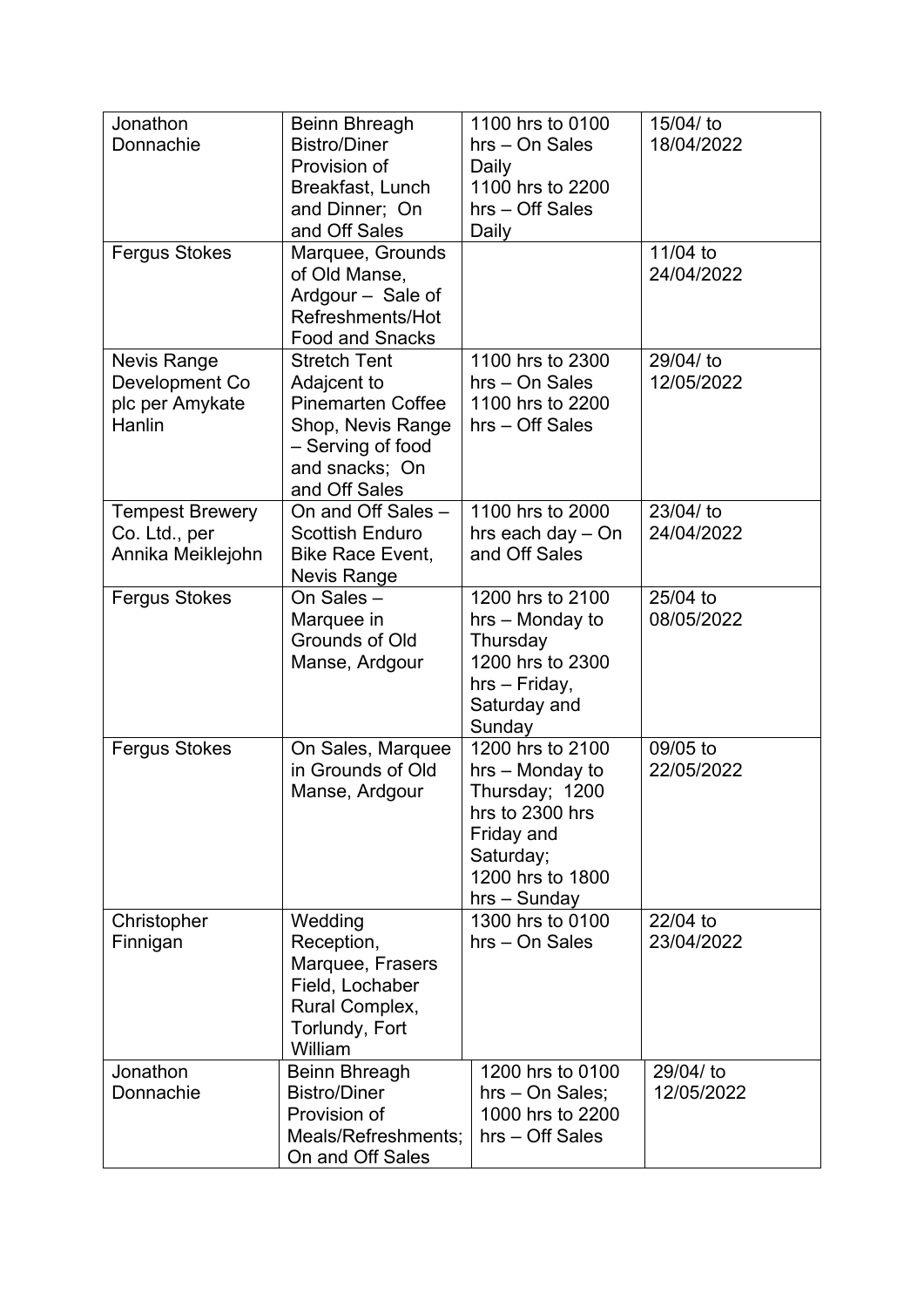| Jonathon<br>Donnachie                                                      | Beinn Bhreagh<br>Bistro/Diner,<br>Provision of<br>Meals/Refreshments;<br>On and Off Sales             | 1200 hrs to 0100<br>hrs - On Sales<br>1000 hrs to 2200<br>hrs - Off Sales                     | 13/05 to<br>26/05/2022   |
|----------------------------------------------------------------------------|-------------------------------------------------------------------------------------------------------|-----------------------------------------------------------------------------------------------|--------------------------|
| Knoydart<br><b>Community Hall</b><br>and Events per<br><b>David Newton</b> | <b>Community Music</b><br>Event, Inverie Village<br>Hall, Knoydart                                    | 1930 hrs to 0030<br>hrs - On Sales                                                            | 30/04 to<br>01/05/2022   |
| <b>Yvonne Ross</b>                                                         | Roslin Distillers-<br>Online Sale of<br>Alcohol                                                       | 1000 hrs to 1700<br>hrs - Off Sales                                                           | 02/05 to<br>15/05/2022   |
| Jessica Thompson                                                           | Mingary Castle,<br>Kilchoan - Provision<br>of Meals and<br>Refreshment; On<br>and Off Sales           | 1100 hrs to 2359<br>hrs - On Sales<br>daily;<br>1000 hrs to 2200<br>hrs - Off Sales<br>daily; | 02/05 to<br>15/05/2022   |
| Jessica Thompson                                                           | Mingary Castle,<br>Kilchoan - Provision<br>of Meals and<br>Refreshments - On<br>and Off Sales         | 1100 hrs to 2359<br>hrs - On Sales<br>daily;<br>1000 hrs to 2200<br>hrs - Off Sales<br>daily; | 16/05 to<br>29/05/2022   |
| Jessica Thompson                                                           | Mingary Castle,<br>Kilchoan - Provision<br>of Meals and<br>Refreshments - On<br>and Off Sales         | 1100 hrs to 2359<br>hrs - On Sales<br>daily;<br>1000 hrs to 2200<br>hrs - Off Sales<br>daily; | 30/05 to<br>12/06/2022   |
| Jessica Thompson                                                           | Mingary Castle,<br>Kilchoan - Provision<br>of Meals and<br>Refreshments - On<br>and Off Sales         | 1100 hrs to 2359<br>hrs - On Sales<br>daily;<br>1000 hrs to 2200<br>hrs - Off Sales<br>daily  | 13/06/ to<br>26/06/2022  |
| David Doherty                                                              | Marquee in Grounds<br>of Ferry Stores,<br>Kilchoan - Queens<br><b>Platinum Jubilee</b><br>Celebration | 1830 hrs to 2300<br>hrs<br>1200 hrs to 0000<br>hrs                                            | 03/06/2022<br>04/06/2022 |
| Mairi MacDonald<br>Orr                                                     | Astley Hall, Arisaig -<br>Americana Music<br>Festival                                                 | 1800 hrs to 0100<br>hrs                                                                       | 04/06/to<br>05/06/2022   |
| <b>Karen Whiteford</b>                                                     | Glenuig Village Hall<br>- Music Concert                                                               | 1900 hrs to 0000<br>hrs                                                                       | 19/05/2022               |
| Diogo Monteiro                                                             | Marquee in Grounds<br>of Salachan Farm,<br>Ardgour - Wedding<br>Reception                             | 1400 hrs to 2200<br>hrs                                                                       | 30/04/2022               |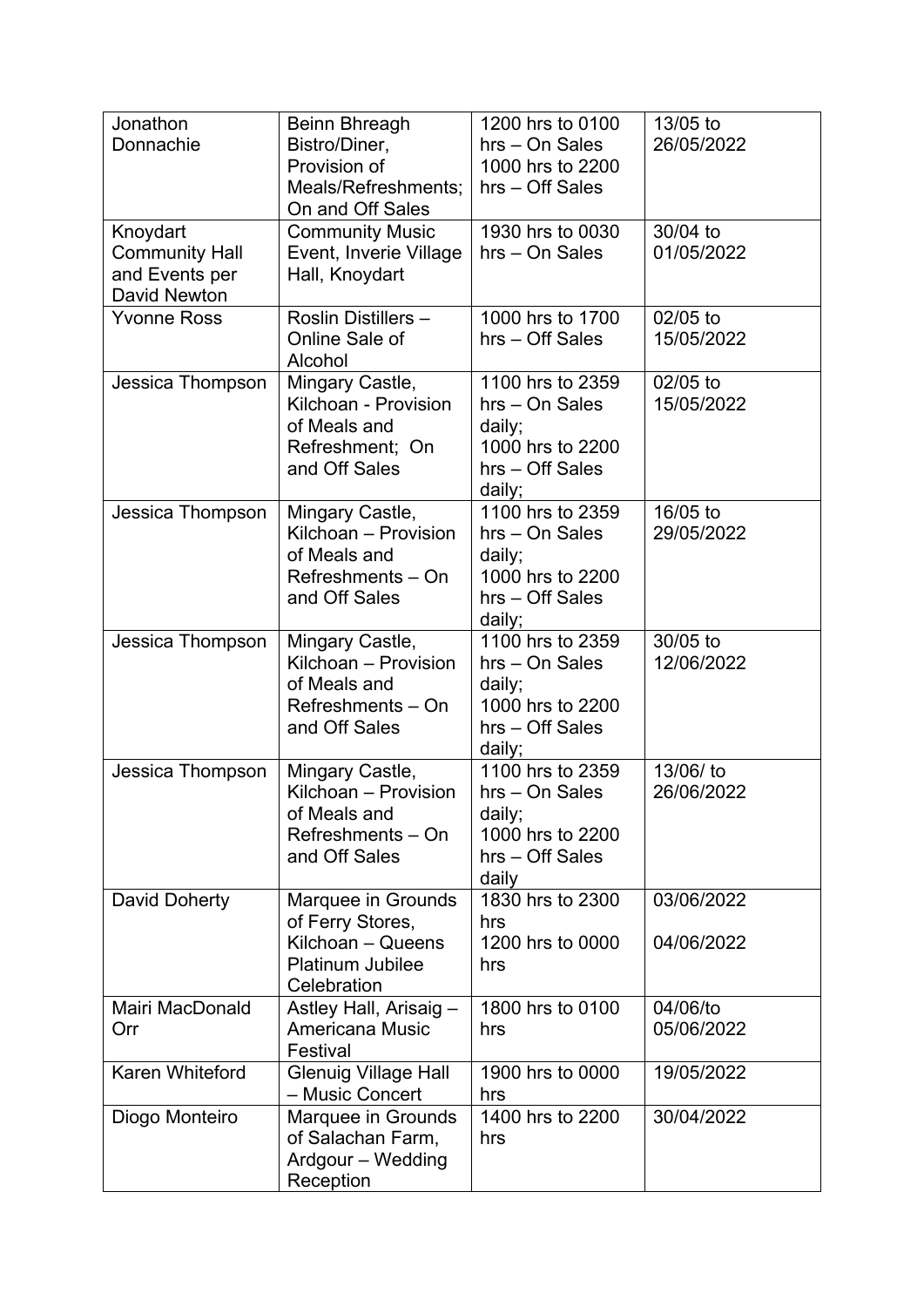| Knoydart<br><b>Community Hall</b><br>and Events SCIO<br>per David Newton | <b>Community Music</b><br>Event, Inverie Village<br>Hall, Knoydart                                                                | 1930 hrs to 0030<br>hrs                                                  | 06/05/ to<br>07/05/2022  |
|--------------------------------------------------------------------------|-----------------------------------------------------------------------------------------------------------------------------------|--------------------------------------------------------------------------|--------------------------|
| Feis Na Mara per<br><b>Eilidh Shaw</b>                                   | Concert, Astley Hall<br>Arisaig                                                                                                   | 1900 hrs to 2230<br>hrs                                                  | 19/05/2022               |
| Kilchoan<br><b>Community Centre</b><br>Ltd., per Aija<br>Chapple         | Seated Concert,<br><b>Kilchoan Community</b><br>Centre, Kilchoan,<br>Acharacle                                                    | 1830 hrs to 2200<br>hrs                                                  | 20/05/2022               |
| Spean Bridge Golf<br>Club per Galen<br><b>Dalziel</b>                    | Golf Club Open Day,<br>Spean Bridge Golf<br>Club                                                                                  | 1100 hrs to 2200<br>hrs                                                  | 11/06/2022               |
| James Leggett                                                            | Off Sale of Glen<br>Spean Brewing<br>Beer, Lochaber<br><b>Producers Market,</b><br><b>Ben Nevis Auction</b><br>Mart, Fort William | 1000 hrs to 1400<br>hrs                                                  | 14/05/2022               |
| Alasdair MacLean                                                         | <b>Wedding Reception</b><br>- Marquee in<br><b>Grounds of Old</b><br>Manse, Lochaline                                             | 1400 hrs to 0100<br>hrs                                                  | 15/05/to<br>16/05/2022   |
| Alasdair MacLean                                                         | <b>Wedding Reception</b><br>- Marquee in the<br><b>Grounds of Old</b><br>Manse, Lochaline                                         | 1400 hrs to 0100<br>hrs                                                  | 11/06 to<br>12/06/2022   |
| Stephanie<br>MacKellaig                                                  | <b>Wedding Ceremony</b><br>- Pop Up Bar in<br><b>Grounds of Ardgour</b><br>house, Clovullin,<br>Ardgour                           | 1200 hrs to 1700<br>hrs                                                  | 21/05/2022               |
| Kenneth<br>McLaughlin                                                    | On and Off Sales -<br>Farm and Gift Shop                                                                                          | 1200 hrs to 1600<br>hrs - On Sales<br>1000 hrs to 1700<br>hrs - Off Sale | 23/05 to<br>05/06/2022   |
| <b>Aaron Ross</b>                                                        | Online Sale of<br>Alcohol, Loch Eil<br>Lodge, Fassfern,<br><b>Fort William</b>                                                    | 1000 hrs to 1700<br>hrs - Off Sales<br>daily                             | 16/05 to<br>29/05/2022   |
| <b>Aaron Ross</b>                                                        | Online Sale of<br>Alcohol, Loch Eil<br>Lodge, Fassfern,<br><b>Fort William</b>                                                    | 1000 hrs to 1700<br>hrs - Off Sales<br>daily                             | $20/05$ to<br>12/06/2022 |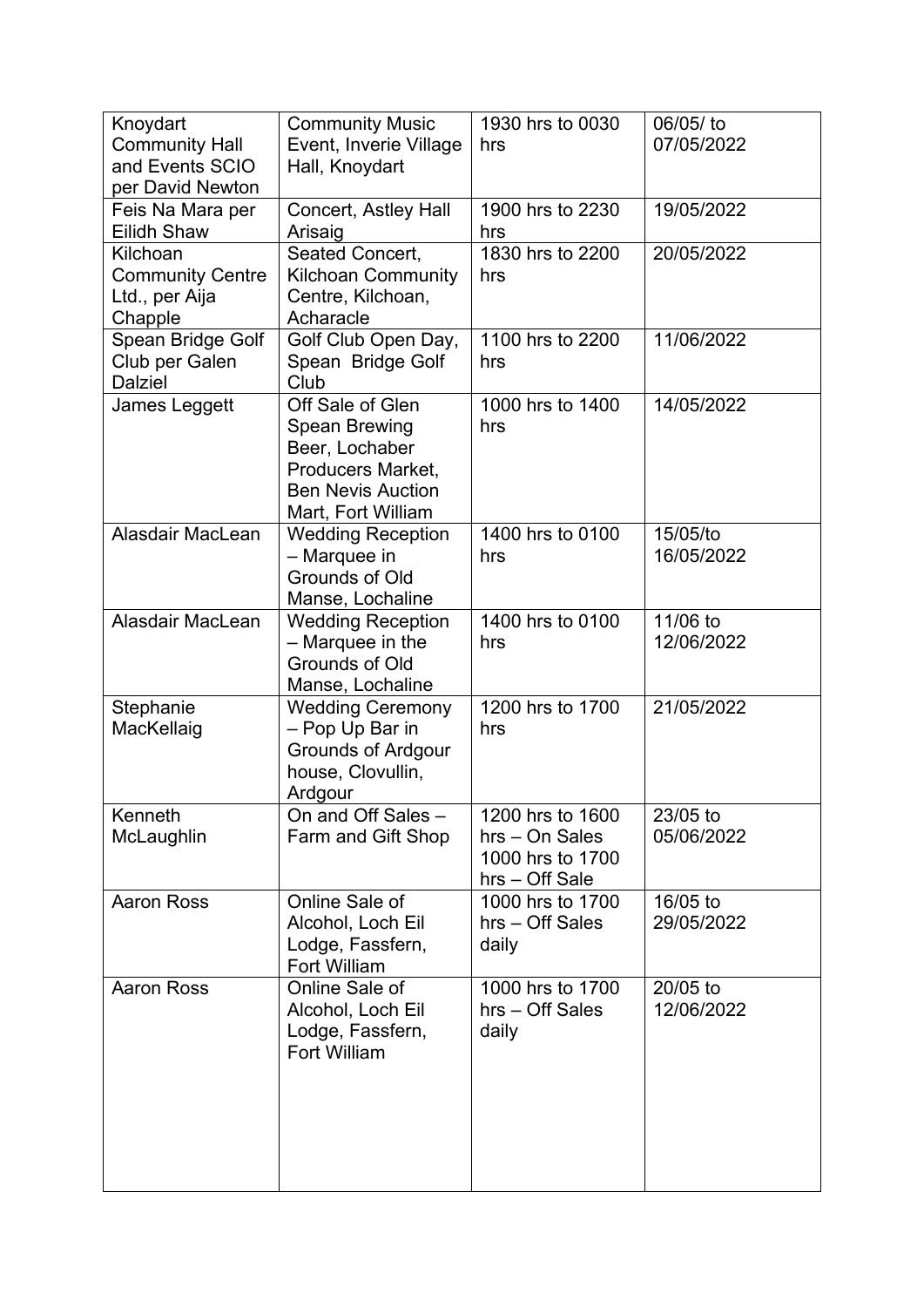| Jonathon<br>Donnachie<br>Craig Innes | Provision of<br>Breakfast, Lunch<br>and Dinner On and<br>Off Sales, Beinn<br>Bhreagh, Airds<br>Crossing, Fort<br>William<br>Off Sale of Pixel | 1000 hrs to 1700<br>hrs - Off Sales<br>daily<br>1000 hrs to 1400                                                             | 27/05 to<br>09/06/2022<br>14/05/2022 |
|--------------------------------------|-----------------------------------------------------------------------------------------------------------------------------------------------|------------------------------------------------------------------------------------------------------------------------------|--------------------------------------|
|                                      | Spirits, Lochaber<br>Producers Market,<br><b>Ben Nevis Auction</b><br>Mart, Fort William                                                      | hrs                                                                                                                          |                                      |
| Patricia Anne<br><b>MacDonald</b>    | Online Sale of<br>Alcohol, Creag Mhor<br>Croft Distillery,<br>Arisaig                                                                         | 1000 hrs to 2200<br>hrs                                                                                                      | 16/05 to<br>29/05/2022               |
| Patricia Anne<br>MacDonald           | Online Sale of<br>Alcohol, Creag Mhor<br>Croft Distillery,<br>Arisaig                                                                         | 1000 hrs to 2200<br>hrs                                                                                                      | 30/05 to<br>12/06/2022               |
| Patricia Anne<br>MacDonald           | Online Sale of<br>Alcohol, Creag Mhor<br>Croft Distillery,<br>Arisaig                                                                         | 1000 hrs to 2200<br>hrs                                                                                                      | 13/06 to<br>26/06/2022               |
| Kenny McLaughlin                     | On and Off Sales -<br>Farm and Gift shop,<br>Ardtornish Estate,<br>Morvern                                                                    | 1200 hrs to 2200<br>hrs - On Sales<br>1000 hrs to 1700<br>hrs - Off Sales                                                    | 06/06/to<br>19/06/2022               |
| Joanne Matheson                      | Off Sale of Locally<br>Produced Alcohol,<br>Artisan Store,<br>Acharacle                                                                       | 1000 hrs to 1800<br>hrs                                                                                                      | 01/06/ to<br>14/06/2022              |
| <b>Fergus Stokes</b>                 | On Sales of Alcohol,<br>Hot Food and<br>Snacks Marquee,<br>Grounds of Old<br>Manse, Ardgour                                                   | 1200 hrs to 2100<br>$hrs - Mon$ to<br>Thurs;<br>1200 hrs to 2300<br>hrs – Fri and Sat;<br>1200 hrs to 1800<br>$hrs - Sunday$ | 23/05 to<br>05/06/2022               |
| <b>Fergus Stokes</b>                 | On Sales of Alcohol,<br>Hot food and<br>Snacks, Marquee in<br>Grounds of Old<br>Manse, Ardgour                                                | 1200 hrs to 2100<br>hrs – Mon to<br>Thurs;<br>1200 hrs to 2300<br>hrs - Fri and Sat;<br>1200 hrs to 1800<br>$hrs - Sunday$   | 06/06 to<br>19/06/2022               |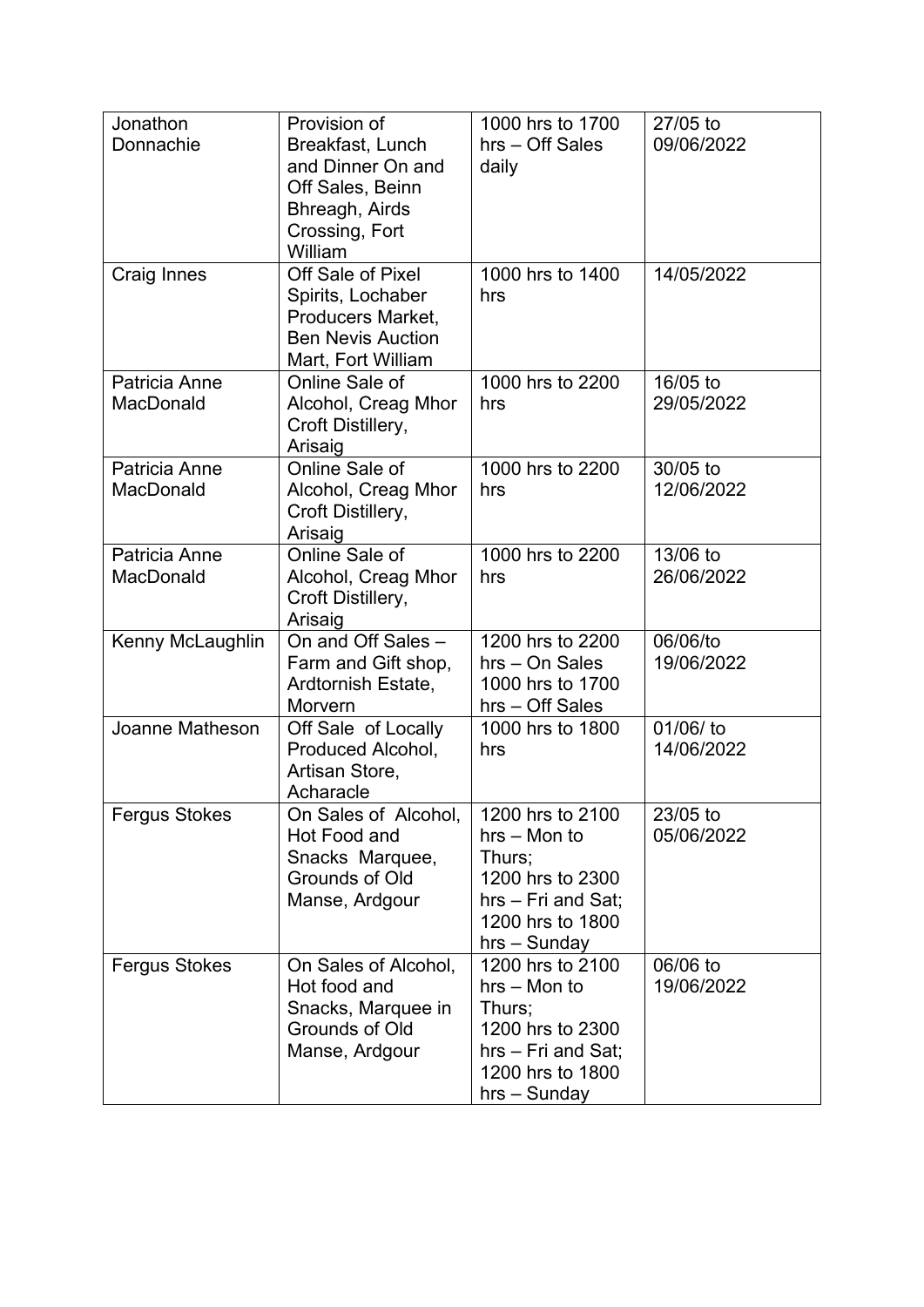| <b>Jane Churchill</b>                                             | On and Off Sales of<br>Isle of Eigg Beer,<br>Gazebo in Grounds<br>of Isle of Eigg<br>Brewery, Isle of Eigg                        | 1000 hrs to 2200<br>$hrs - On$ and Off<br>Sales daily                                                                                                                                      | 16/06 to<br>29/06/2022  |
|-------------------------------------------------------------------|-----------------------------------------------------------------------------------------------------------------------------------|--------------------------------------------------------------------------------------------------------------------------------------------------------------------------------------------|-------------------------|
| <b>Fergus Stokes</b>                                              | On Sale of Alcohol,<br>Hot food and<br>Snacks, Marquee in<br>Grounds of Old<br>Manse, Ardgour                                     | 1200 hrs to 2100<br>hrs - Mon to<br>Thurs;<br>1200 hrs to 2300<br>hrs - Fri and Sat;<br>1200 hrs to 1800<br>$hrs - Sunday$                                                                 | 20/06 to<br>03/07/2022  |
| <b>Nevis Range</b><br>Development Co<br>plc per Amykate<br>Hanlin | On and Off Sales -<br><b>Stretch Tent</b><br>adjacent to<br><b>Pinemarten Coffee</b><br>Shop, Nevis Range,<br><b>Fort William</b> | 1100 hrs to 2300<br>hrs - On Sales<br>1100 hrs to 2200<br>hrs - Off Sales                                                                                                                  | 25/05/ to<br>07/06/2022 |
| <b>Nevis Range</b><br>Development Co<br>plc per Amykate<br>Hanlin | On and Off Sales -<br>Food and Beer<br>Marquee, Nevis<br>Range - Mountain<br><b>Bike World Cup</b><br>Event                       | 1000 hrs to 2300<br>hrs $-19$ and 20<br>May 2022<br>1000 hrs to 2000<br>$hrs - 21$ May 2022<br>1000 hrs to 1900<br>$hrs - 22$ May<br>2022- On Sales<br>1000 hrs to 2200<br>hrs - Off Sales | 19/05/ to<br>22/05/2022 |
| <b>Nevis Range</b><br>Development Co<br>plc per Amykate<br>Hanlin | On and Off Sales -<br><b>Beer Tent - Nevis</b><br>Range, Mountain<br><b>Bike World Cup</b><br>Event                               | 1100 hrs to 2300<br>$hrs - 19$ and 20<br>May 2022<br>1100 hrs to 2000<br>$hrs - 21$ May 2022<br>1100 hrs to 1900<br>hrs - 22 May 2022<br>- On Sales<br>1000 hrs to 2200 -<br>- Off Sales   | 19/05 to<br>22/05/2022  |
| Nevis Range<br>Development Co<br>plc per Amykate<br><b>Hanlin</b> | On and Off Sales -<br>VIP Tent - Nevis<br>Range, Mountain<br><b>Bike World Cup</b><br>Event                                       | 1000 hrs to 1800<br>$hrs - On$ and Off<br><b>Sales</b>                                                                                                                                     | 21/05 and<br>22/05/2022 |
| Sandra Fraser                                                     | Jubilee Celebrations,<br>Youth Centre within<br><b>Caol Community</b><br>Centre, Caol, Fort<br>William                            | 1100 hrs to 1800<br>hrs - On and Off<br><b>Sales</b>                                                                                                                                       | 04/06/2022              |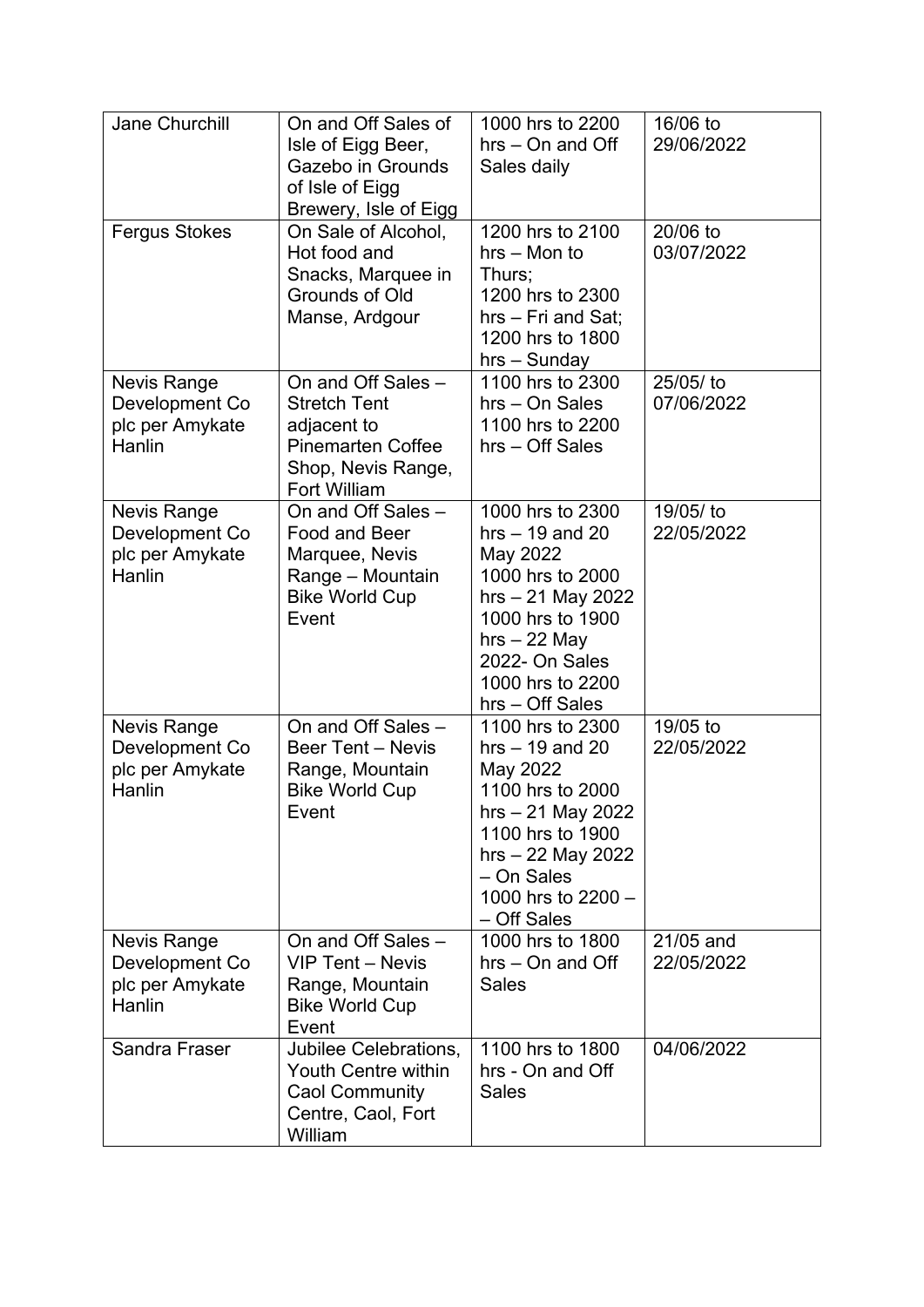| <b>Aaron Ross</b>      | Online Sale of<br>Alcohol - Fassfern<br>Highland Gin, Loch<br>Eil Lodge, Fassfern,<br><b>Fort William</b> | 1000 hrs to 1700<br>hrs | 13/06 to<br>26/06/2022  |
|------------------------|-----------------------------------------------------------------------------------------------------------|-------------------------|-------------------------|
| <b>Aaron Ross</b>      | Off Sale of Fassfern<br>Highland Gin,<br><b>Lochaber Producers</b><br><b>Market</b>                       | 1000 hrs to 1300<br>hrs | 11/06/2022              |
| Shanna Ball            | Sale of Beer, Unit 1<br>Caol Industrial<br><b>Estate, Fort William</b>                                    | 1000 hrs to 2200<br>hrs | 10/06 to<br>23/06/2022  |
| <b>Mark Brotherton</b> | Bowling Competition,<br>Kinlochleven<br><b>Bowling Club</b>                                               | 1100 hrs to 1700<br>hrs | 12/06 and<br>25/06/2022 |

# **1.3 Caithness Sutherland and Ross**

| Name of applicant      | <b>Details of event</b>                                                                                         | <b>Times of event</b>                                            | Date of event                |
|------------------------|-----------------------------------------------------------------------------------------------------------------|------------------------------------------------------------------|------------------------------|
| Laura Mackenzie        | Market, Tennis<br>Courts, Olrig<br>Street, Thurso -<br><b>North Point</b><br><b>Distillery Stall</b>            | 1000 hrs to 1800<br>hrs                                          | 16/04/2022                   |
| <b>Robert Hicks</b>    | Market, Wildwoodz,<br>Munlochy $-$<br><b>Highland Liquor</b><br><b>Company Stall</b>                            | 1000 hrs to 1700<br>hrs                                          | 16/04/2022 -<br>17/04/2022   |
| Nicoleta Cozma         | Outdoor seating<br>area, The Golspie<br>Inn, Golspie -<br>Provision of food<br>and alcohol                      | 1100 hrs to 2100<br>hrs                                          | $21/04/2022 -$<br>04/05/2022 |
| Rupert<br>Shakespeare  | The Gorse Bush,<br>Kinlochewe-<br>Provision of<br>hospitality                                                   | 1200 hrs to 2100<br>hrs Wednesdays to<br>Sundays                 | 22/04/2022 -<br>05/05/2022   |
| <b>Walter Mowat</b>    | Mey Hall $-$<br>Wedding                                                                                         | 1600 hrs to 2400<br>hrs                                          | 23/04/2022                   |
| <b>Kerry Campbell</b>  | 1A Rose street.<br>Thurso - Online<br>pre-sales                                                                 | 1000 hrs to 2200<br>hrs                                          | 25/04/2022 -<br>08/05/2022   |
| Corne Van<br>Jaarsveld | Outdoor area at<br>Ardvar and<br>Caberfeidh,<br>Lochinver-<br>Provision of<br>refreshments,<br>alcohol and food | On $-$ 1100 hrs to<br>2200 hrs<br>Off $-1100$ hrs to<br>2100 hrs | 25/04/2022 -<br>08/05/2022   |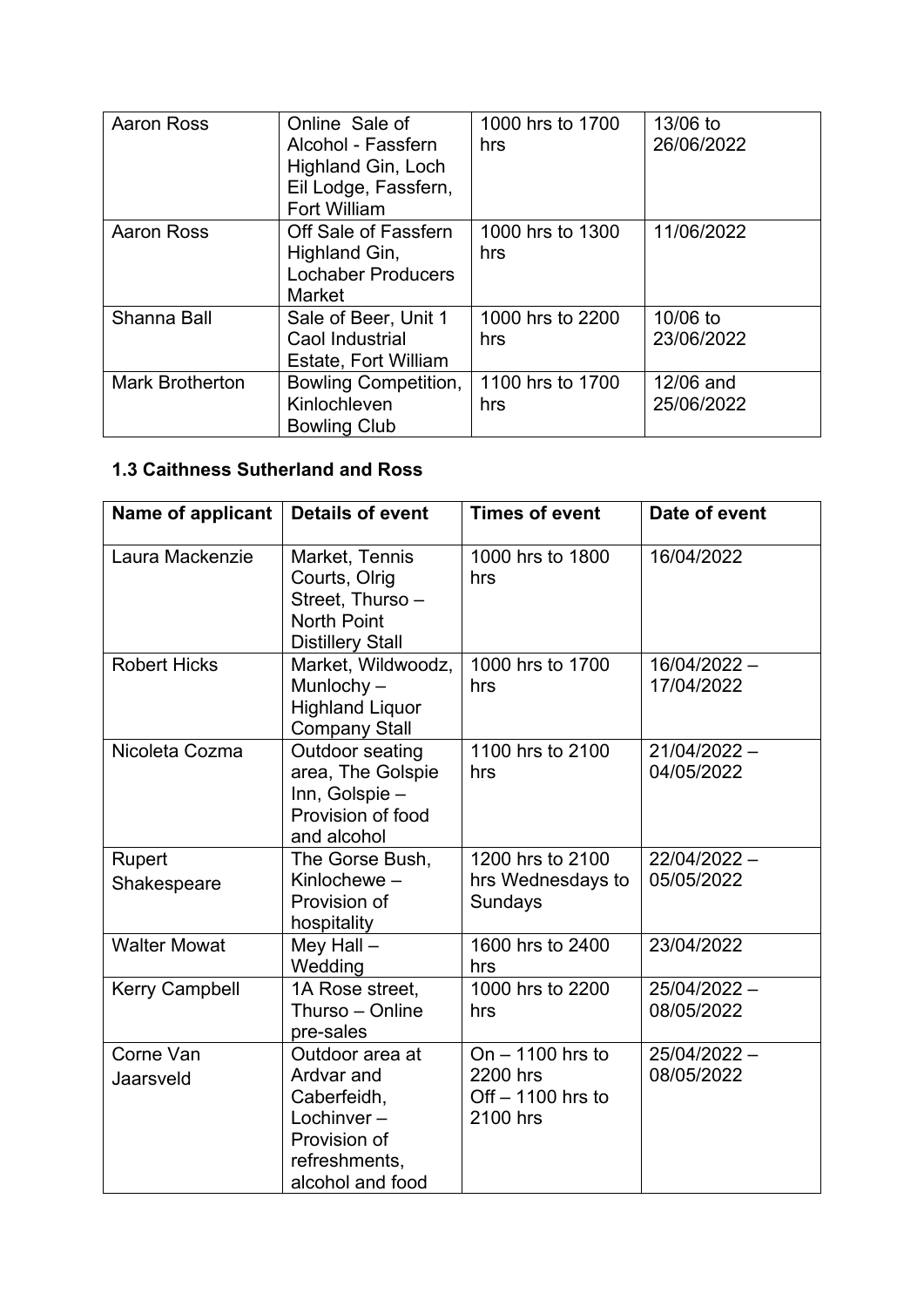| JD Wetherspoon                                 | <b>Additional external</b><br>area, Alexander<br>Bain, Wick-<br><b>Outdoor hospitality</b><br>area | 1100 hrs to 2100<br>hrs | 25/04/2022 -<br>08/05/2022   |
|------------------------------------------------|----------------------------------------------------------------------------------------------------|-------------------------|------------------------------|
| Victoria Brightman                             | Gauze Cottage,<br>Gills, Canisbay -<br>Campsite shop and<br>takeaway                               | 1000 hrs to 2100<br>hrs | 27/04/2022 -<br>10/05/2022   |
| <b>Julie Grice</b>                             | Braeview, 11<br>Obsdale Gardens,<br>Alness - Online<br>sales                                       | 1000 hrs to 2200<br>hrs | 28/04/2022 -<br>11/05/2022   |
| <b>Rebekah Brett-Pitt</b>                      | Village Hall,<br>Melness - Birthday<br>Party                                                       | 1600 hrs to 2330<br>hrs | 30/04/2022                   |
| <b>Rebekah Brett-Pitt</b>                      | Talmine Beach,<br>Talmine - Birthday<br>Party                                                      | 1630 hrs to 2345<br>hrs | 30/04/2022                   |
| <b>Bunillidh Thistle</b><br><b>Sports Club</b> | <b>Bunillidh Thistle</b><br>Sports Club,<br>Helmsdale -<br><b>Birthday Party</b>                   | 1900 hrs to 0045<br>hrs | 30/04/2022                   |
| <b>Shona Darnley</b>                           | Marquee in<br>grounds, Polmaily<br>House Hotel,<br>Drumnadrochit-<br>Wedding                       | 1400 hrs to 2430<br>hrs | 30/04/2022                   |
| Muir of Ord Rovers                             | Muir of Ord Rovers<br>$FC - Charity$<br>football match                                             | 1300 hrs to 1800<br>hrs | 30/04/2022                   |
| North Shore Surf<br>Club                       | <b>Thurso Community</b><br>Café - Fundraising<br>cocktail evening                                  | 1830 hrs to 2430<br>hrs | 30/04/2022                   |
| <b>Adam Dwyer</b>                              | The Square,<br>Grantown-on-<br>Spey - Great Glen<br>Distillery Stall at<br>market                  | 1000 hrs to 1600<br>hrs | 01/05/2022                   |
| Kieren Murphy                                  | The Square,<br>Grantown-On-Spey<br>- Ellon Gin stall at<br>market                                  | 1000 hrs to 1600<br>hrs | 01/05/2022                   |
| <b>Kimberley Rait</b>                          | <b>Black Orchid Gifts,</b><br>Alness - Retail<br><b>Sales</b>                                      | 1000 hrs to 2000<br>hrs | $05/05/2022 -$<br>18/05/2022 |
| <b>Ceilidh Places Ltd</b>                      | <b>Ullapool Village</b><br>Hall - Music event<br>as part of Ullapool<br><b>Book Festival</b>       | 2130 hrs to 2330<br>hrs | 06/05/2022                   |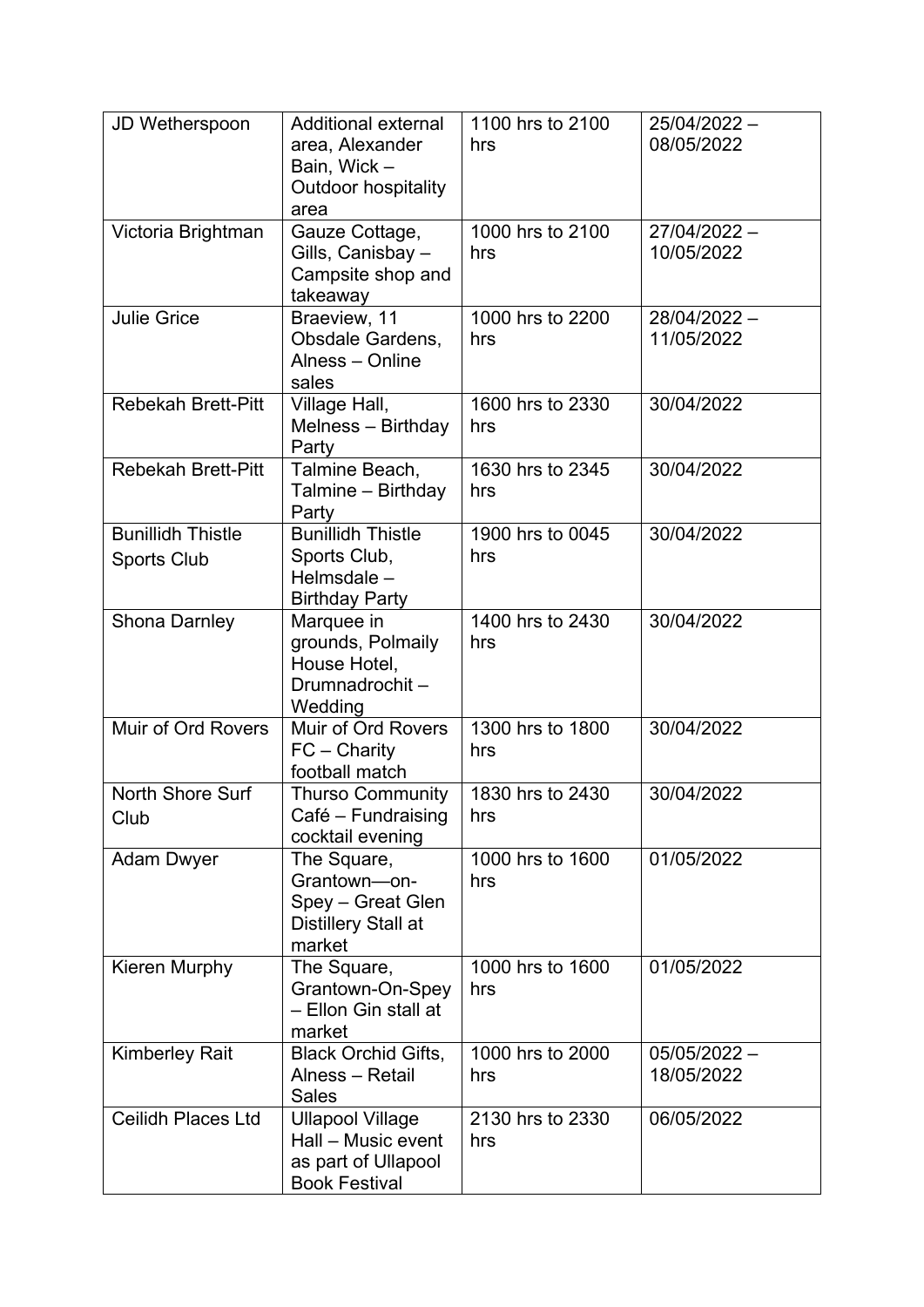| <b>Dores Parish Hall</b>               | Dores Parish Hall,                                                                                         | 1900 hrs to 2400                                                 | 06/05/2022                   |
|----------------------------------------|------------------------------------------------------------------------------------------------------------|------------------------------------------------------------------|------------------------------|
| Committee                              | Dores - Concert                                                                                            | hrs                                                              |                              |
| <b>British Legion Fort</b><br>Augustus | Land across from<br>British Legion,<br>Canalside, Fort<br>Augustus -<br><b>Outdoor hospitality</b><br>area | 1100 hrs to 2100<br>hrs                                          | $06/05/2022 -$<br>19/05/2022 |
| Rupert                                 | The Gorse Bush,                                                                                            | 1200 hrs to 2100                                                 | $06/05/2022 -$               |
| Shakespeare                            | Kinlochewe $-$<br>Restaurant                                                                               | hrs                                                              | 19/05/2022                   |
| John Mackay                            | Masonic Hall,<br>Invergordon-<br><b>Masonic Meeting</b>                                                    | 1400 hrs to 1900<br>hrs                                          | 07/05/2022                   |
| <b>Robert Hicks</b>                    | Wildwoodz,<br>Munlochy $-$<br><b>Highland Liquor</b><br>Company stall at<br>market                         | 1000 hrs to 1700<br>hrs                                          | $07/05/2022 -$<br>08/05/2022 |
| <b>Jennifer Middleton</b>              | Wildwoodz,<br>Munlochy $-$<br><b>Cromarty Brewing</b><br>stall at market                                   | 1000 hrs to 1600<br>hrs                                          | $07/05/2022 -$<br>08/05/2022 |
| Kieren Murphy                          | Wildwoodz,<br>Munlochy - Ellon<br>Gin stall at market                                                      | 1000 hrs to 1600<br>hrs                                          | $07/05/2022 -$<br>08/05/2022 |
| <b>Gordon Quinn</b>                    | Wildwoodz,<br>Munlochy -<br><b>Badachro Distillery</b><br>Stall at market                                  | 1000 hrs to 1600<br>hrs                                          | $07/05/2022 -$<br>08/05/2022 |
| <b>Sharon Martin</b>                   | Invercassley<br>Stores and<br>Tearoom, Rosehall<br>- Provision of<br>hospitality                           | On $-$ 1200 hrs to<br>0100 hrs<br>Off $-1200$ hrs to<br>2200 hrs | $07/05/2022 -$<br>20/05/2022 |
| <b>Grant Murray</b>                    | <b>Nairn Community</b><br>Centre - Cru<br><b>Holdings Stall at</b><br><b>Taste of Nairn</b><br>Festival    | 1200 hrs to 1700<br>hrs                                          | 08/05/2022                   |
| <b>Kerry Campbell</b>                  | 1A Rose street,<br>Thurso - Online<br>pre-sales                                                            | 1000 hrs to 2200<br>hrs                                          | 09/05/2022 -<br>22/05/2022   |
| <b>Colin Parsons</b>                   | Strathcarron<br>Brewery – Online<br>sales                                                                  | 1000 hrs to 1700<br>hrs                                          | 09/05/2022 -<br>21/05/2022   |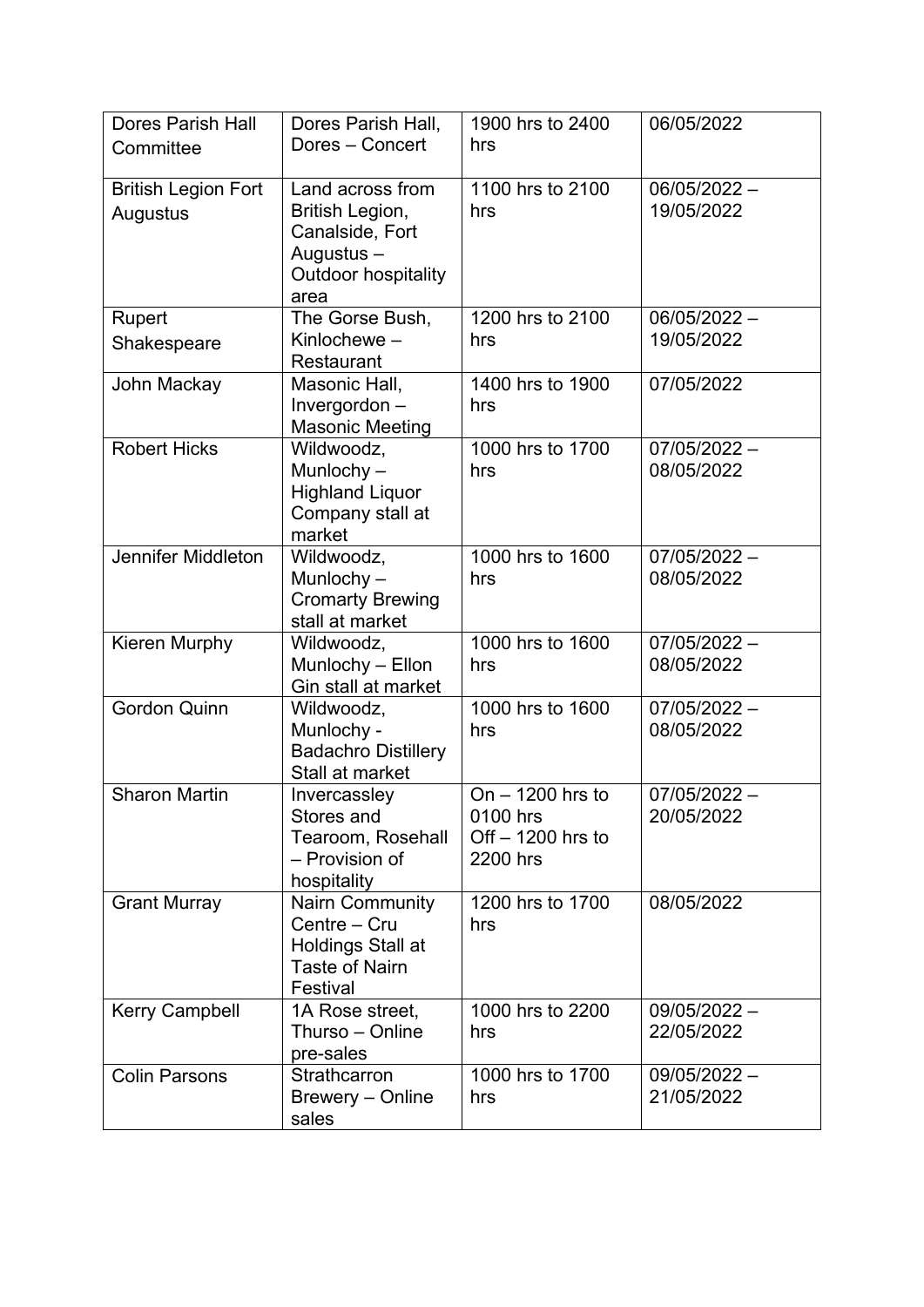| Corne Van                | Outdoor area at                     | On $-$ 1100 hrs to | 09/05/2022 -   |
|--------------------------|-------------------------------------|--------------------|----------------|
| Jaarsveld                | Ardvar and                          | 2200 hrs           | 22/05/2022     |
|                          | Caberfeidh,                         | Off $-1100$ hrs to |                |
|                          | Lochinver $-$                       | 2100 hrs           |                |
|                          | Provision of                        |                    |                |
|                          | refreshments,<br>alcohol and food   |                    |                |
| JD Wetherspoon           | <b>Additional external</b>          | 1100 hrs to 2100   | 09/05/2022 -   |
|                          | area, Alexander                     | hrs                | 22/05/2022     |
|                          | Bain, Wick-                         |                    |                |
|                          | <b>Outdoor hospitality</b>          |                    |                |
|                          | area                                |                    |                |
| Victoria Brightman       | <b>Ferry View</b>                   | 1000 hrs to 2100   | 11/05/2022 -   |
|                          | Campsite, Gills-                    | hrs                | 24/05/2022     |
|                          | Shop and                            |                    |                |
| <b>Mhairi Ross</b>       | takeaway                            | 1800 hrs to 2300   | $11/05/2022 -$ |
|                          | Duthac Centre,<br>Tain - Muscial    | hrs                | 14/05/2022     |
|                          | <b>Theatre Show</b>                 |                    |                |
| Nicoleta Cozma           | Outdoor seating                     | 1100 hrs to 2100   | $11/05/2022 -$ |
|                          | area, The Golspie                   | hrs                | 24/05/2022     |
|                          | Inn, Golspie-                       |                    |                |
|                          | Provision of food                   |                    |                |
|                          | and alcohol                         |                    |                |
| <b>Julie Grice</b>       | Braeview, 11                        | 1000 hrs to 2200   | 12/05/2022 -   |
|                          | Obsdale Road,                       | hrs                | 25/05/2022     |
|                          | Alness - Online                     |                    |                |
| <b>Black Isle BA Ltd</b> | cocktail sails<br>Crofters Bistro,  | 1100 hrs to 2100   | 13/05/2022 -   |
|                          | Rosemarkie-                         | hrs                | 26/05/2022     |
|                          | <b>Outdoor hospitality</b>          |                    |                |
|                          | area                                |                    |                |
| <b>Adam Dwyer</b>        | Village Green,                      | 1000 hrs to 1700   | 14/05/2022     |
|                          | Drumnadrochit-                      | hrs                |                |
|                          | <b>Great Glen</b>                   |                    |                |
|                          | Distillery Stall at                 |                    |                |
|                          | market                              | 1500 hrs to 2400   |                |
| Rebecca Lynch            | <b>Manor House</b><br>Thurso, Janet | hrs                | 14/05/2022     |
|                          | Street, Thurso -                    |                    |                |
|                          | Hotel, Bar and                      |                    |                |
|                          | Restaurant                          |                    |                |
|                          | services                            |                    |                |
| <b>Shona Darnley</b>     | Marquee, Ardmair                    | 1400 hrs to 2400   | 14/05/2022     |
|                          | Caravan Park,                       | hrs                |                |
|                          | Ardmair, Ullapool -                 |                    |                |
|                          | Wedding                             |                    |                |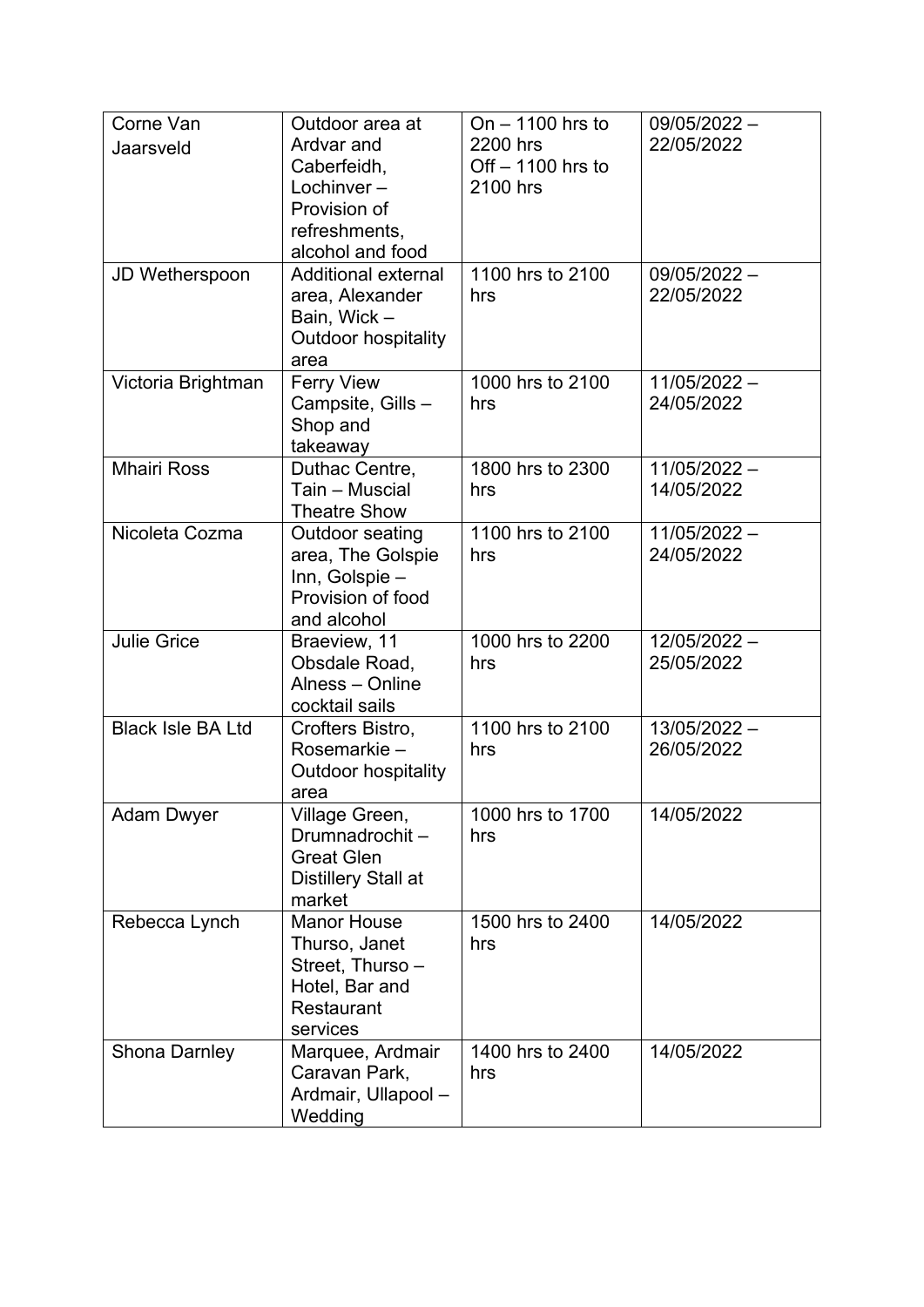| Laura Mackenzie                        | <b>Olrig Street</b><br>Gardens, Thurso -<br><b>North Point</b><br>Distillery stall at<br>market            | 1000 hrs to 1800<br>hrs                                          | 14/05/2022                   |
|----------------------------------------|------------------------------------------------------------------------------------------------------------|------------------------------------------------------------------|------------------------------|
| <b>Fortrose Bowling</b><br>Club        | <b>Fortrose Bowling</b><br>Club - Bowling<br><b>Matches</b>                                                | 1200 hrs to 1930<br>hrs                                          | 14/05/2022 and<br>15/05/2022 |
| <b>Adam Dwyer</b>                      | Gynack Gardens,<br>Kingussie - Great<br><b>Glen Distillery Stall</b><br>at market                          | 1000 hrs to 1600<br>hrs                                          | 15/05/2022                   |
| <b>Audrey McMillan</b>                 | Meikle Ferry<br>Station, Tain -<br>Café/Restaurant                                                         | 1100 hrs to 2300<br>hrs<br>1200 hrs to 2300<br>hrs               | 16/05/2022 -<br>29/05/2022   |
| Lodge St Martin                        | Masonic Lodge,<br>Ullapool - Masonic<br>Meeting                                                            | 1800 hrs to 2359<br>hrs                                          | 17/05/2022                   |
| David Whiteford                        | Conon Hotel, High<br>Street, Conon<br><b>Bridge - Provision</b><br>of hospitality                          | 1100 hrs to 2400<br>hrs<br>1100 hrs to 0100<br>hrs               | 17/05/2022 -<br>30/05/2022   |
| <b>Kimberley Rait</b>                  | <b>Black Orchid Gifts,</b><br>Alness - Retail<br><b>Sales</b>                                              | 1000 hrs to 2000<br>hrs                                          | 19/05/2022 -<br>01/06/2022   |
| <b>Walter Mowat</b>                    | Mey Hall, Mey,<br>Thurso - Wedding                                                                         | 1400 hrs to 0001<br>hrs                                          | 20/05/2022                   |
| <b>British Legion Fort</b><br>Augustus | Land across from<br>British Legion,<br>Canalside, Fort<br>Augustus –<br><b>Outdoor hospitality</b><br>area | 1100 hrs to 2100<br>hrs                                          | 20/05/2022 -<br>02/06/2022   |
| Christopher<br>Finnigan                | Bogburn Mains,<br>Balnabeen, Conon<br>Bridge - Wedding                                                     | 1800 hrs to 0100<br>hrs                                          | 20/05/2022                   |
| <b>Charles Ross</b>                    | Reay Hall - Whisky<br>Tasting and off<br>sales                                                             | 1900 hrs to 2200<br>hrs                                          | 20/05/2022                   |
| <b>Rupert</b><br>Shakespeare           | The Gorse Bush,<br>Kinlochewe $-$<br>Provision of<br>hospitality                                           | 1200 hrs to 2100<br>hrs                                          | 20/05/2022 -<br>02/06/2022   |
| <b>Sharon Martin</b>                   | Invercassley<br>Stores and<br>Tearoom, Rosehall<br>- Provision of<br>hospitality                           | On $-$ 1200 hrs to<br>0100 hrs<br>Off $-1200$ hrs to<br>2200 hrs | $21/05/2022 -$<br>03/06/2022 |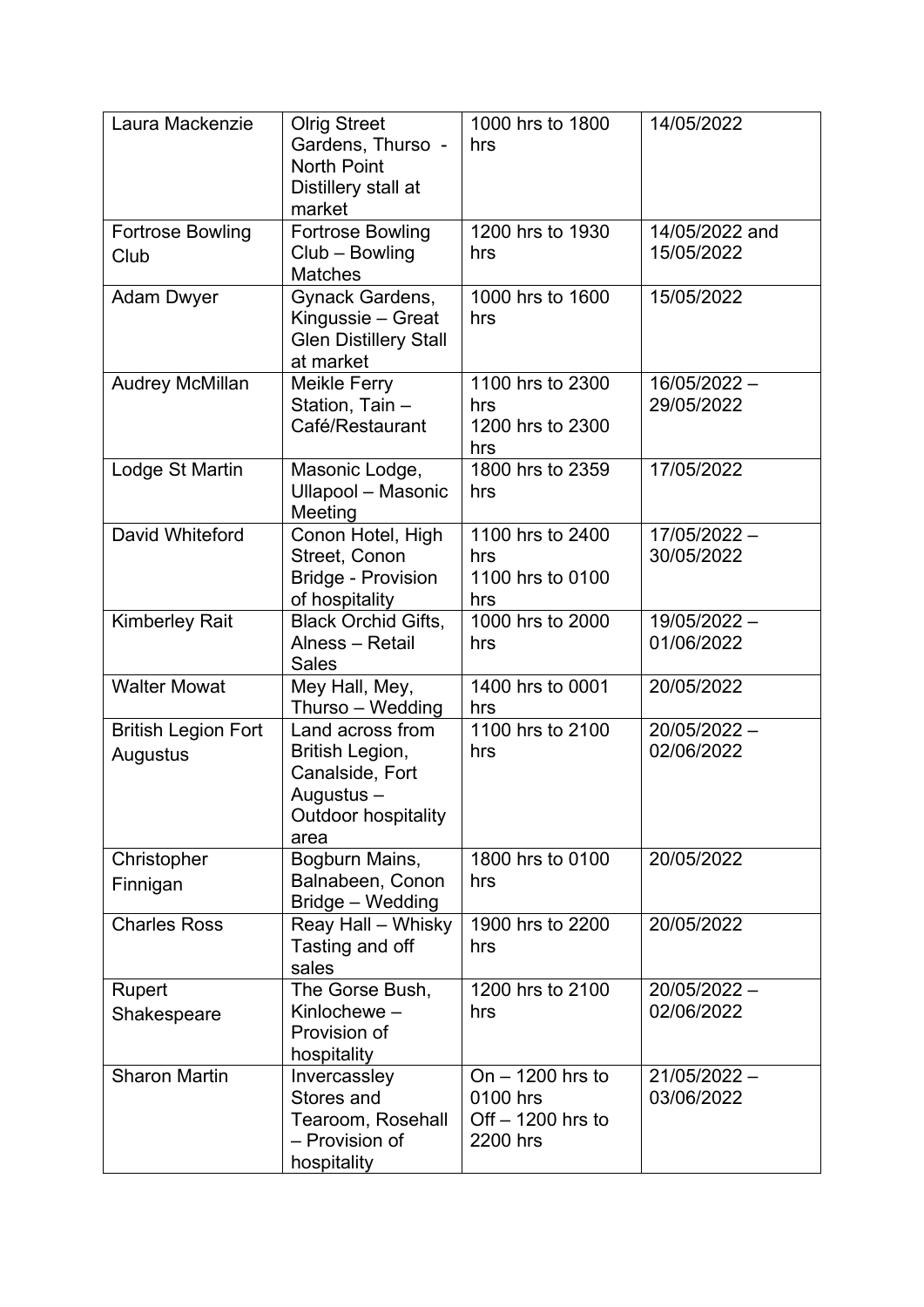| Jacqueline Black                                  | Rose Gardens,<br>Tain – Ice and Fire<br><b>Distillery Stall at</b><br>market                                    | 1000 hrs to 1500<br>hrs                                         | 21/05/2022                 |
|---------------------------------------------------|-----------------------------------------------------------------------------------------------------------------|-----------------------------------------------------------------|----------------------------|
| <b>Caithness District</b><br><b>Young Farmers</b> | Aberdeen and<br>Northern Marts,<br>Watten $-$<br><b>Fundraising Dance</b>                                       | 1930 hrs to 0100<br>hrs                                         | 21/05/2022                 |
| Jennifer Middleton                                | Rose Gardens,<br>Tain - Cromarty<br><b>Brewing Stall at</b><br>market                                           | 1000 hrs to 1500<br>hrs                                         | 21/05/2022                 |
| <b>Gordon Quinn</b>                               | Rose Gardens,<br>Tain - Badachro<br><b>Distillery Stall at</b><br>market                                        | 1000 hrs to 1600<br>hrs                                         | 21/05/2022                 |
| <b>William Weir</b>                               | <b>Ullapool Village</b><br>Hall - Wedding                                                                       | 1800 hrs to 2330<br>hrs                                         | 21/05/2022                 |
| J D Wetherspoon                                   | <b>Additional external</b><br>area, The<br>Alexander Bain,<br>Wick - Provision of<br>hospitality                | 1100 hrs to 2100<br>hrs                                         | 23/05/2022 -<br>05/06/2022 |
| <b>Kerry Campbell</b>                             | 1A Rose street,<br>Thurso - Online<br>pre-sales                                                                 | 1000 hrs to 2200<br>hrs                                         | 23/05/2022 -<br>05/06/2022 |
| <b>Adam Dwyer</b>                                 | <b>Great Glen</b><br>Distillery,<br>Drumnadrochit-<br>On and off sales                                          | On $-$ 1100 hrs to<br>1800 hrs<br>Off - 1000 hrs to<br>1800 hrs | 23/05/2022 -<br>05/06/2022 |
| <b>Colin Parsons</b>                              | Strathcarron<br>Brewery - Online<br>sales                                                                       | 1000 hrs to 1700<br>hrs                                         | 23/05/2022 -<br>04/06/2022 |
| Corne Van<br>Jaarsveld                            | Outdoor area at<br>Ardvar and<br>Caberfeidh,<br>Lochinver-<br>Provision of<br>refreshments,<br>alcohol and food | $On - 1100$ hrs to<br>2200 hrs<br>Off - 1100 hrs to<br>2100 hrs | 23/05/2022 -<br>05/06/2022 |
| <b>Alison Scott</b>                               | Beer Garden, The<br>Bannockburn Inn,<br>Helmsdale $-$<br>Provision of<br>hospitality                            | 1200 hrs to 2200<br>hrs                                         | 23/05/2022 -<br>05/06/2022 |
| <b>Marelle Alexander</b>                          | Lyth Arts Centre,<br>Lyth, Wick $-$<br><b>Seated Concert</b>                                                    | 1800 hrs to 2300<br>hrs                                         | 24/05/2022                 |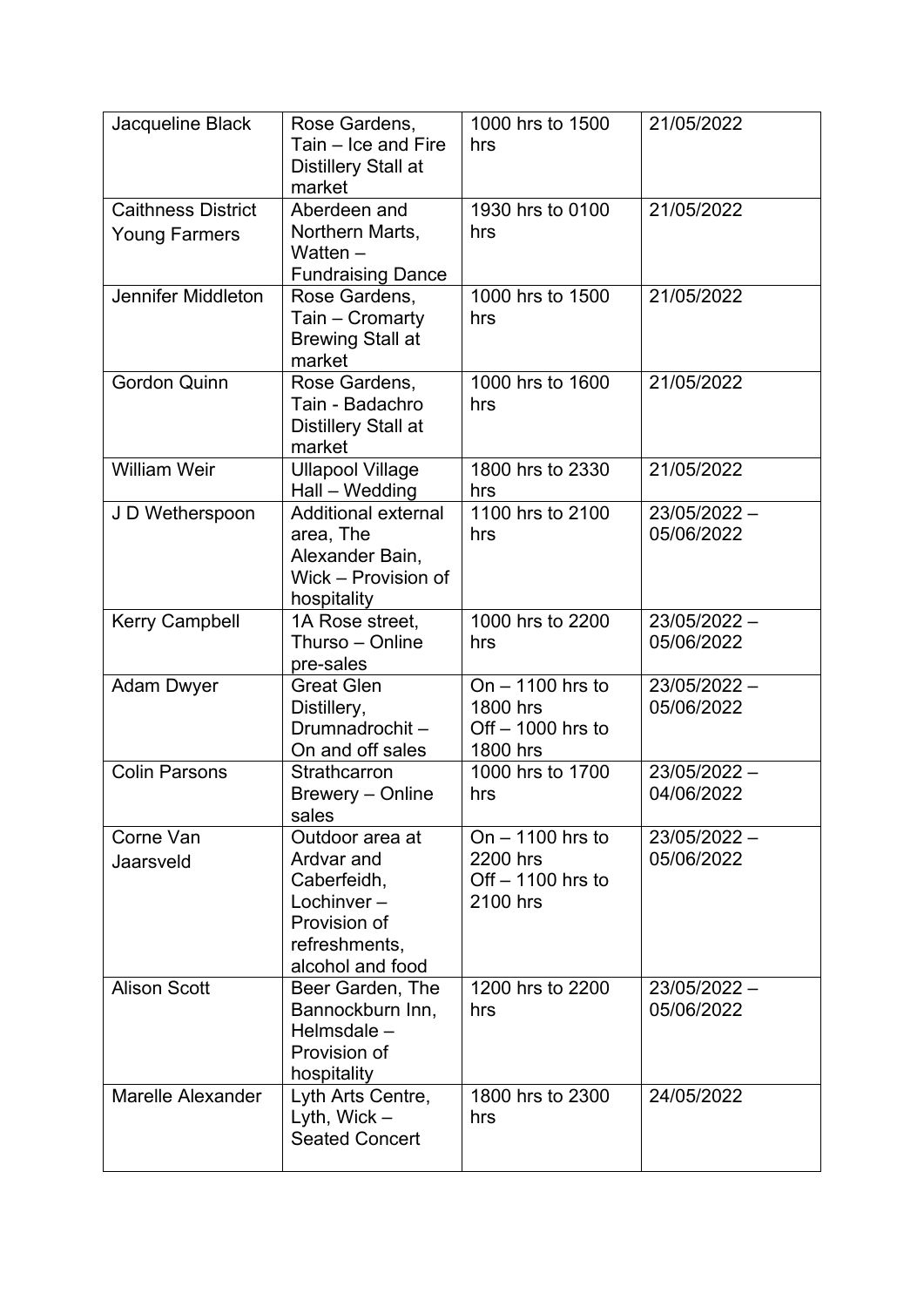| <b>Henry Cameron</b>     | Masonic Hall,<br>Dingwall - Meeting                                                           | 1900 hrs to 2355<br>hrs                                          | 25/05/2022                   |
|--------------------------|-----------------------------------------------------------------------------------------------|------------------------------------------------------------------|------------------------------|
| Victoria Brightman       | <b>Ferry View</b><br>Campsite, Gills -<br>Shop and<br>takeaway                                | 1000 hrs to 2100<br>hrs                                          | 25/05/2022 -<br>07/06/2022   |
| Nicoleta Cozma           | Outdoor seating<br>area, The Golspie<br>Inn, Golspie-<br>Provision of food<br>and alcohol     | 1100 hrs to 2100<br>hrs                                          | 25/05/2022 -<br>07/06/2022   |
| <b>Rachael Hawkins</b>   | Delilah's Bar and<br>Restaurant, Main<br>Street, Lochinver -<br>Provision of<br>hospitality   | On $-$ 1100 hrs to<br>0100 hrs<br>Off $-1100$ hrs to<br>2200 hrs | 27/05/2022 -<br>09/06/2022   |
| <b>Rachael Hawkins</b>   | Outdoor area,<br>Delilah's, Main<br>Street, Lochinver-<br>Provision of<br>outdoor hospitality | 1100 hrs to 2200<br>hrs                                          | 27/05/2022 -<br>09/06/2022   |
| <b>Calum Mackenzie</b>   | Tent and outdoor<br>area, field beside<br>the Beach Café,<br>Rosemarkie-<br>Wedding           | 1330 hrs to 0005<br>hrs                                          | 27/05/2022                   |
| <b>Black Isle BA Ltd</b> | Crofters Bistro,<br>Rosemarkie -<br><b>Outdoor hospitality</b><br>area                        | 1100 hrs to 2100<br>hrs                                          | 27/05/2022 -<br>09/06/2022   |
| <b>Marelle Alexander</b> | Lyth Arts Centre,<br>Lyth, Wick $-$<br>Wedding                                                | 1800 hrs to 2300<br>hrs<br>1400 hrs to 2400<br>hrs               | 27/05/2022 and<br>28/05/2022 |
| <b>David Carter</b>      | High street /<br>Market Sqaure,<br>Wick - Hellsmouth<br><b>Rum Company</b><br>Stall at market | 1000 hrs to 2200<br>hrs                                          | 28/05/2022                   |
| <b>Adam Dwyer</b>        | Village Green,<br>Drumnadrochit-<br><b>Great Glen</b><br>Distillery Stall at<br>market        | 1000 hrs to 1700<br>hrs                                          | 28/05/2022                   |
| Allan Farquhar           | High street /<br>Market Sqaure,<br>Wick - John<br>O'Graots Brewery<br>Stall at market         | 1000 hrs to 1700<br>hrs                                          | 28/05/2022                   |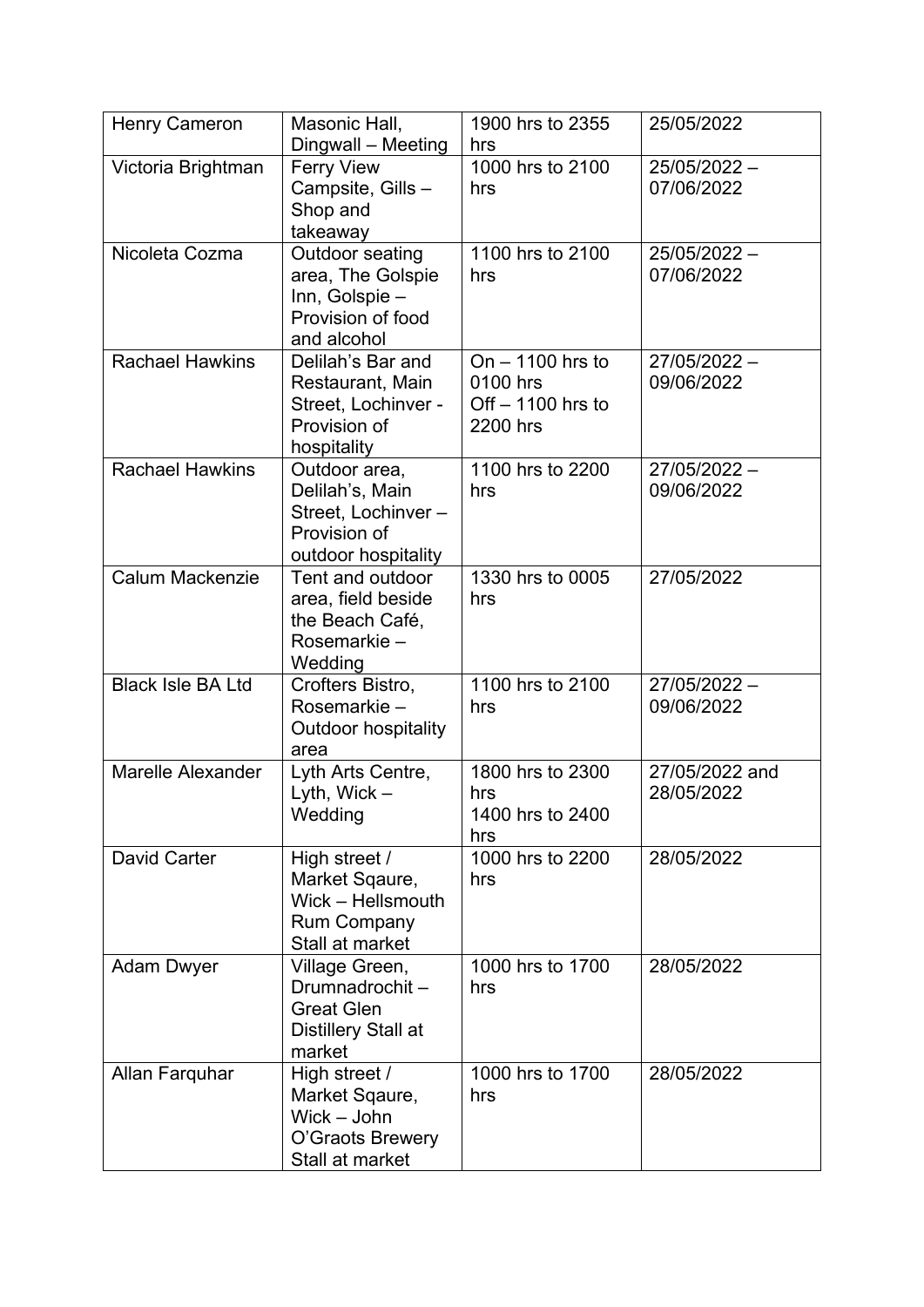| <b>Gordon Quinn</b>                      | Seaboard Hall,<br>Balintore, Tain -<br><b>Badachro Distillery</b><br>Stall at market                             | 1000 hrs to 1600<br>hrs                                           | 28/05/2022                   |
|------------------------------------------|------------------------------------------------------------------------------------------------------------------|-------------------------------------------------------------------|------------------------------|
| Joanna Mackenzie                         | <b>Bettyhill Village</b><br>Hall, Bettyhill -<br><b>Birthday Party</b>                                           | 1200 hrs to 0100<br>hrs                                           | 28/05/2022                   |
| <b>Elaine Macrae</b>                     | Farm building,<br>Shawpark,<br>Munlochy - Farm<br>open day                                                       | 1330 to 2200 hrs                                                  | 28/05/2022                   |
| <b>Jason Watts</b>                       | Forse House,<br>Latheron - On and<br>off sales                                                                   | On $-$ 1100 hrs to<br>2300 hrs<br>Off $-$ 1000 hrs to<br>2200 hrs | 28/05/2022 -<br>10/06/2022   |
| <b>Kerry Hawthorne</b>                   | Nanny's Tearoom,<br>Golf Club, Migdale<br>Road, Bonar<br>Bridge - Private<br><b>Birthday Meal</b>                | 1800 hrs to 2230<br>hrs                                           | 28/05/2022                   |
| <b>Audrey McMillan</b>                   | Meikle Ferry<br>Station, Tain -<br>Café/Restaurant                                                               | 1100 hrs to 2300<br>hrs<br>1200 hrs to 2300<br>hrs                | $30/05/2022 -$<br>12/06/2022 |
| David Whiteford                          | Conon Hotel,<br>Conon Bridge -<br>Provision of<br>hospitality                                                    | 1100 hrs to 2400<br>hrs<br>1100 hrs to 0100<br>hrs                | $31/05/2022 -$<br>13/06/2022 |
| Parkdean Holiday<br><b>Parks Limited</b> | <b>Grannies Heilan</b><br>Hame, Embo-<br>Four areas within<br>the grounds for<br>Queen's Jubilee<br>Celebrations | 1200 hrs to 1800<br>hrs                                           | $02/06/2022 -$<br>06/06/2022 |
| <b>Christine Barrett</b>                 | Gairloch<br>Community Hall -<br>Ceilidh                                                                          | 1900 hrs to 2330<br>hrs                                           | 02/06/2022                   |
| <b>Kimberley Rait</b>                    | <b>Black Orchid Gifts,</b><br><b>High Street, Alness</b><br>- Retail Sales                                       | 1000 hrs to 1800<br>hrs<br>1200 hrs to 1800<br>hrs                | $02/06/2022 -$<br>15/06/2022 |
| Jacqueline Black                         | Natal Gardens,<br>Invergordon - Ice<br>and Fire Distillery<br>Stall at market                                    | 1000 hrs to 1500<br>hrs                                           | 03/06/2022                   |
| Christopher<br>Finnigan                  | <b>Stretch Tent, Embo</b><br>House, Dornoch -<br>Wedding                                                         | 1500 hrs to 0100<br>hrs                                           | 03/06/2022                   |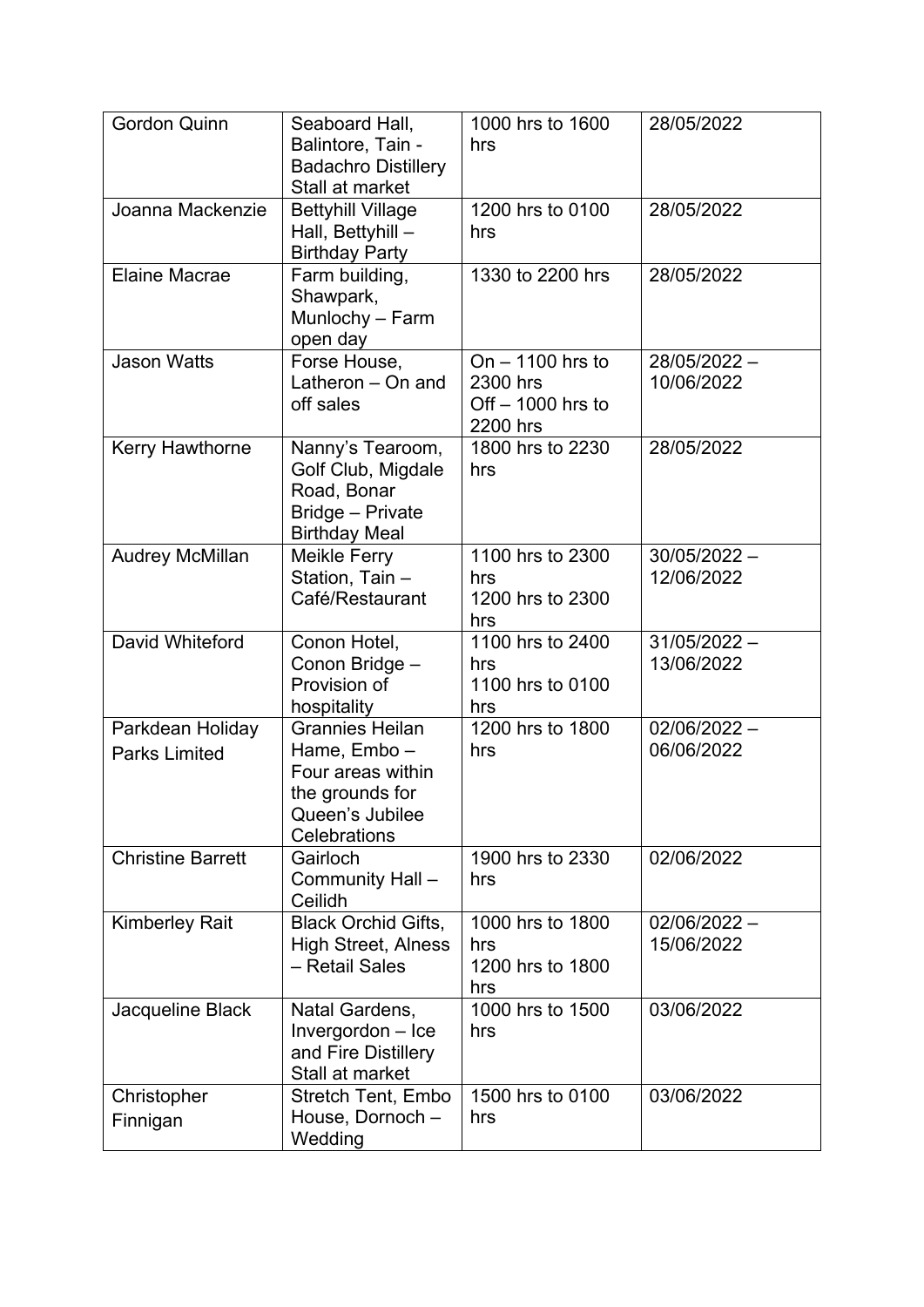| Christopher<br>Finnigan                | Marquee,<br>Gordonbush<br>Lodge, Brora-<br>Wedding                                                         | 1600 hrs to 0100<br>hrs                                          | 03/06/2022                   |
|----------------------------------------|------------------------------------------------------------------------------------------------------------|------------------------------------------------------------------|------------------------------|
| <b>Grant Murray</b>                    | Natal Gardens,<br>Invergordon - Cru<br>Holdings stall at<br>market                                         | 1000 hrs to 1500<br>hrs                                          | 03/06/2022                   |
| <b>Gordon Quinn</b>                    | Natal Gardens,<br>Invergordon-<br><b>Badachro Distillery</b><br>stall at market                            | 1000 hrs to 1400<br>hrs                                          | 03/06/2022                   |
| <b>Halkirk Village</b><br>Council      | Marquee,<br>Recreaton Park,<br>Halkirk - Jubilee<br><b>Sports Event</b>                                    | 1800 hrs to 2330<br>hrs                                          | 03/06/2022                   |
| <b>British Legion Fort</b><br>Augustus | Land across from<br>British Legion,<br>Canalside, Fort<br>Augustus -<br><b>Outdoor hospitality</b><br>area | 1100 hrs to 2100<br>hrs                                          | $03/06/2022 -$<br>16/06/2022 |
| <b>Julie Grice</b>                     | Braeview, Obsdale<br>Gardens, Alness-<br><b>Cocktail off sales</b><br>for delivery                         | 1000 hrs to 2200<br>hrs                                          | $03/06/2022 -$<br>16/06/2022 |
| Rupert<br>Shakespeare                  | The Gorse Bush,<br>Kinlochewe-<br>Provision of<br>hospitality                                              | 1200 hrs to 2100<br>hrs                                          | $03/06/2022 -$<br>16/06/2022 |
| <b>Josh Fraser</b>                     | Cromartie Car<br>Park, Dingwall-<br><b>Glen Wyvis Stall at</b><br><b>Jubilee Street</b><br>Party           | 1000 hrs to 1800<br>hrs                                          | 04/06/2022                   |
| Lynne Read                             | Old Post Office,<br>Spittal - Jubilee<br>Community<br>Celebration                                          | 1300 hrs to 1830<br>hrs                                          | 04/06/2022                   |
| <b>Sharon Martin</b>                   | Invercassley<br>Stores and<br>Tearoom, Rosehall<br>- Provision of<br>hospitality                           | On $-$ 1200 hrs to<br>0100 hrs<br>Off $-1200$ hrs to<br>2200 hrs | 04/06/2022 -<br>17/06/2022   |
| <b>Kerry Campbell</b>                  | 1A Rose Street,<br>Thurso - Online<br>pre-sales                                                            | 1000 hrs to 2200<br>hrs                                          | 06/06/2022 -<br>19/06/2022   |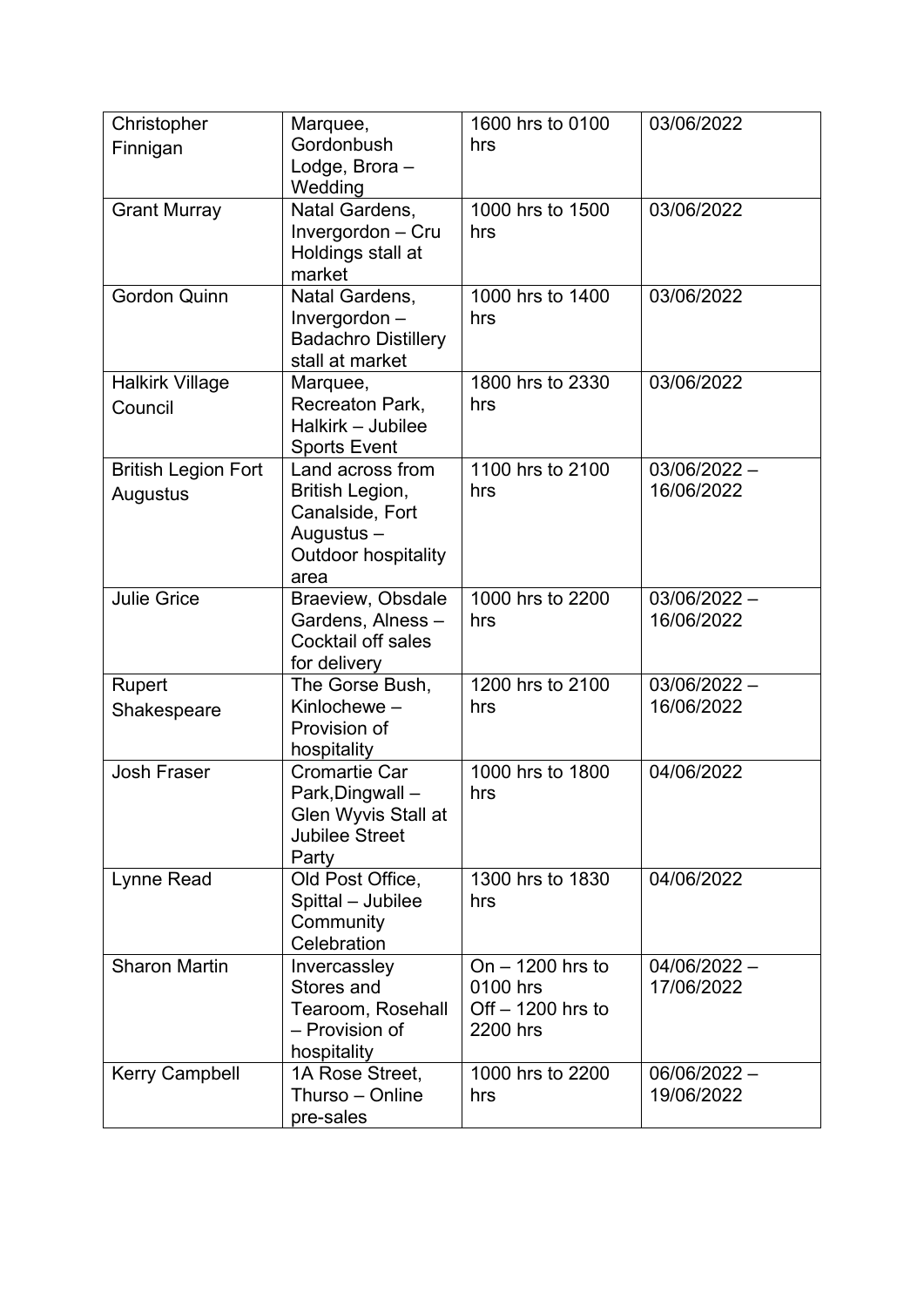| <b>Adam Dwyer</b>      | <b>Great Glen</b><br>Distillery,<br>Drumnadrochit-<br>On and off sales                                          | On $-$ 1100 hrs to<br>1800 hrs<br>Off $-$ 1000 hrs to<br>1800 hrs | 06/06/2022-<br>19/06/2022      |
|------------------------|-----------------------------------------------------------------------------------------------------------------|-------------------------------------------------------------------|--------------------------------|
| J D Wetherspoon        | Additional external<br>area, The<br>Alexander Bain,<br>Wick - Provision of<br>hospitality                       | 1100 hrs to 2100<br>hrs                                           | 06/06/2022-<br>19/06/2022      |
| <b>Colin Parsons</b>   | Strathcarron<br>Brewery - Online<br>sales                                                                       | 1000 hrs to 1700<br>hrs                                           | 06/06/2022-<br>18/06/2022      |
| Corne Van<br>Jaarsveld | Outdoor area at<br>Ardvar and<br>Caberfeidh,<br>Lochinver-<br>Provision of<br>refreshments,<br>alcohol and food | On $-$ 1100 hrs to<br>2200 hrs<br>Off - 1100 hrs to<br>2100 hrs   | 06/06/2022-<br>19/06/2022      |
| <b>Katie Scobie</b>    | The Seafood<br>Shack, Ullapool -<br>On sales with food,<br>off sales and online<br>sales                        | 1100 hrs to 2100<br>hrs                                           | $06/06/2022 -$<br>19/06/2022   |
| <b>Alison Scott</b>    | Beer Garden, The<br>Bannockburn Inn,<br>Helmsdale -<br>Provision of<br>hospitality                              | 1200 hrs to 2200<br>hrs                                           | 06/06/2022 -<br>19/06/2022     |
| Victoria Brightman     | <b>Ferry View</b><br>Campsite, Gills,<br>Canisbay-<br>Campsite shop and<br>takeaway                             | 1000 hrs to 2100<br>hrs                                           | $08/06 - 2022 -$<br>21/06/2022 |
| Sheila Mackay          | Marquee and<br>grounds, Dunnet<br>Bay Escapes,<br>Dunnet, Thurso -<br>Wedding                                   | 1200 hrs to 0100<br>hrs                                           | 10/06/2022                     |
| <b>Rachael Hawkins</b> | Delilah's Bar and<br>Restaurant, Main<br>Street, Lochinver -<br>Provision of<br>hospitality                     | On $-$ 1100 hrs to<br>0100 hrs<br>$Off - 1100$ hrs to<br>2200 hrs | 10/06/2022 -<br>23/06/2022     |
| <b>Rachael Hawkins</b> | Outdoor area,<br>Delilah's, Main<br>Street, Lochinver-<br>Provision of<br>outdoor hospitality                   | 1100 hrs to 2200<br>hrs                                           | 10/06/2022 -<br>23/06/2022     |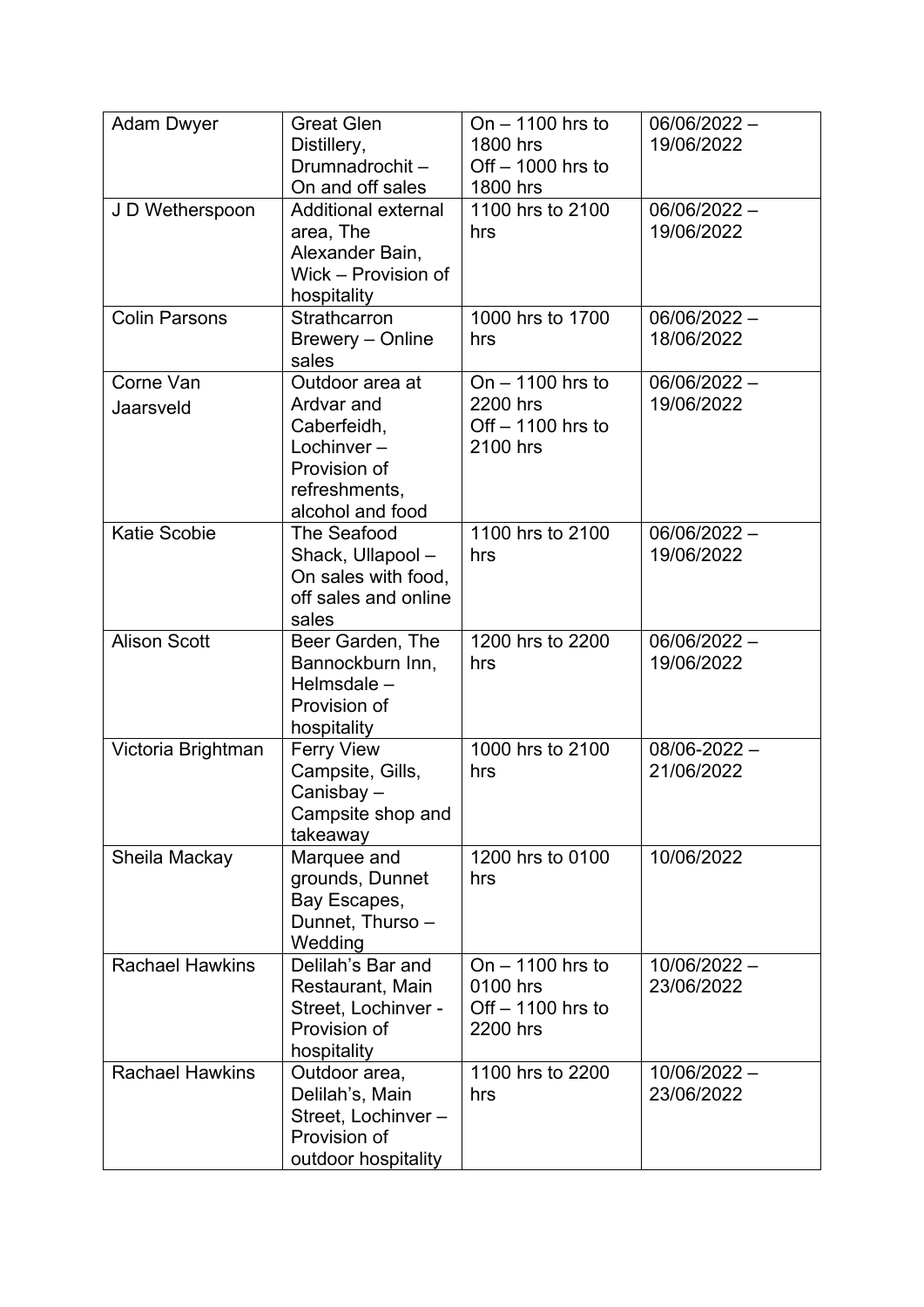| <b>Black Isle BA Ltd</b> | Crofters Bistro,                           | 1100 hrs to 2100    | 10/06/2022 -   |
|--------------------------|--------------------------------------------|---------------------|----------------|
|                          | Rosemarkie-                                | hrs                 | 23/06/2022     |
|                          | Outdoor hospitality                        |                     |                |
| <b>Alice Miller</b>      | area<br>Thrumster Hall -                   | 1700 hrs to 0100    | 10/06/2022     |
|                          | Motorcycle                                 | hrs                 | 11/06/2022     |
|                          | enthusiast                                 | 1100 hrs to 0100    |                |
|                          | gathering                                  | hrs                 |                |
| Rogart Gala              | Marquee, Corry                             | 1730 hrs to 0100    | 10/06/2022-    |
|                          | Meadow, Rogart -                           | hrs                 | 11/06/2022     |
|                          | <b>Family Fun</b>                          | 1230 hrs to 0100    |                |
|                          | weekend                                    | hrs                 |                |
| <b>Brora Social</b>      | Marquee, Brora                             | 2100 hrs to 0100    | 11/06/2022     |
| <b>Amenities Group</b>   | <b>Primary School</b>                      | hrs                 |                |
|                          | Grounds, Brora -<br>Queen Dance            |                     |                |
| <b>Marian Bruce</b>      | Wildwoodz,                                 | 1000 hrs to 1600    | 11/06/2022 -   |
|                          | Munlochy $-$                               | hrs                 | 12/06/2022     |
|                          | <b>Highland Boundary</b>                   |                     |                |
|                          | stall at market                            |                     |                |
| <b>Adam Dwyer</b>        | Wildwoodz,                                 | 1000 hrs to 1800    | 11/06/2022 -   |
|                          | Munlochy - Great                           | hrs                 | 12/06/2022     |
|                          | Glen stall at market                       |                     |                |
| <b>Robert Hicks</b>      | Wildwoodz,                                 | 1000 hrs to 1700    | $11/06/2022 -$ |
|                          | Munlochy $-$                               | hrs                 | 12/06/2022     |
|                          | <b>Highland Liquor</b><br>Company stall at |                     |                |
|                          | market                                     |                     |                |
| Lodge Ness 888           | Garden, Masonic                            | 1300 hrs to 1800    | 11/06/2022     |
|                          | Lodge, Outram                              | hrs                 |                |
|                          | street, Invergordon                        |                     |                |
|                          | - Barbecue                                 |                     |                |
| <b>Gordon Quinn</b>      | Village Green,                             | 1000 hrs to 1600    | 11/06/2022     |
|                          | Drumnadrochit -                            | hrs                 |                |
|                          | <b>Badachro Distillery</b>                 |                     |                |
| Kieren Murphy            | Stall at market<br>Wildwoodz,              | 1000 hrs to 1600    | 11/06/2022 -   |
|                          | Munlochy - Ellon                           | hrs                 | 12/06/2022     |
|                          | Gin stall at market                        |                     |                |
| <b>Jason Watts</b>       | Forse House,                               | On $-$ 1100 hrs to  | 11/06/2022 -   |
|                          | Latheron - On and                          | 2300 hrs            | 24/06/2022     |
|                          | off sales                                  | Off $-$ 1000 hrs to |                |
|                          |                                            | 2200 hrs            |                |
| <b>Audrey McMillan</b>   | Meikle Ferry                               | 1100 hrs to 2300    | 13/06/2022 -   |
|                          | Station, Tain -                            | hrs                 | 26/06/2022     |
|                          | Café/Restaurant                            | 1200 hrs to 2300    |                |
|                          |                                            | hrs                 |                |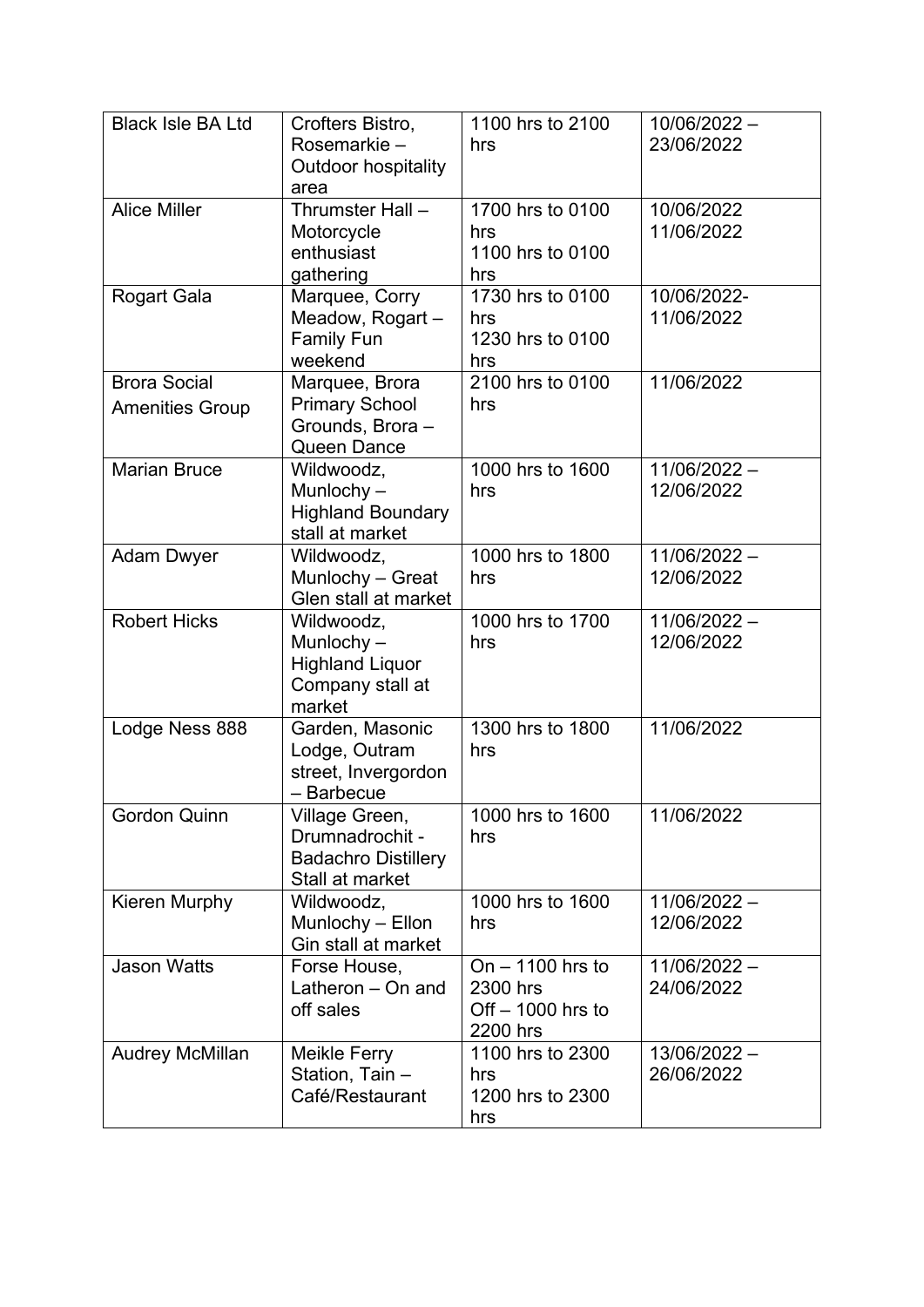| David Whiteford         | Conon Hotel,<br>Conon Bridge -<br>Provision of<br>hospitality                                                      | 1100 hrs to 0100<br>hrs                                         | 14/06/2022 -<br>27/06/2022 |
|-------------------------|--------------------------------------------------------------------------------------------------------------------|-----------------------------------------------------------------|----------------------------|
| <b>Josh Fraser</b>      | <b>Dingwall Academy</b><br>- Shareholders<br><b>AGM</b>                                                            | 1700 hrs to 2200<br>hrs                                         | 16/06/2022                 |
| <b>Kimberley Rait</b>   | <b>Black Orchid Gifts,</b><br>Alness - Retail<br>sales                                                             | 1000 hrs to 1800<br>hrs                                         | 16/06/2022 -<br>29/06/2022 |
| <b>Julie Grice</b>      | Obsdale Gardens,<br>Alness - Online<br>cocktail sales                                                              | 1000 hrs to 2200<br>hrs                                         | 17/06/2022 -<br>30/06/2022 |
| <b>David Elliott</b>    | Wildwoodz,<br>Munlochy - Music<br>Festival                                                                         | 1300 hrs to 0000<br>hrs                                         | 18/06/2022                 |
| <b>Kelly Falkiner</b>   | Ardross Hall-<br>Wedding                                                                                           | 1300 hrs to 0000<br>hrs                                         | 18/06/2022                 |
| <b>Gordon Quinn</b>     | Rose Gardens,<br>Tain - Badachro<br><b>Distillery Stall at</b><br>market                                           | 1000 hrs to 1600<br>hrs                                         | 18/06/2022                 |
| Christopher<br>Finnigan | Marquee, Embo<br>House, Dornoch-<br>Wedding                                                                        | 1300 hrs to 0100<br>hrs                                         | 18/06/2022                 |
| <b>Gordon Quinn</b>     | Tain Links, Tain -<br><b>Badachro Distillery</b><br>Stall at Vintage Car<br>Rally                                  | 1000 hrs to 1700<br>hrs                                         | 19/06/2022                 |
| <b>Alison Scott</b>     | Beer Garden, The<br>Bannockburn Inn,<br>Helmsdale -<br>Provision of<br>hospitality                                 | 1200 hrs to 2200<br>hrs                                         | 20/06/2022 -<br>03/07/2022 |
| Corne Van<br>Jaarsveld  | Outdoor area at<br>Ardvar and<br>Caberfeidh,<br>Lochinver $-$<br>Provision of<br>refreshments,<br>alcohol and food | On $-1100$ hrs to<br>2100 hrs<br>Off $-1100$ hrs to<br>2100 hrs | 20/06/2022 -<br>03/07/2022 |
| Victoria Brightman      | <b>Ferry View</b><br>Campsite, Gills,<br>Canisbay-<br>Campsite shop and<br>takeaway                                | 1000 hrs to 2100<br>hrs                                         | 22/06/2022 -<br>05/07/2022 |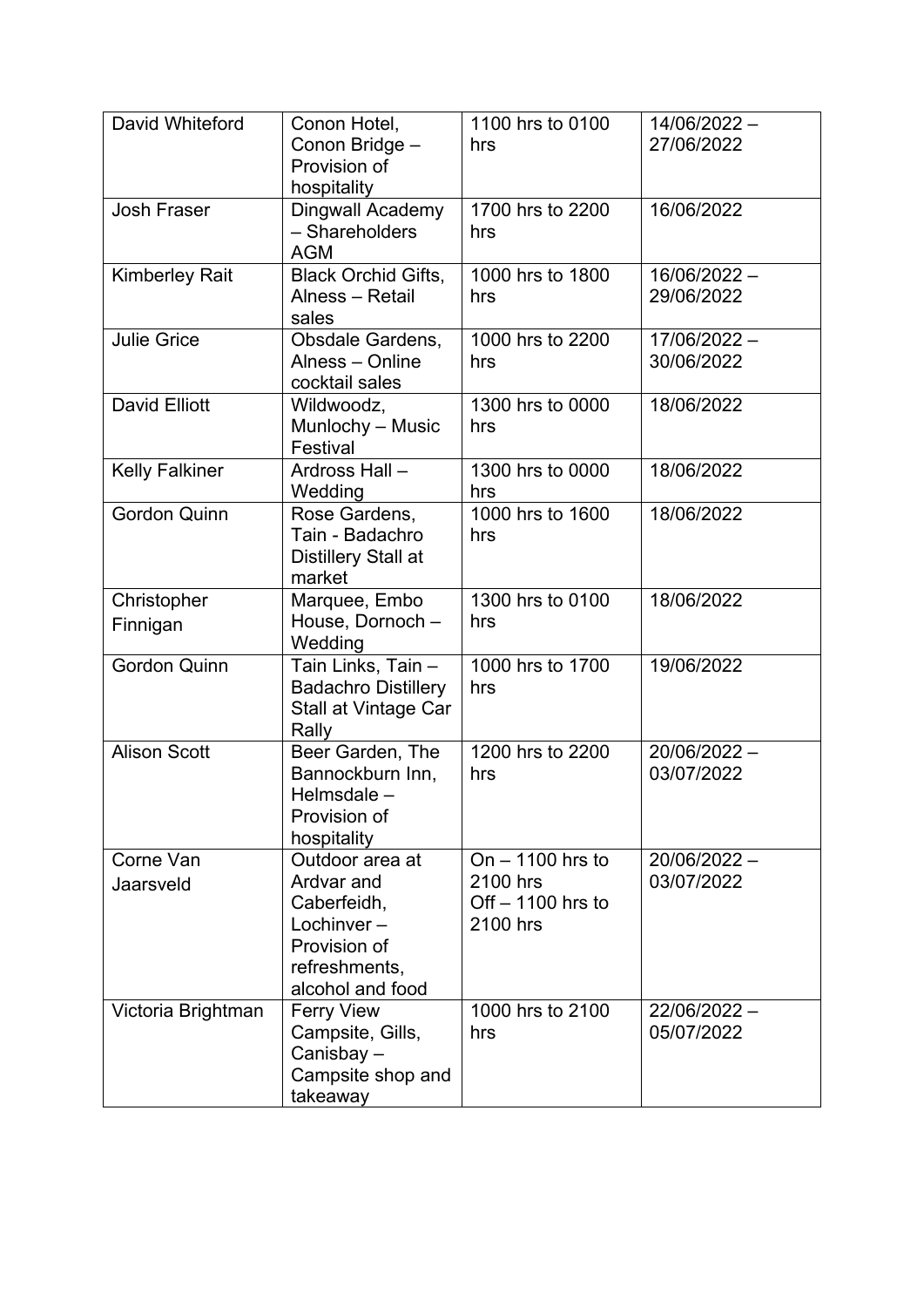| <b>Rachael Hawkins</b> | Delilah's Bar and<br>Restaurant, Main<br>Street, Lochinver -<br>Provision of<br>hospitality                         | On $-$ 1100 hrs to<br>0100 hrs<br>Off $-1100$ hrs to<br>2200 hrs | 24/06/2022 -<br>07/07/2022   |
|------------------------|---------------------------------------------------------------------------------------------------------------------|------------------------------------------------------------------|------------------------------|
| <b>Rachael Hawkins</b> | Outdoor area,<br>Delilah's, Main<br>Street, Lochinver-<br>Provision of<br>outdoor hospitality                       | 1100 hrs to 2200<br>hrs                                          | 24/06/2022 -<br>07/07/2022   |
| Jacqueline Black       | Field beside<br><b>Balblair Distillery,</b><br>Edderton - Ice and<br><b>Fire Distillery Stall</b><br>at summer fair | 1300 hrs to 2030<br>hrs                                          | 25/06/2022                   |
| <b>Gordon Quinn</b>    | Village Green,<br>Drumnadrochit -<br><b>Badachro Distillery</b><br>Stall at market                                  | 1000 hrs to 1600<br>hrs                                          | 25/06/2022                   |
| <b>Gordon Quinn</b>    | Bught, Inverness -<br><b>Badachro Distillery</b><br>Stall at Pipe Band<br>Championships                             | 1000 hrs to 1600<br>hrs                                          | 25/06/2022                   |
| David Whiteford        | Conon Hotel,<br>Conon Bridge -<br>Provision of<br>hospitality                                                       | 1100 hrs to 0100<br>hrs                                          | 28/06/2022-<br>11/07/2022    |
| <b>Jason Andrews</b>   | Mini shop on site,<br>355 Nedd,<br>Drumbeg $-$ off<br>sales from shop to<br>site                                    | 1000 hrs to 2200<br>hrs                                          | 30/06/2022 -<br>13/07/2022   |
| <b>Julie Grice</b>     | <b>Obsdale Gardens,</b><br>Alness - Online<br>cocktail sales                                                        | 1000 hrs to 2200<br>hrs                                          | $01/07/2022 -$<br>14/07/2022 |
| <b>Gordon Quinn</b>    | <b>Sands Caravan</b><br>and Camping,<br>Gairloch -<br><b>Badachro Distillery</b><br>Stall at Highland<br>Gathering  | 1000 hrs to 1700<br>hrs                                          | 02/07/2022                   |
| Corne Van<br>Jaarsveld | Outdoor area at<br>Ardvar and<br>Caberfeidh,<br>Lochinver $-$<br>Provision of<br>refreshments,<br>alcohol and food  | On $-$ 1100 hrs to<br>2100 hrs<br>Off $-1100$ hrs to<br>2100 hrs | $04/07/2022 -$<br>17/07/2022 |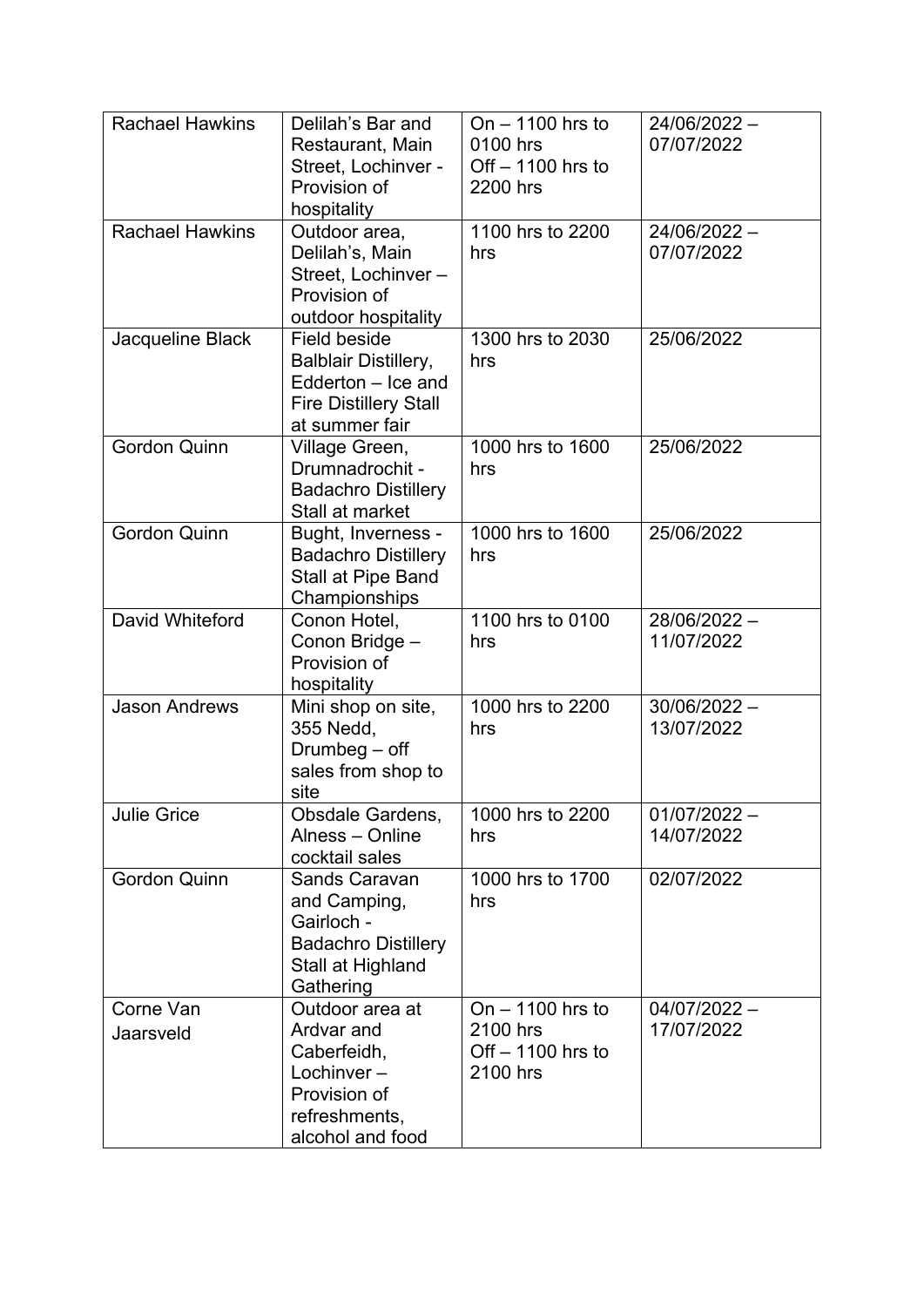| <b>Alison Scott</b>                                          | Beer Garden, The<br>Bannockburn Inn,<br>Helmsdale -<br>Provision of<br>hospitality         | 1200 hrs to 2200<br>hrs                            | $04/07/2022 -$<br>17/07/2022 |
|--------------------------------------------------------------|--------------------------------------------------------------------------------------------|----------------------------------------------------|------------------------------|
| Victoria Brightman                                           | <b>Ferry View</b><br>Campsite, Gills,<br>Canisbay-<br>Campsite shop and<br>takeaway        | 1000 hrs to 2100<br>hrs                            | 06/07/2022 -<br>19/07/2022   |
| <b>Julie Grice</b>                                           | Obsdale Gardens,<br>Alness - Online<br>cocktail sales                                      | 1000 hrs to 2200<br>hrs                            | 15/07/2022 -<br>28/07/2022   |
| <b>Robert Hicks</b>                                          | Wildwoodz,<br>Munlochy $-$<br><b>Highland Liquor</b><br>Company stall at<br>market         | 1000 hrs to 1700<br>hrs                            | 16/07/2022 -<br>17/07/2022   |
| <b>Alison Scott</b>                                          | Beer Garden, The<br>Bannockburn Inn,<br>Helmsdale -<br>Provision of<br>hospitality         | 1200 hrs to 2200<br>hrs                            | 18/07/2022 -<br>31/07/2022   |
| Victoria Brightman                                           | <b>Ferry View</b><br>Campsite, Gills,<br>Canisbay-<br>Campsite shop and<br>takeaway        | 1000 hrs to 2100<br>hrs                            | 20/07/2022 -<br>02/08/2022   |
| Sutherland<br><b>Agricultural Society</b><br><b>Show Ltd</b> | Beer Tent,<br>Showfield, Links,<br>Dornoch-<br><b>Agricultural Show</b><br>and Dance       | 1100 hrs to 0100<br>hrs                            | 23/07/2022                   |
| <b>Roger Sealey</b>                                          | Trade Marquee,<br>The Links, Dornoch<br>- Caledonian<br><b>CiderTrade Stand</b>            | 1000 hrs to 1700<br>hrs                            | 23/07/2022                   |
| Jacqueline Black                                             | Trade Marquee,<br>The Links, Dornoch<br>- Ice and Fire<br><b>Distillery Trade</b><br>Stand | 1000 hrs to 1800<br>hrs                            | 23/07/2022                   |
| <b>Jill Brown</b>                                            | Trade Marquee,<br>The Links, Dornoch<br>- Avva Scottish<br><b>Gin Trade Stand</b>          | 1000 hrs to 1800<br>hrs                            | 23/07/2022                   |
| <b>Audrey McMillan</b>                                       | Meikle Ferry<br>Station, Tain -<br>Café/Restaurant                                         | 1100 hrs to 2300<br>hrs<br>1200 hrs to 2300<br>hrs | 27/06/2022 -<br>10/07/2022   |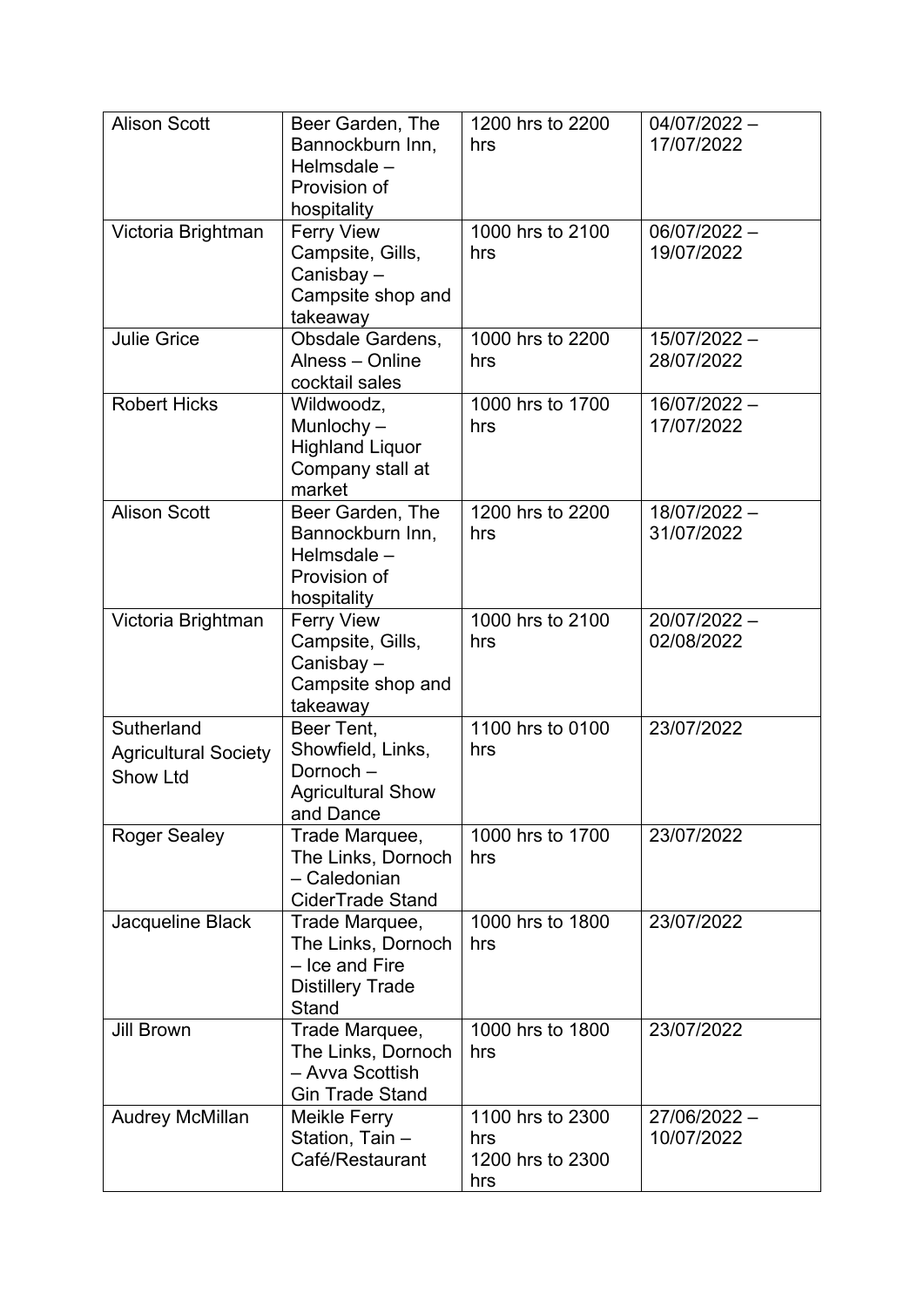| <b>Julie Grice</b>     | Obsdale Gardens,                               | 1000 hrs to 2200               | 29/07/2022 -   |
|------------------------|------------------------------------------------|--------------------------------|----------------|
|                        | Alness - Online                                | hrs                            | 11/08/2022     |
|                        | cocktail sales                                 |                                |                |
| <b>Grant Murray</b>    | <b>Grounds of Sands</b>                        | 1000 hrs to 1700               | 02/07/2022     |
|                        | Caravan and                                    | hrs                            |                |
|                        | Camping, Gairloch                              |                                |                |
|                        | - Cru holdings stall                           |                                |                |
|                        | at market                                      |                                |                |
| <b>Rachael Hawkins</b> | Delilah's Bar and                              | On $-$ 1100 hrs to             | 08/07/2022 -   |
|                        | Restaurant, Main                               | 0100 hrs                       | 21/07/2022     |
|                        | Street, Lochinver -<br>Provision of            | Off $-1100$ hrs to<br>2200 hrs |                |
|                        | hospitality                                    |                                |                |
| <b>Rachael Hawkins</b> | Outdoor area,                                  | 1100 hrs to 2200               | $08/07/2022 -$ |
|                        | Delilah's, Main                                | hrs                            | 21/07/2022     |
|                        | Street, Lochinver-                             |                                |                |
|                        | Provision of                                   |                                |                |
|                        | outdoor hospitality                            |                                |                |
| <b>Jason Andrews</b>   | Mini shop on site,                             | 1000 hrs to 2200               | 14/07/2022 -   |
|                        | 355 Nedd,                                      | hrs                            | 27/07/2022     |
|                        | Drumbeg $-$ off                                |                                |                |
|                        | sales from shop to                             |                                |                |
|                        | site                                           |                                |                |
| Jacqueline Black       | Thurso East,                                   | 1400 hrs to 2100               | 15/07/2022 and |
|                        | Thurso – Ice and                               | hrs<br>1000 hrs to 1800        | 16/07/2022     |
|                        | <b>Fire Distillery stall</b><br>at Caithness   | hrs                            |                |
|                        | <b>Agricultural Society</b>                    |                                |                |
|                        | Show                                           |                                |                |
| <b>Jason Andrews</b>   | Mini shop on site,                             | 1000 hrs to 2200               | 28/07/2022 -   |
|                        | 355 Nedd,                                      | hrs                            | 10/08/2022     |
|                        | Drumbeg $-$ off                                |                                |                |
|                        | sales from shop to                             |                                |                |
|                        | site                                           |                                |                |
| Lochinver Hall         | Village Hall, Main                             | 2100 hrs to 0100               | 29/07/2022     |
|                        | Street, Lochinver-<br><b>Fundraising Disco</b> | hrs                            |                |
| <b>Alison Scott</b>    | Beer Garden, The                               | 1200 hrs to 2200               | $01/08/2022 -$ |
|                        | Bannockburn Inn,                               | hrs                            | 14/08/2022     |
|                        | Helmsdale $-$                                  |                                |                |
|                        | Provision of                                   |                                |                |
|                        | hospitality                                    |                                |                |
| <b>Jason Andrews</b>   | Mini shop on site,                             | 1000 hrs to 2200               | $11/08/2022 -$ |
|                        | 355 Nedd,                                      | hrs                            | 24/08/2022     |
|                        | Drumbeg $-$ off                                |                                |                |
|                        | sales from shop to                             |                                |                |
|                        | site                                           |                                |                |
| <b>Julie Grice</b>     | Obsdale Gardens,                               | 1000 hrs to 2200               | 12/08/2022 -   |
|                        | Alness - Online                                | hrs                            | 25/08/2022     |
|                        | cocktail sales                                 |                                |                |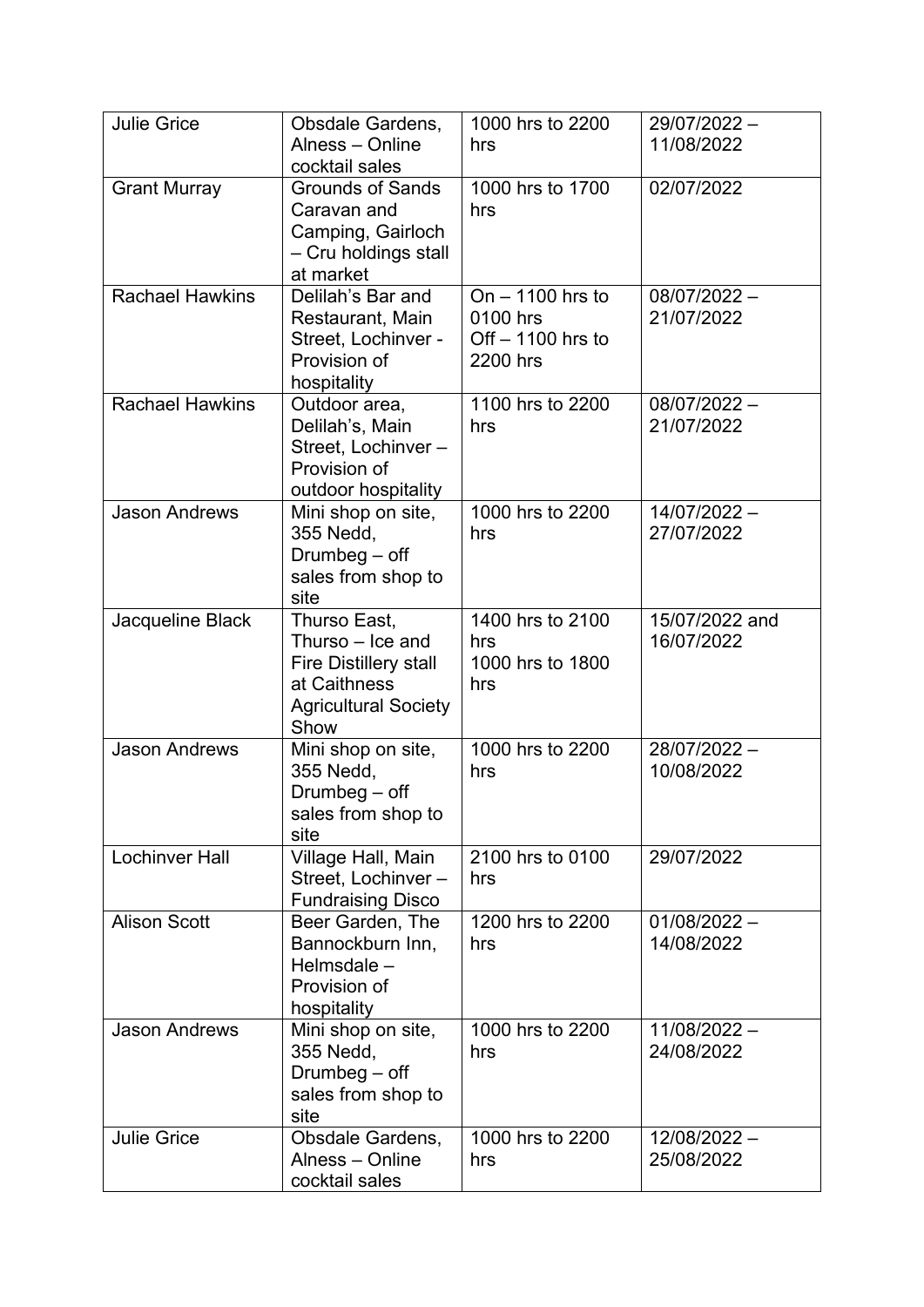| <b>Alison Scott</b>           | Beer Garden, The<br>Bannockburn Inn,<br>Helmsdale -<br>Provision of<br>hospitality | 1200 hrs to 2200<br>hrs | 15/08/2022 -<br>28/08/2022   |
|-------------------------------|------------------------------------------------------------------------------------|-------------------------|------------------------------|
| <b>Julie Grice</b>            | Obsdale Gardens,<br>Alness - Online<br>cocktail sales                              | 1000 hrs to 2200<br>hrs | 26/08/2022 -<br>08/09/2022   |
| <b>Henry Cameron</b>          | Masonic Hall,<br>Dingwall-<br><b>Barbecue</b>                                      | 1700 hrs to 2355<br>hrs | 27/08/2022                   |
| <b>Lairg Crofters</b><br>Show | Marquee, Show<br>Field, Main Street,<br>Lairg - Crofters<br>Show                   | 1200 hrs to 1700<br>hrs | 27/08/2022                   |
| Lairg Crofters<br>Show        | Community Centre,<br>Main Street, Lairg<br>- Dance                                 | 2000 hrs to 0100<br>hrs | 27/08/2022                   |
| <b>Alison Scott</b>           | Beer Garden, The<br>Bannockburn Inn,<br>Helmsdale -<br>Provision of<br>hospitality | 1200 hrs to 2200<br>hrs | 29/08/2022 -<br>11/09/2022   |
| <b>Robert Hicks</b>           | Wildwoodz,<br>Munlochy $-$<br><b>Highland Liquor</b><br>Company stall at<br>market | 1000 hrs to 1700<br>hrs | 10/09/2022 -<br>11/09/2022   |
| Jacqueline Black              | Rose Gardens,<br>Tain - Ice and Fire<br>Distillery Stall at<br>market              | 1000 hrs to 1500<br>hrs | 17/09/2022                   |
| <b>Henry Cameron</b>          | Masonic Hall,<br>Dingwall-<br><b>Barbecue</b>                                      | 1700 hrs to 2355<br>hrs | 24/09/2022                   |
| <b>Robert Hicks</b>           | Wildwoodz,<br>Munlochy $-$<br><b>Highland Liquor</b><br>Company stall at<br>market | 1000 hrs to 1700<br>hrs | $21/10/2022 -$<br>23/10/2022 |
| <b>Henry Cameron</b>          | Masonic Hall,<br>Dingwall - Charity<br>"Race Night"                                | 1900 hrs to 2355<br>hrs | 22/10/2022                   |
| <b>Robert Hicks</b>           | Wildwoodz,<br>Munlochy $-$<br><b>Highland Liquor</b><br>Company stall at<br>market | 1000 hrs to 1700<br>hrs | 25/11/2022 -<br>27/11/2022   |